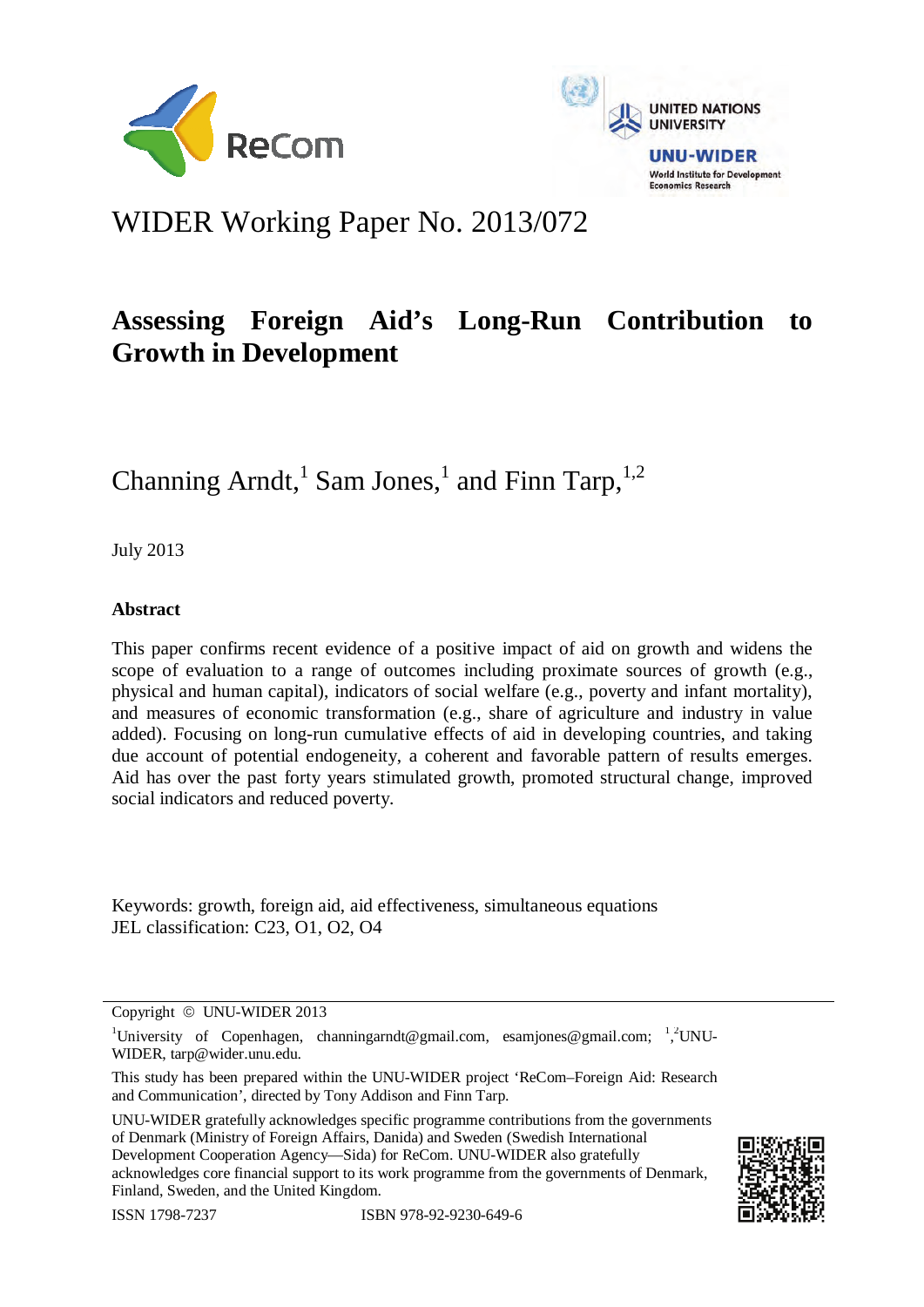### **Acknowledgements**

The authors are grateful to three anonymous referees for their comments which helped strengthen the paper significantly. We also acknowledge substantive questions and suggestions from Alan Winters, as well as very helpful comments and advice from Tony Addison, Ernest Aryeetey, David Bevan, Arne Bigsten, Tove Degnbol, Augustin Fosu, Henrik Hansen, Jane Harrigan, Rolph van der Hoeven, Yongfu Huang, Katarina Juselius, Richard Manning, Tseday Jemaneh Mekasha, Oliver Morrissey, Paul Mosley, Lasse Møller, John Page, Jean-Philippe Platteau, Lant Pritchett, Gustav Ranis, Roger Riddell, David Roodman, Jeff Round, and Adrian Wood. The same goes for participants at the UNU-WIDER Conference on Foreign Aid: Research and Communication held in Helsinki 30 September-1 October 2011, the Nordic Conference in Development Economics (NCDE) held in Copenhagen 20-21 June 2011, and the Joint AERC and UNU-WIDER Conference on the Macroeconomics of Aid, held in Nairobi 1-2 December 2011. The usual caveats apply.

*The World Institute for Development Economics Research (WIDER) was established by the United Nations University (UNU) as its first research and training centre and started work in Helsinki, Finland in 1985. The Institute undertakes applied research and policy analysis on structural changes affecting the developing and transitional economies, provides a forum for the advocacy of policies leading to robust, equitable and environmentally sustainable growth, and promotes capacity strengthening and training in the field of economic and social policy making. Work is carried out by staff researchers and visiting scholars in Helsinki and through networks of collaborating scholars and institutions around the world.* 

*www.wider.unu.edu publications@wider.unu.edu* 

UNU World Institute for Development Economics Research (UNU-WIDER) Katajanokanlaituri 6 B, 00160 Helsinki, Finland

The views expressed in this publication are those of the author(s). Publication does not imply endorsement by the Institute or the United Nations University, nor by the programme/project sponsors, of any of the views expressed.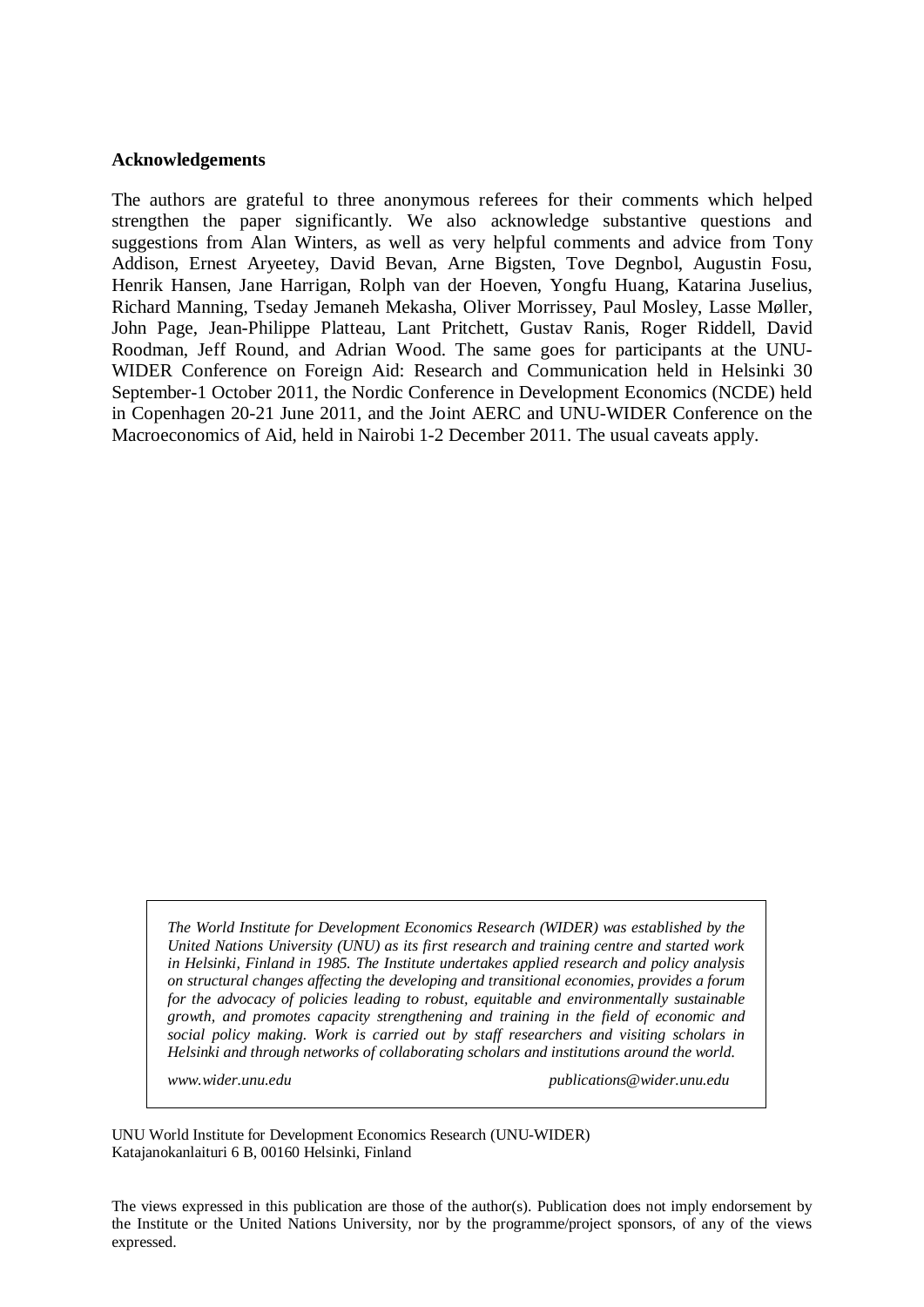#### 1. Introduction

Significant volumes of foreign aid have been channeled to developing countries for more than four decades. Not surprisingly, a large literature considers aid effectiveness particularly from the perspective of the impact of aid on aggregate economic growth. While [Rajan and Subramanian](#page-31-0) [\(2008\)](#page-31-0) find no systematic evidence that aid has contributed to economic growth, the weight of evidence is shifting to a positive contribution of aid to growth. [Arndt et al.](#page-29-0) [\(2010a\)](#page-29-0) employ the same approach and raw data as [Rajan and Subramanian](#page-31-0) [\(2008\)](#page-31-0). After strengthening the prediction of supply side variation in aid, including correction for a misinterpretation of OECD/DAC bilateral aid data, they find a positive long run effect of aid on growth which lies in the domain predicted by neo-classical growth theory (e.g., [Solow, 1956\)](#page-32-0). [Clemens et al.](#page-30-0) [\(2011\)](#page-30-0) revisit the dynamic panel evidence, focusing on aid that is expected to have an 'early impact' on growth – e.g., via infrastructure development. The authors conclude that: "[such] aid inflows are systematically associated with modest, positive subsequent growth in cross-country panel data." (p. 23). More recently, [Frot and Perrotta](#page-30-1) [\(2012\)](#page-30-1) suggest a new instrument for aid identified by the timing of the initiation of bilateral aid relationships. They come to a similar conclusion that foreign aid is associated with a moderate growth bonus. Finally, time series evidence for a range of African countries [\(Juselius et al., 2012\)](#page-30-2) support a view that aid has played a positive aggregate developmental role in most instances; and meta-analysis of the aid-growth relation leads to a similar conclusion [\(Mekasha and Tarp, 2013\)](#page-31-1). This macro-level evidence comes on top of meso- and micro-level evidence that has long been viewed as broadly positive [\(Mosley 1987;](#page-31-2) see also [Riddell 2007;](#page-31-3) [Mishra and Newhouse 2009;](#page-31-4) [Temple 2010\)](#page-32-1). However, despite increasing evidence that meso-level outcomes can add up to substantial macroeconomic effects [\(Cohen and Soto, 2007\)](#page-30-3), these microand meso-level findings have not been deployed to argue that aid is effective on aggregate (one exception is [Sachs, 2006\)](#page-31-5).

In this article we aim to provide a broader assessment of aid effectiveness. Whilst a focus on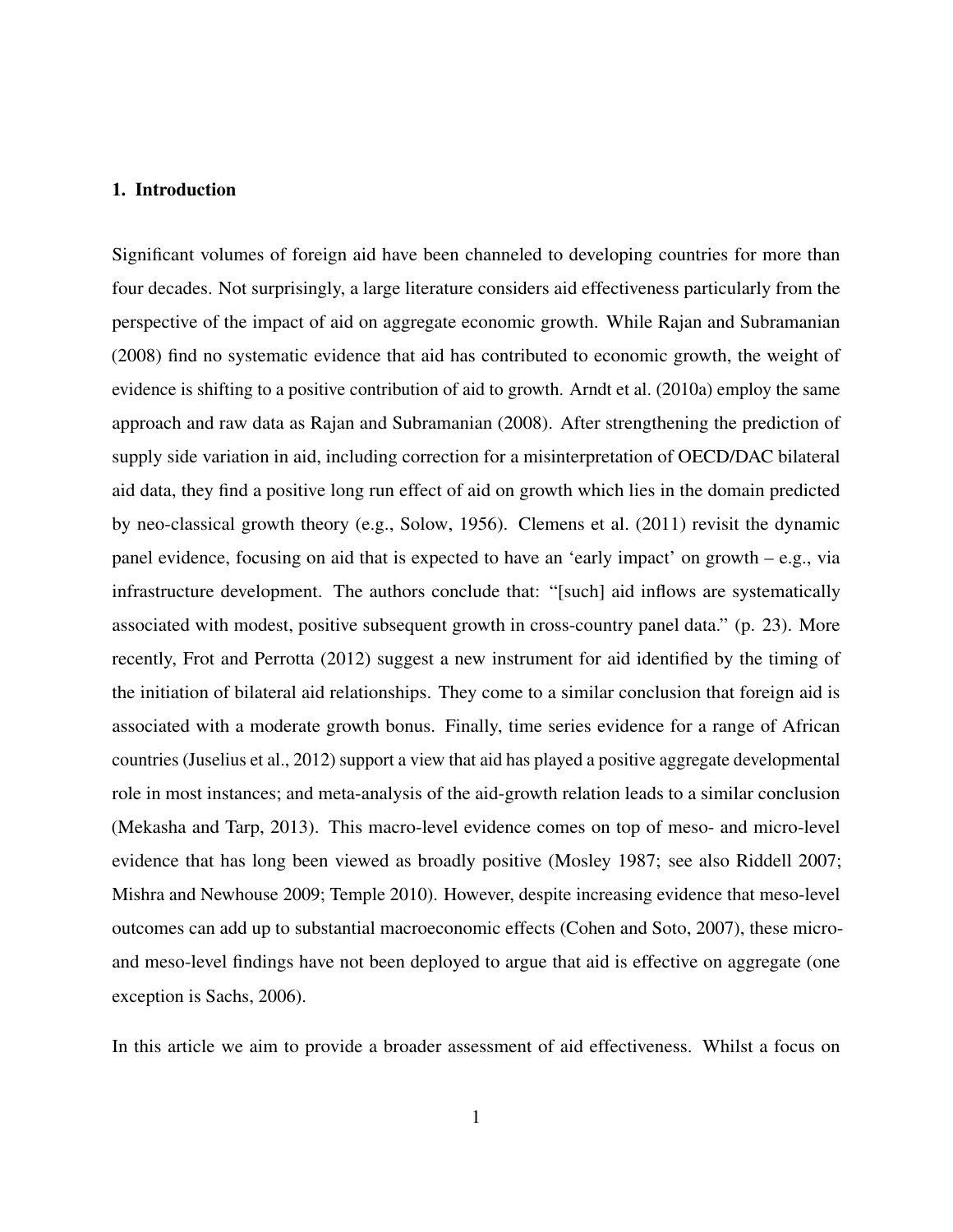the effect of aid on macroeconomic growth is necessary, it is not sufficient. A growing literature considers the contribution of aid in specific social sectors, such as education. Indeed, many outcomes are valued independently of their contribution to growth. Access to 'merit goods', such as basic health care and primary education, are viewed as essential human rights and fundamental to the development process. Accordingly, these outcomes should be included when considering the accomplishments of aid.

This broader assessment provides enhanced insight into the aid-growth relationship in three further ways. First, we extend the analysis of [Arndt et al.](#page-29-0) [\(2010a\)](#page-29-0) by adding seven years of more recent data to the series. Second, we investigate the consistency of the growth evidence with changes in other domains, particularly proximate determinants of growth, thus providing a coherence test for the aid-growth relationship. If no robust evidence of a relationship can be found between aid and important growth determinants such as investment and human capital, then the impact of foreign aid on growth becomes much harder to explain. Third, consideration of a wide range of alternative outcomes also provides a means to validate the robustness of the methods employed to address the likely endogeneity of aid.

As with many empirical questions in the economics literature, studying aid effectiveness is beset by difficulties in determining causality. In order to address these challenges, we outline a general framework that clarifies aid's potential role in contributing both to intermediate outcomes (e.g., human capital accumulation) and final outcomes (e.g., growth). The model also indicates how these effects can be identified from observational data and precisely what feasible empirical estimates will capture. The empirical analysis is then pursued in four steps: we (i) calculate reduced form estimates of the impact of aid on a range of final economic outcomes (growth, poverty, inequality and structural change); (ii) apply the same reduced form approach to a set of intermediate economic outcomes (such as investment, consumption and tax take) as well as social outcomes (such as health and education); (iii) run a set of sensitivity and falsification tests; and (iv) interpret the economic magnitude of the findings as well as their consistency with previous literature. In presenting a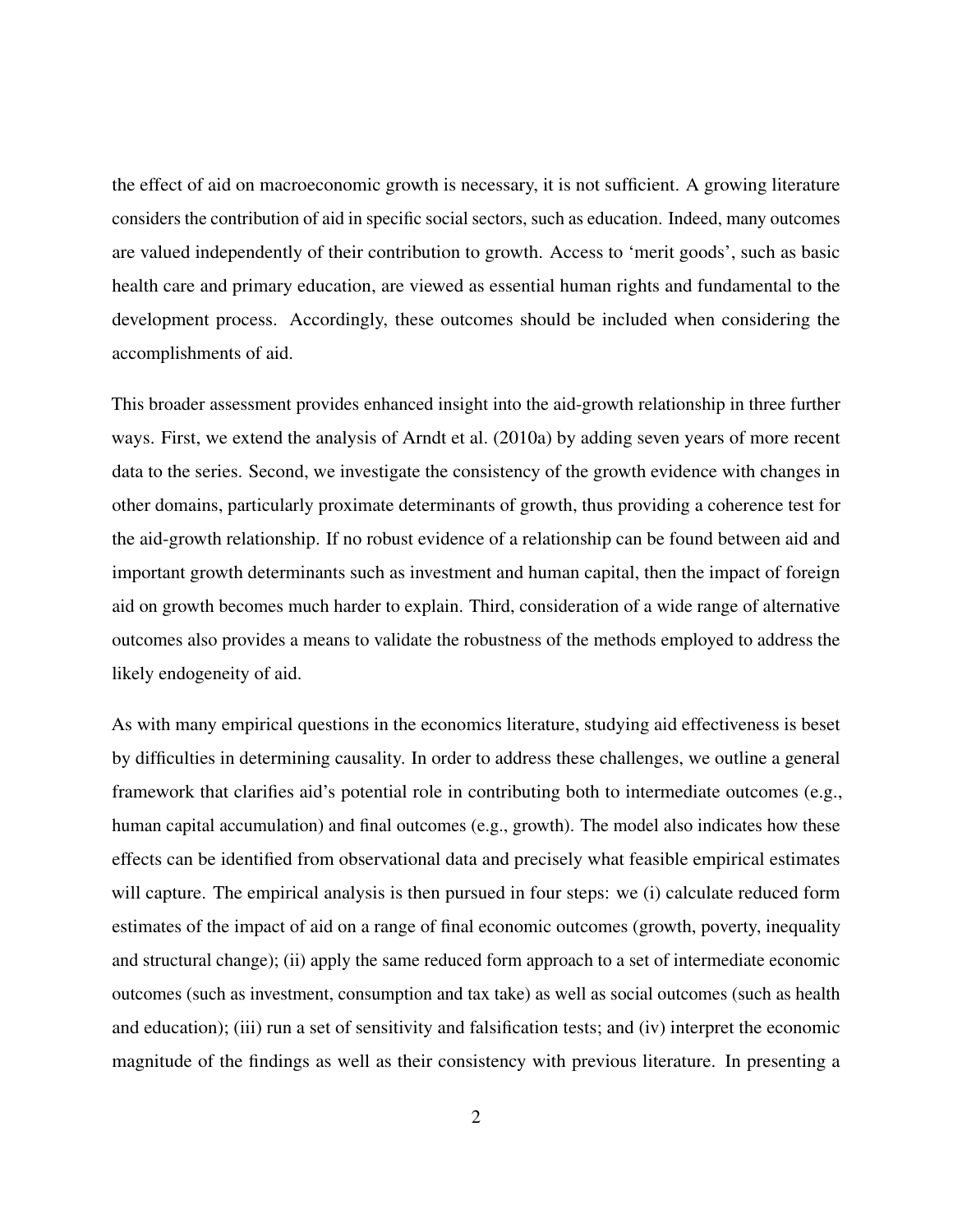broader assessment, this analysis responds, at least in part, to the challenge set forth by [Bourguignon](#page-30-4) [and Sundberg](#page-30-4) [\(2007\)](#page-30-4) to unpack the causal chain from aid to final outcomes.

We find no evidence that nearly 40 years of development assistance has had an overall detrimental effect on development outcomes. Rather, a coherent and favourable picture emerges. Aid has promoted structural change, reduced poverty, and stimulated growth. Aid also has supported proximate growth determinants, in particular by building human and physical capital. This does not mean that aid works well at all times and in all places. Also, the impact of aid is no doubt heterogeneous. Nevertheless, these findings are consistent with significant strands of the existing literature and add further weight to the conclusion that, while perhaps less potent than initially hoped and certainly not a panacea, aid has registered significant accomplishments in helping to achieve development goals.

### <span id="page-4-0"></span>2. Methodology

#### *2.1. Analytical framework*

A variety of approaches have been developed to address questions of economic causality. These issues are at the core of assessing the impact of aid and are reflected in the ongoing debate concerning the suitability of the various instruments for aid that have been employed in the literature (see [Clemens and Bazzi, 2009\)](#page-30-5). A useful starting point for thinking about these issues is a graphical depiction of the principal (generic) impact channels assumed to be at play. A simple version of this is provided in Figure [1,](#page-7-0) which is inspired by the directed acyclic graphs (DAGs) that are central to the Structural Causal Model (SCM) approach to analysing causality due to [Pearl](#page-31-6) [\(2009\)](#page-31-6)  *Solid lines in the figure represent directed relationships between observed variables,* which themselves are depicted by the nodes (circles). Dotted lines represent effects emanating

<sup>&</sup>lt;sup>1</sup>For discussion and application of this approach to the analysis of foreign aid see [Arndt et al.](#page-29-1) [\(2011\)](#page-29-1).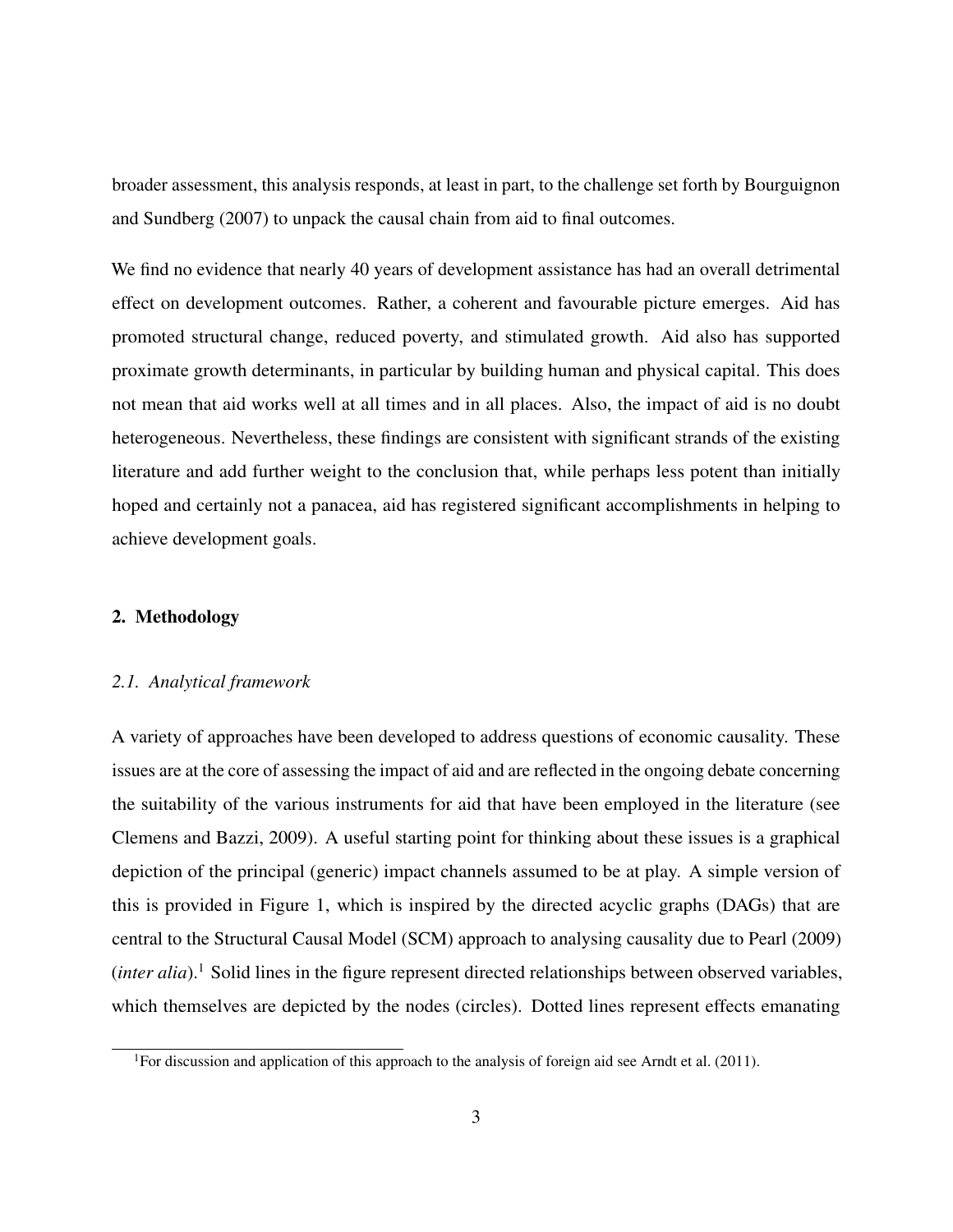from unobserved variables  $(u)$ , which can be thought of as composite error terms. Consequently, the figure assumes that aid  $(a)$  affects a single final outcome such as income  $(y)$  through a vector of intermediate outcomes  $(X)$ .<sup>2</sup> In this and the subsequent discussion, it is helpful to think of intermediate outcomes as component inputs in a generic production function for final outcomes. In the case of income, these would be so-called proximate sources of growth such as physical and human capital inputs (see [Mankiw et al., 1992\)](#page-31-7).

As depicted in the figure, a fundamental problem of identifying the causal impact of aid arises because the unobserved error terms are correlated. In the language of the SCM approach, there are 'backdoor paths' running between a and  $X, y$ . The implication is that estimates of any of the relationships  $a \to X$ ,  $a \to y$  or  $X \to y$  may be biased. Specifically, this can come about due to simultaneity or other forms of omitted variables bias, even when a set of conditioning variables is included (not depicted in the figure). Measurement error in the aid variable, as explicitly acknowledged by the OECD who compile the data, is a further challenge that can lead to attenuation bias.<sup>3</sup> A potential solution to these problems arises when one or more instrumental variables such as  $v$  is observed. As shown in the figure, this represents a parent (ancestor node) of aid and has an error structure that is unrelated to the error structure of any other variables, indicated by the absence of arcs to any of the other unobserved error terms.

It is important to understand what can and cannot be identified when a source of external variation such as  $v$  is available. First, any of the individual relationships between aid and specific intermediate outcomes (elements of  $X$ ) can be identified through separate reduced form models. In these cases the intermediate outcomes are taken as the dependent variable to be explained. Second, assuming the same broad model is valid for other final outcomes – i.e., a generic production function approach with similar proximate inputs is appropriate – then alternative outcomes can be identified in addition

 $2$ The convention adopted here is that lower case Latin letters represent individual random variables, whilst upper case letters refer to vectors of random variables.

<sup>3</sup>See for example: <http://www.oecd.org/dac/stats/crsguide>.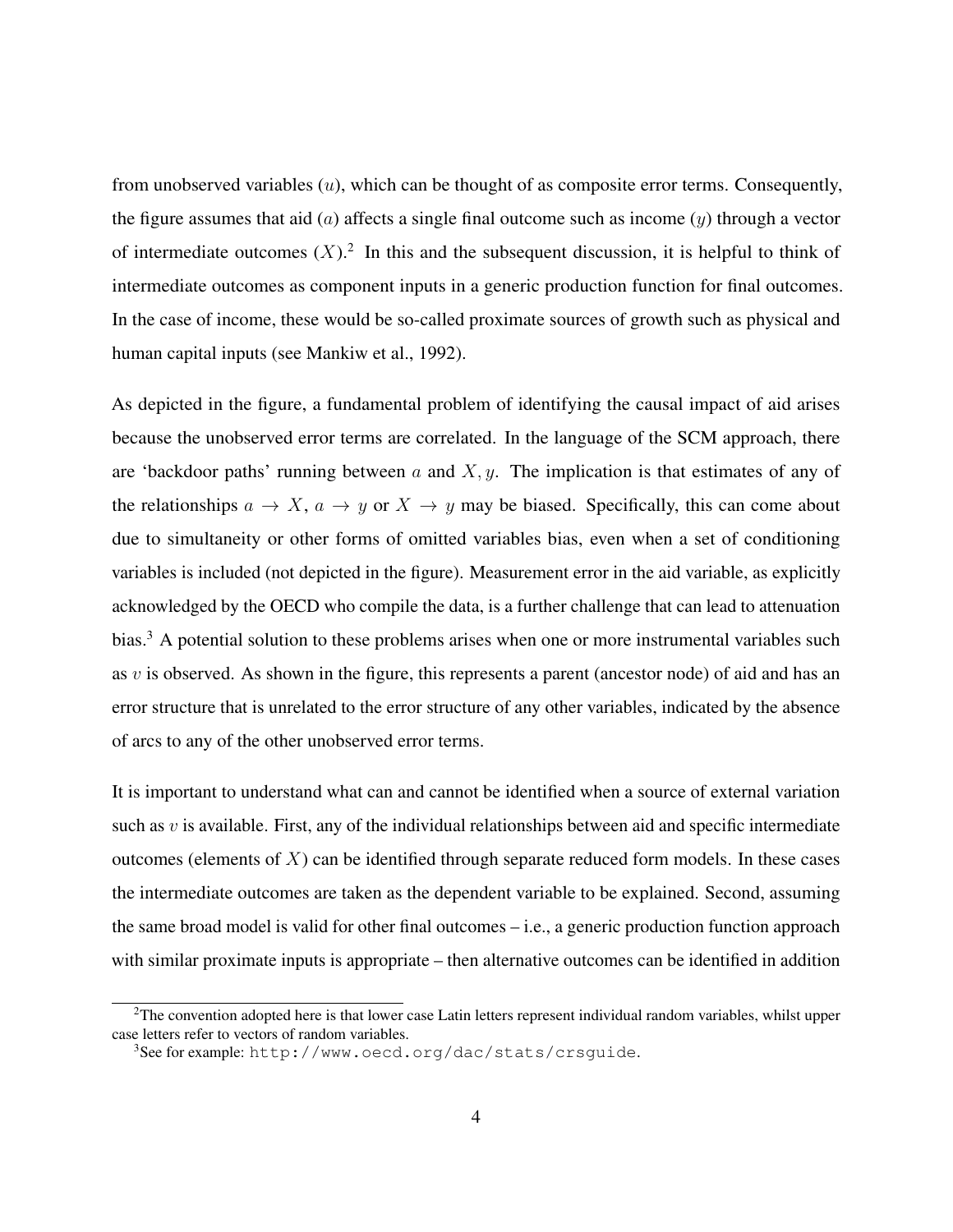to y. For any chosen dependent variable, the ratio of the relationships  $v \to y$  to  $v \to a$ , suitably adjusted for other covariates, would correspond to an instrumental variables estimator for the effect  $a \rightarrow y$ . This corresponds to what [Angrist and Pischke](#page-29-2) [\(2008\)](#page-29-2) refer to as the ratio of estimates from 'long' and 'short' regressions. Appendix A provides a more formal exposition of these ideas.

All estimates of the kind described above should be seen as reduced forms precisely because they may capture impacts through a wide variety of channels (e.g., multiple elements of  $X$ ), but do not provide any information as to the specific composition of these channels. Reduced form estimates do not control for the potentially complex pattern of interactions between intermediate outcomes, as well as reverse feedback (e.g., from final outcomes to intermediate outcomes). To give an example, aid may have a positive effect on household income through a variety of channels such as public investment. Aid may also have a direct positive effect on education (e.g., by funding school-building and teacher training) but also an indirect effect via higher incomes. A reduced form estimate of the aid  $\rightarrow$  education relationship would not distinguish between these direct and indirect effects due to aid. As a consequence, one cannot simply add up estimates from different reduced form results to get a 'total' effect of aid.

In contrast to a reduced form approach, a structural form model would aim to isolate these direct effects in order gain insight into the structure of relationships between multiple variables. In the present case, estimation of the structural form would require multiple instrumental variables to control for unobserved correlation between intermediate and final outcomes, as well as a precise understanding of the form of interactions between intermediate variables (for elaboration see [Arndt](#page-29-1) [et al., 2011\)](#page-29-1). Finding a host of valid instrumental variables for outcomes such as education and health is controversial (arguably, more so than for foreign aid; see [Acemoglu and Johnson, 2007\)](#page-29-3). Thus, in the present exercise we focus uniquely on reduced form estimates. Thus, we leave for future research the issue of exploring the details of the interconnections between aid, intermediate outcomes and final outcomes.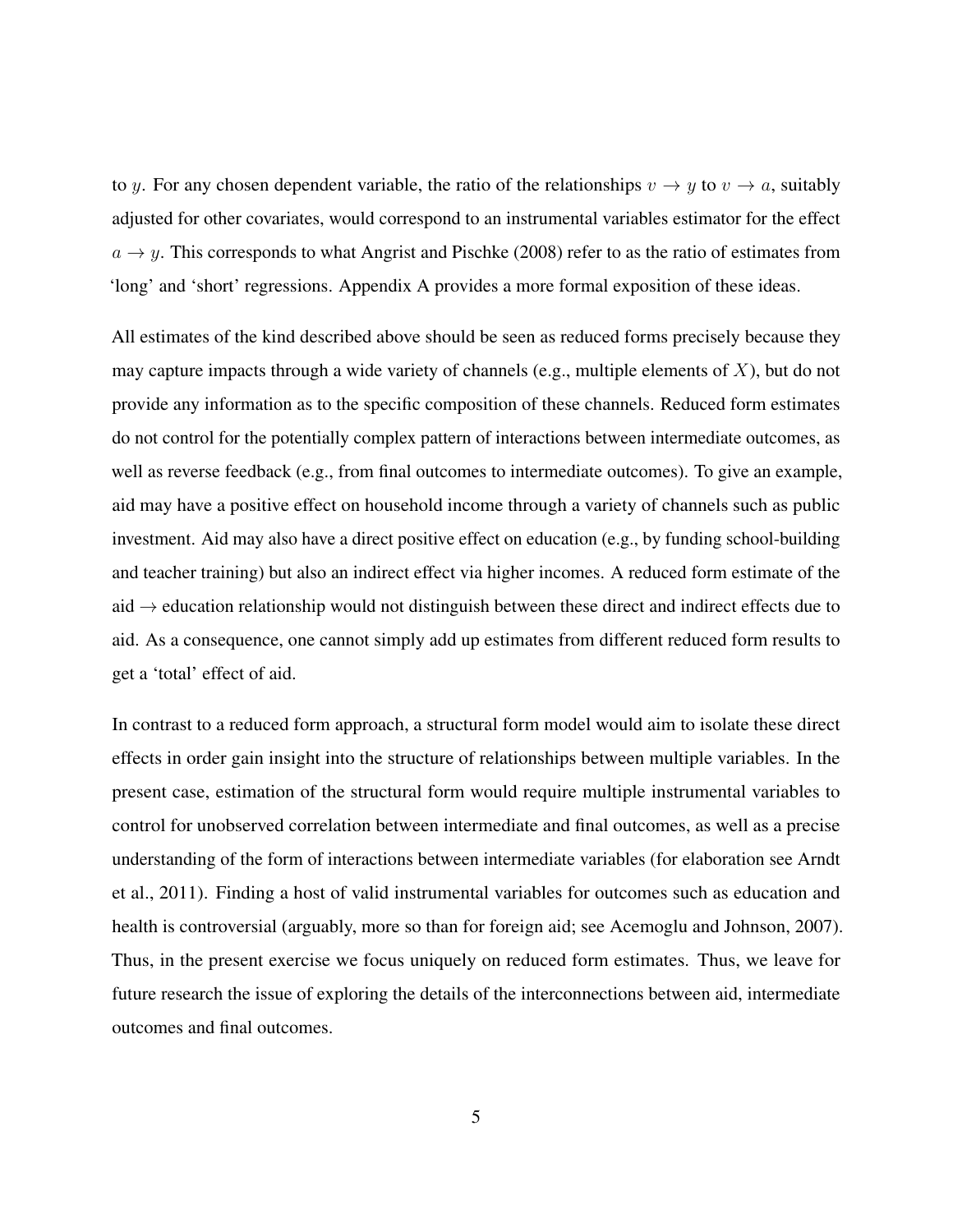<span id="page-7-0"></span>

Notes: this figure is a simplified causal directed acyclic graph (DAG) of the relationship between aid  $(a)$  and aggregate outcomes  $(y)$ , via intermediate outcomes  $(X)$ ; v is a single exogenous determinant of aid; u terms are unobserved, possibly errors; solid lines represent directed relationships between observed variables; broken lines represent directed relations due to unobserved variables (errors).

Figure 1: *General causal diagram summarising the linkages between aid and final outcomes*

#### *2.2. Estimation strategy*

The previous sub-section argued that the effect of aid on a broad range of final and intermediate outcomes can be estimated via a series of (separate) reduced form regression models. Following Figure [1,](#page-7-0) one benefit of this approach is that the same instrument for aid can be used in each model. It follows that this instrument plays a crucial role and must be selected with care. Our point of departure is earlier work published in [Arndt et al.](#page-29-4) [\(2010b\)](#page-29-4), hereafter abbreviated to AJT10. In AJT10 we generated an external instrument for aid (per capita) from a model of its supply-side determinants at the donor-recipient level. This was developed as a modification of the instrument proposed by [Rajan and Subramanian](#page-31-0) [\(2008\)](#page-31-0), which in turn was inspired by the earlier contribution of [Tavares](#page-32-2) [\(2003\)](#page-32-2).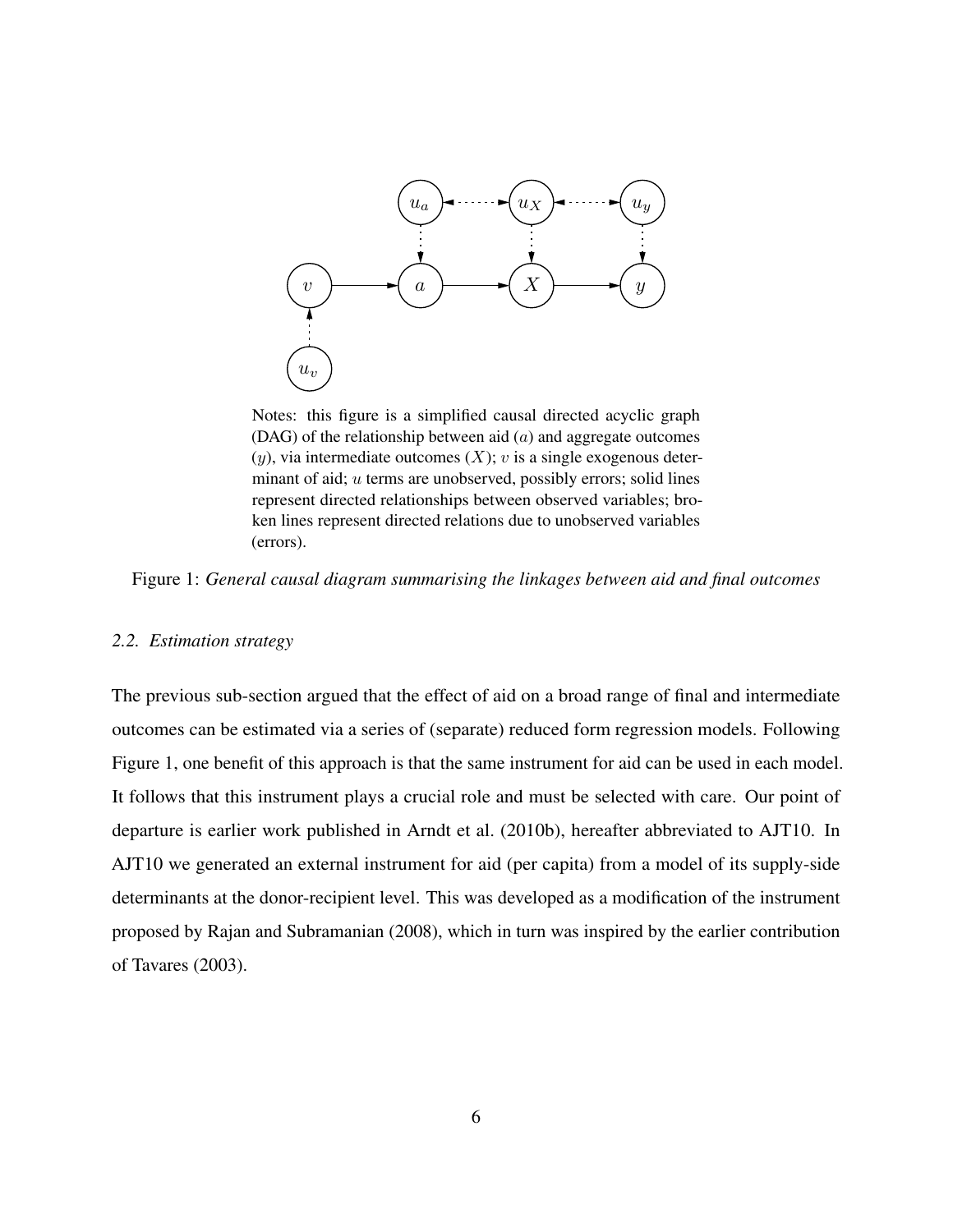We adopt the same strategy here. As in AJT10 we specify a supply-side model for aid as follows:

<span id="page-8-2"></span>
$$
Aid_{dr}/POP_r = \beta_0 + \beta_1 \text{COLONY}_r + \beta_2 \log(\text{POP}_d/\text{POP}_r) + \beta_3 \text{COLONY}_r \times \log(\text{POP}_d/\text{POP}_r) + \beta_4 \text{CURCOL}_{dr} + \beta_5 \text{COMLAND}_{dr} + \theta_d \text{DONOR}_d + \epsilon_{dr} \quad (1)
$$

where  $d$  indexes donors,  $r$  recipient countries; CURCOL is a dummy variable taking the value of one if the recipient country is currently a colony of the donor; COLONY is a dummy variable taking the value of one if the recipient country was ever a colony (of any country); COMLANG is a dummy variable taking the value of one if the recipient country has a language in common with the donor; POP is population size; and DONOR are donor fixed effects. In AJT10 the variables entering this model were averaged over the same periods considered by [Rajan and Subramanian](#page-31-0) [\(2008\)](#page-31-0), with the preferred specification referring to 1970-2000. In the present study we take advantage of new data and extend the period of interest to 2007 (i.e., up to the start of the global financial crisis). Predicted aid receipts from this model are aggregated upwards by recipient to give a total predicted aid inflow for each country over the period. This variable, denoted as  $\hat{v}_r = \sum_d (\text{Aid}_{dr}/POP_r)$ , constitutes the generated instrument for aid.

The remaining aspects of our empirical approach can be set out in general form as follows:

<span id="page-8-1"></span><span id="page-8-0"></span>
$$
a_r = \gamma_0 + \gamma_1 \hat{v}_r + T'_r \gamma_2 + \eta_r \tag{2}
$$

$$
y_r = \delta_0 + \delta_1 \hat{a}_r + T'_r \delta_2 + \varepsilon_r \tag{3}
$$

Equation [\(2\)](#page-8-0) is the familiar first-stage of a two-stage least squares system, where  $a_r$  refers to the aid variable of interest, assumed endogenous;  $\hat{v}_r$  is a source of exogenous variation in aid, described above; and  $T_r$  is a vector of additional control variables for initial conditions. Equation [\(3\)](#page-8-1) is the second-stage equation, where  $\delta_1$  constitutes the effect of aid on the outcome of interest  $(y)$ , which is identified assuming the generated aid instrument is relevant and mean-independent of the outcome error term – i.e.,  $E(\varepsilon | T, \hat{v}) = E(\varepsilon) = 0$ . Equation [\(3\)](#page-8-1) also can be recognised as a reduced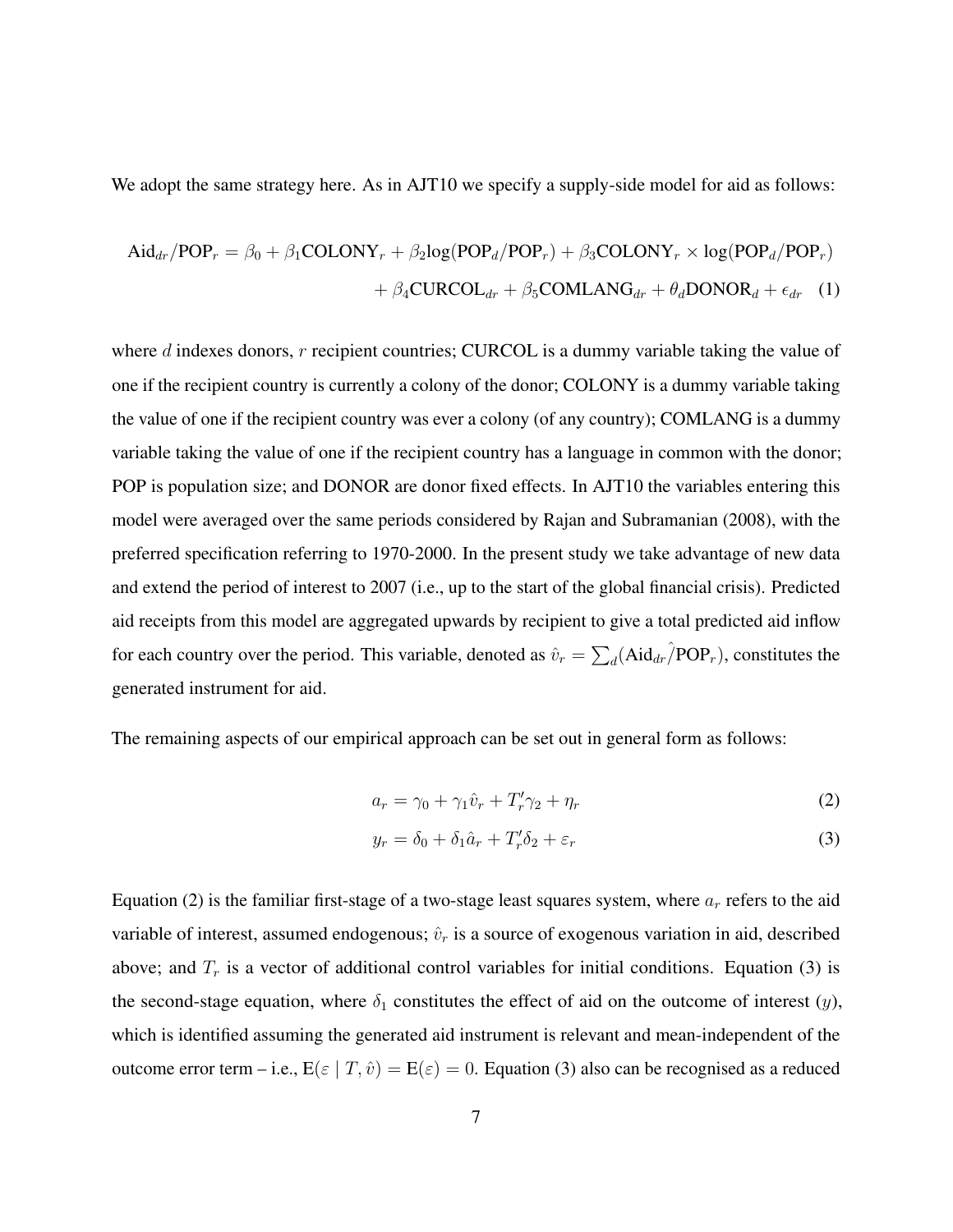form model of the effect of aid on the outcome. This is because the system does not specify the intermediate channels through which aid affects the outcome. Consequently, estimates for  $\delta_1$  refer to the total effect of aid regardless of the channels or pathways through which this comes about.

Following the previous discussion, a range of outcome variables can be used to represent  $y$ . In so doing, and presuming that the same set of control variables  $(T)$  are employed, then the first stage regression will not change, meaning that the strength of the instrument will also remain the same. However, since the instrument is derived from observational data and the 'true' set of exogenous background variables (such as initial conditions) is unknown, there is no guarantee that the instrument will be valid in all cases. Put differently, as the instrument does not derive from a randomized design, there may be some outcomes for which  $\varepsilon$  is not independent of  $\eta$  or T. Consequently, some metric of instrument validity would be helpful.

As shown in the above system of equations, only a single excluded instrument for aid is employed in the first stage. This means that over-identification tests cannot be employed. To get around this constraint, we replicate the tests employed in AJT10, whereby aggregated versions of the underlying supply-side variables used to generate the aid instrument are employed directly as the instruments in the first stage (aggregate-level) regressions. Specifically, we employ the first three terms on the RHS of equation [\(1\)](#page-8-2) namely, relative population sizes, a dummy for whether the (recipient) country was ever a colony and their interaction term. Hansen/Sargan tests deriving from the same instrumental variables regressions as above, but now using the disaggregated instrument set, thus provide some insight as to instrument validity. Although such tests should only be considered indicative, the point is that the overall coherence of our results derive from a consideration of the impact of aid (and the suitability of our instrument) over a broad range of outcomes. Thus, in contrast to earlier work, an important contribution of the present analysis is that it does not rely exclusively on the relationship between the aid instrument and a single outcome. If the aid-growth results of [Arndt](#page-29-0) [et al.](#page-29-0) [\(2010a\)](#page-29-0) were driven by an invalid or weak instrument, then our use here of an updated dataset and consideration of alternative outcome variables provides ample opportunities to expose these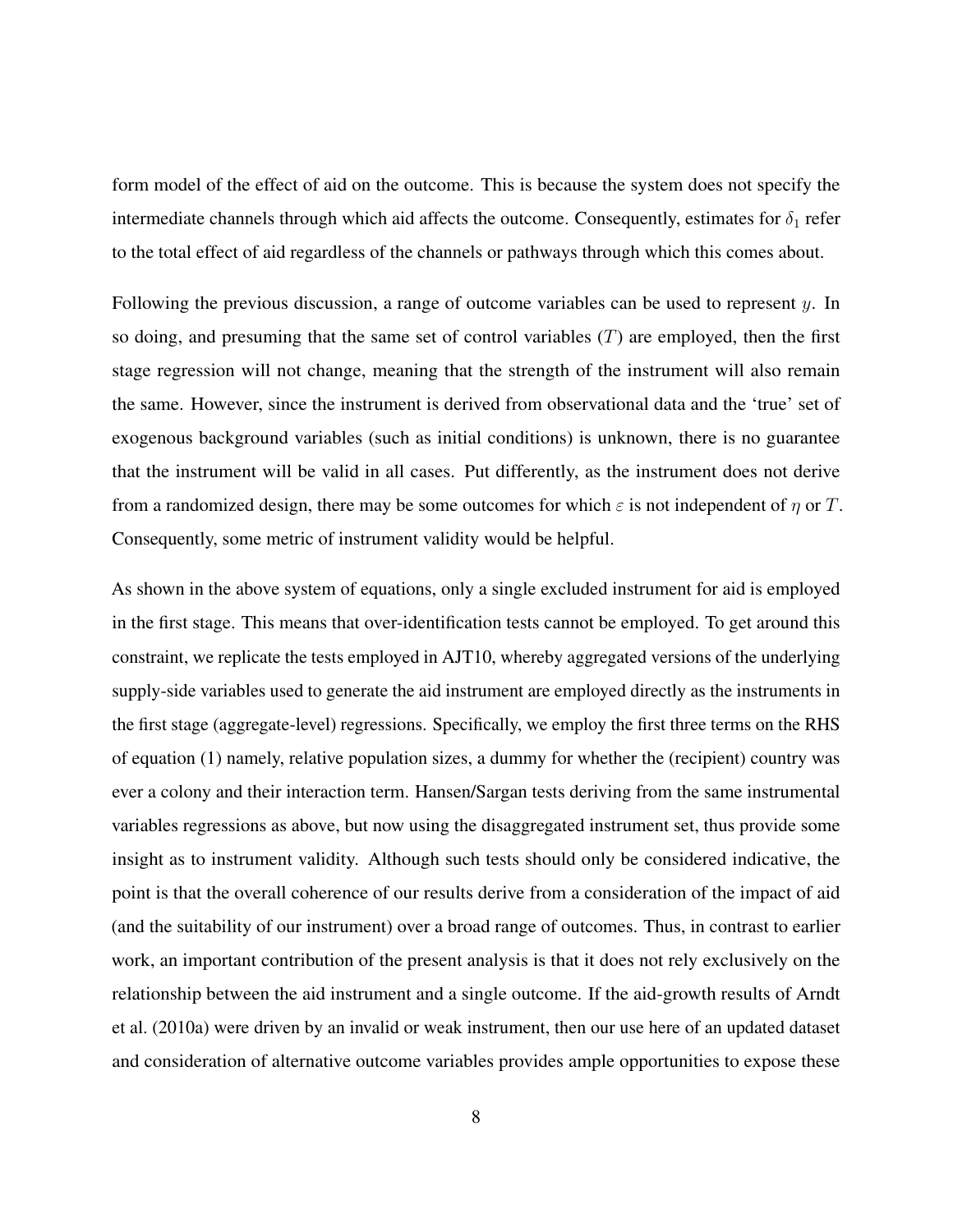#### properties.

In implementing this empirical strategy, a number of important practical decisions need to be made. First is the question of the time period over which causal effects are to be estimated. A large part of the modern aid-growth literature has employed panel data, focusing on relatively short term effects of up to five years. However, there are good reasons to believe that the impact of developmental aid is cumulative and long-term in nature. This notion is captured in Woolcock's metaphorical distinction between growing sunflowers versus oak trees [\(Woolcock 2011,](#page-32-3) [2009;](#page-32-4) also [Temple 2010\)](#page-32-1). For instance, the impact of aid that finances an expansion of access to education may only be visible in aggregate indicators of education outcomes after a significant proportion of the population has passed through the education system. In turn, individuals must complete their education and then find work for this expansion to have a measurable effect on growth. This implies there may be a very long lag between receiving aid and being able to distinguish any form of aggregate effects.

One way to address this challenge, adopted by [Clemens et al.](#page-30-0) [\(2011\)](#page-30-0), is to restrict the analytical focus to the effects of 'early impact' aid on growth. By construction, this excludes aid toward many key areas, including the social sectors, and presumes that a clear distinction can be made (theoretically and empirically) between different types of aid flows. Other analysts have focused on the effect of specific types of aid on narrower outcomes such as education. However, both of these approaches have their drawbacks. Aid given to a specific sector (objective) may not exclusively affect outcomes within that sector (objective). For instance, aid to education may well bring health-related benefits (and vice versa). Sector-specific measures of aid are also problematic due to difficulties in attributing multi-sector funds to individual sectors, thereby adding to measurement error concerns. Moreover, OECD-DAC data regarding aid disbursements at the sector level are only available for a small number of recent years. This means that over longer time horizons it is necessary to impute sector-specific disbursement data from data on aid commitments, the values of which are known to diverge significantly both for individual aid components and in total [\(Odedokun,](#page-31-8) [2003\)](#page-31-8).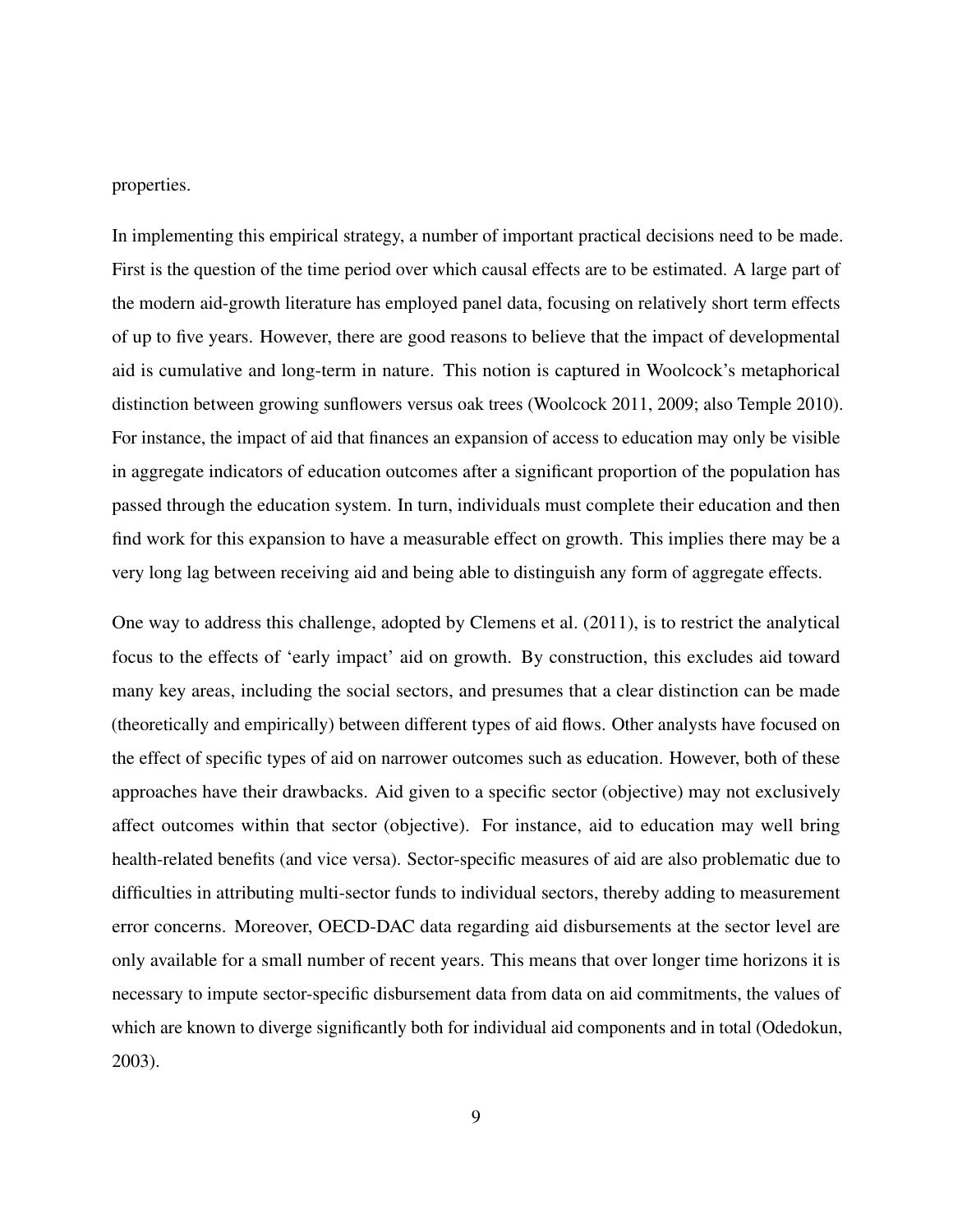In light of these issues, as well as our objective of taking a broad view of aid effectiveness, we focus on the cumulative effects of aid for a cross-section of countries over the 1970-2007 period. In doing so we do not restrict our focus to specific types of aid, nor to specific types of outcomes. Due to concerns regarding the quality of sector-specific aid data, we only use aggregate measures of aid (specifically, net aid disbursements). We recognise that this measure is imperfect and masks substantial differences in both aid quality and development intentions. However, this measure of aid is transparent and allows for fungibility between sectors. In addition, we dispense with a dynamic panel approach and consider only the long-run static effect of aid. To do so, the principal variables in equations [\(2\)](#page-8-0) and [\(3\)](#page-8-1) (namely, aid and the chosen outcome) are measured in terms of their average values for the full period. Admittedly, the choice of this period may be sub-optimal. The period 1970-2007 could represent an insufficient or excessive window of time to fully capture the effect of aid for some outcomes. However, as we are not aware of any optimal window, we consider 1970-2007 sufficiently 'long' to count as the long-run and use all available information over this period in taking period averages for the aid and outcome variables.

It should be emphasised that this long-run averaging procedure applies only to the outcomes and aid inputs specified in equations [\(2\)](#page-8-0) and [\(3\)](#page-8-1). Background control variables, denoted by  $T$ , are measured at their observed value in 1970, or the nearest available data point. The reason for this is that it avoids confounding the impact of aid with effects that occur contemporaneously through other intermediate variables. That is, in the language of SCM, we make sure not to block any pathways through which aid may influence the outcome of interest. For a small number of chosen outcomes (e.g., for education and health), however, observations are scarce in the early years of the 1970-2007 period, but increase over time. In order to avoid the long period average being dominated by more recent observations, in these cases we use a simple arithmetic mean of the earliest and latest observations, thereby assuming a linear trend over time. In a few other cases (e.g., for poverty rates), data is unavailable in the 1970s and early 1980s. Here we define the dependent variable as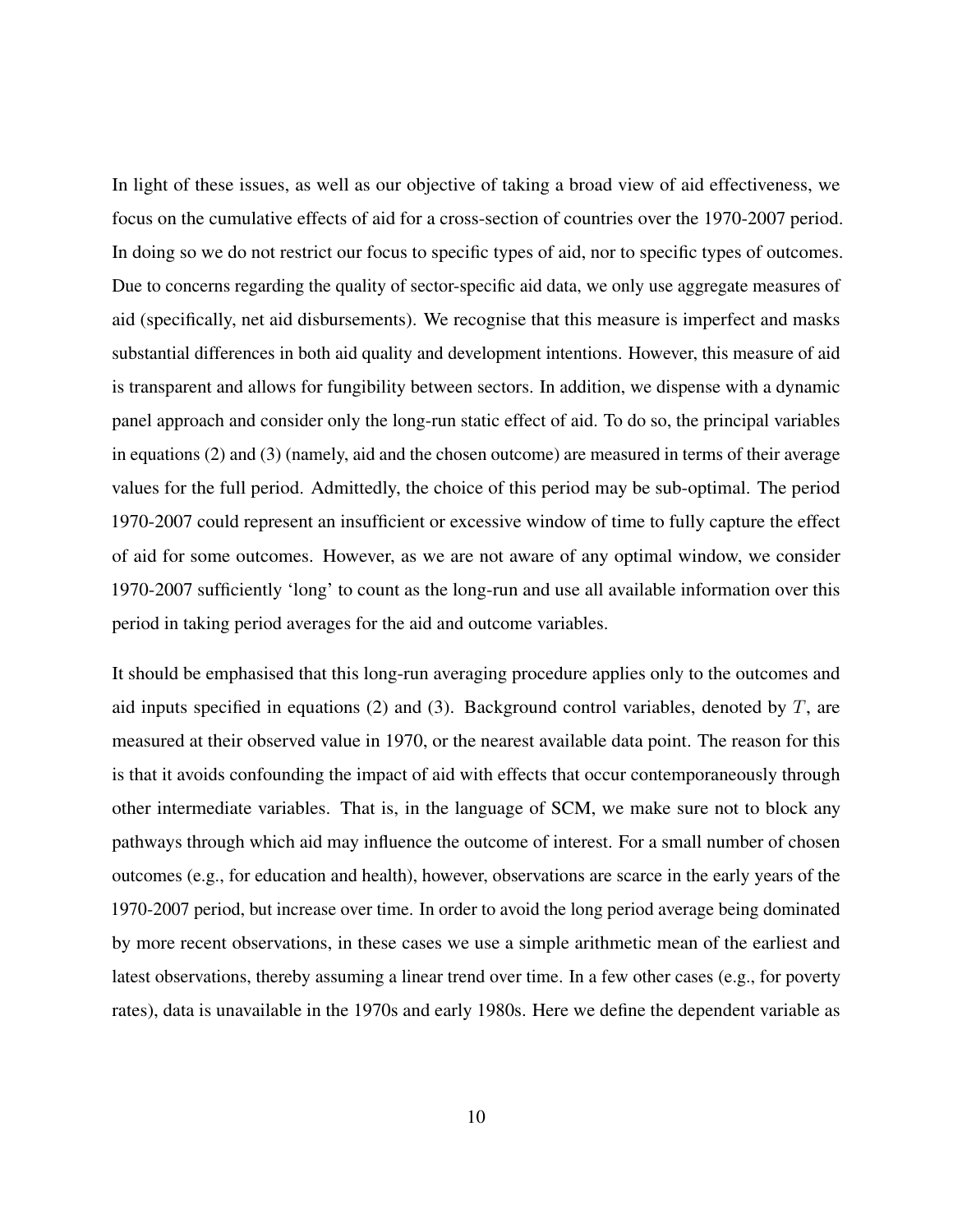the endpoint level (Appendix B lists the variables to which this applies).<sup>4</sup>

A separate issue concerns the scale used to measure aid in equation [\(2\)](#page-8-0). Raw values are not informative due to differences in income and population between countries. One option is to scale total aid received by a given country (over time) by its population size, suggesting per capita aid as the 'treatment' variable of interest. This is an intuitive measure and is technically appealing as many intermediate outcomes are expressed in population terms (e.g., average years of schooling, life expectancy). However, aid per capita has specific limitations compared to the use of the aid to GDP ratio (Aid/GDP), which has been more commonly deployed in the literature to date. First, it is hard to give a sensible or clear interpretation to any estimated effect of aid per capita on key macroeconomic outcomes, where variables are often measured in terms of or scaled by GDP. For instance, suppose we find that an inflow of US\$10 of aid per capita causes the GDP growth rate to rise by 1 percentage point. Although this may be of interest *per se*, the problem is that the implied benefit-cost ratio is ambiguous because it depends on the initial size of the economy. Second, it is reasonable to assume that the real cost of providing a given flow of public services, such as education, tends to increase with GDP. Thus, especially over long time frames, the relative purchasing power of aid over a wide range of outcomes is best considered in economic terms, not population terms.<sup>5</sup> For these reasons, unless noted otherwise, we employ Aid/GDP as the measure of aid.

A large number of variables might be considered candidates for inclusion as either final or intermediate outcomes.<sup>6</sup> However, data availability and computational limitations mean that some

<sup>&</sup>lt;sup>4</sup>The practice of using the endpoint level is encountered in the cross-country growth regression literature where final income can be used in place of the growth rate, and initial income is dropped from the RHS (e.g., [Mankiw et al., 1992\)](#page-31-7).

 $<sup>5</sup>$ Purchasing power parity corrections go some way to address this, but these face acute challenges in accurately</sup> adjusting for differences in the cost of public service provision. For discussion see [http://go.worldbank.](http://go.worldbank.org/I0AHGSYF80) [org/I0AHGSYF80](http://go.worldbank.org/I0AHGSYF80).

<sup>&</sup>lt;sup>6</sup>The distinction between these types of outcomes is not important from a technical point of view and there may be some debate as to classifications. Nonetheless, corresponding to the logic of production functions, this terminology is retained for clarity of exposition.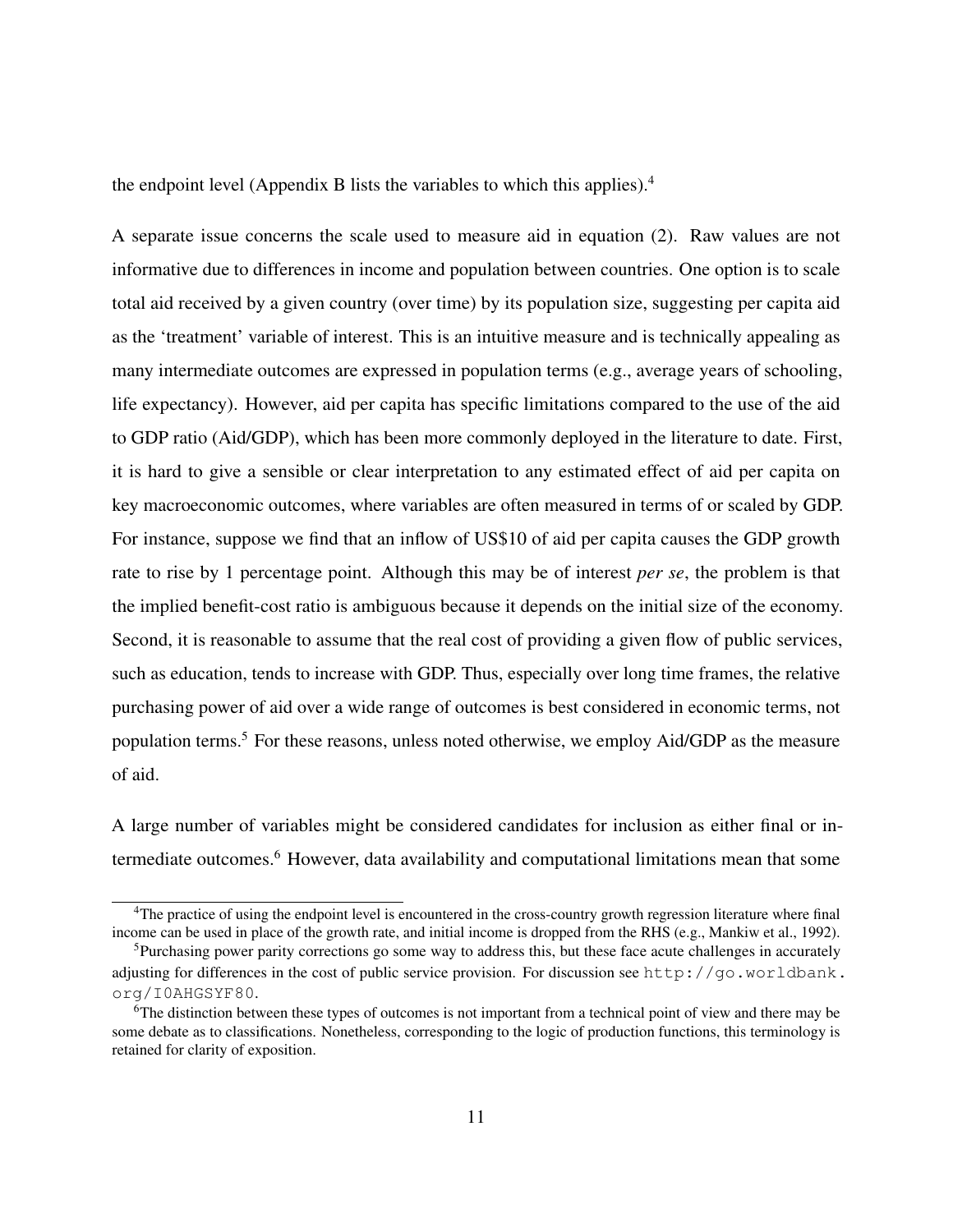exclusions must be imposed *ex ante*. With respect to final outcomes, we focus on growth, poverty, inequality and the sectoral composition of value added. The first three of these variables are intimately connected (see [Bourguignon, 2003\)](#page-30-6); therefore, we should expect to see a consistent pattern of effects across them. The remaining variables capture the extent of changes across different macroeconomic sectors (agriculture, industry and services). Historical experiences indicate that sustained growth transitions are normally associated with a declining share of agriculture and a rising share of industry in value added. At the same time, there are concerns that aid may provoke Dutch Disease, which is often associated with faster growth in service sectors than manufactures (e.g., [Rajan and Subramanian, 2011\)](#page-31-9). By including these variables, we hope to gain insight into whether aid is associated with specific growth challenges.

For intermediate outcomes, a number of 'usual suspects' emerge from previous literature. These fall into the following groups: (i) sub-components of GDP (investment, private consumption, government consumption); (ii) components of government revenue and spending; (iii) aggregate education and health outcomes (e.g., average years of schooling, life expectancy); and (iv) monetary and financial sector effects. A number of variables from each category is employed in the reduced form analysis, thus providing coverage over a wide range of meso-level aid effects. Details of the specific variables and sources of data are given in Appendix B.

Finally, to assist comparison of estimated effects across different outcomes, the aid and outcome variables all enter the models in standardized form, meaning that they are linearly transformed to have mean zero and standard deviation one. Also, to maintain comparability with previous research, we use the same sample of 78 developing countries and the same set of control variables as in AJT10. The only exception is that we include a dummy for being an oil producer in 1960. This variable was included in robustness tests in AJT10 but is now treated as part of our core specification due to the extension of the dataset from 2000-2007, which includes a period of rapid economic growth in oil-producing countries, driven by rising oil prices. That is, it controls for the spike in growth rates in the latter period for a small sub-group of countries.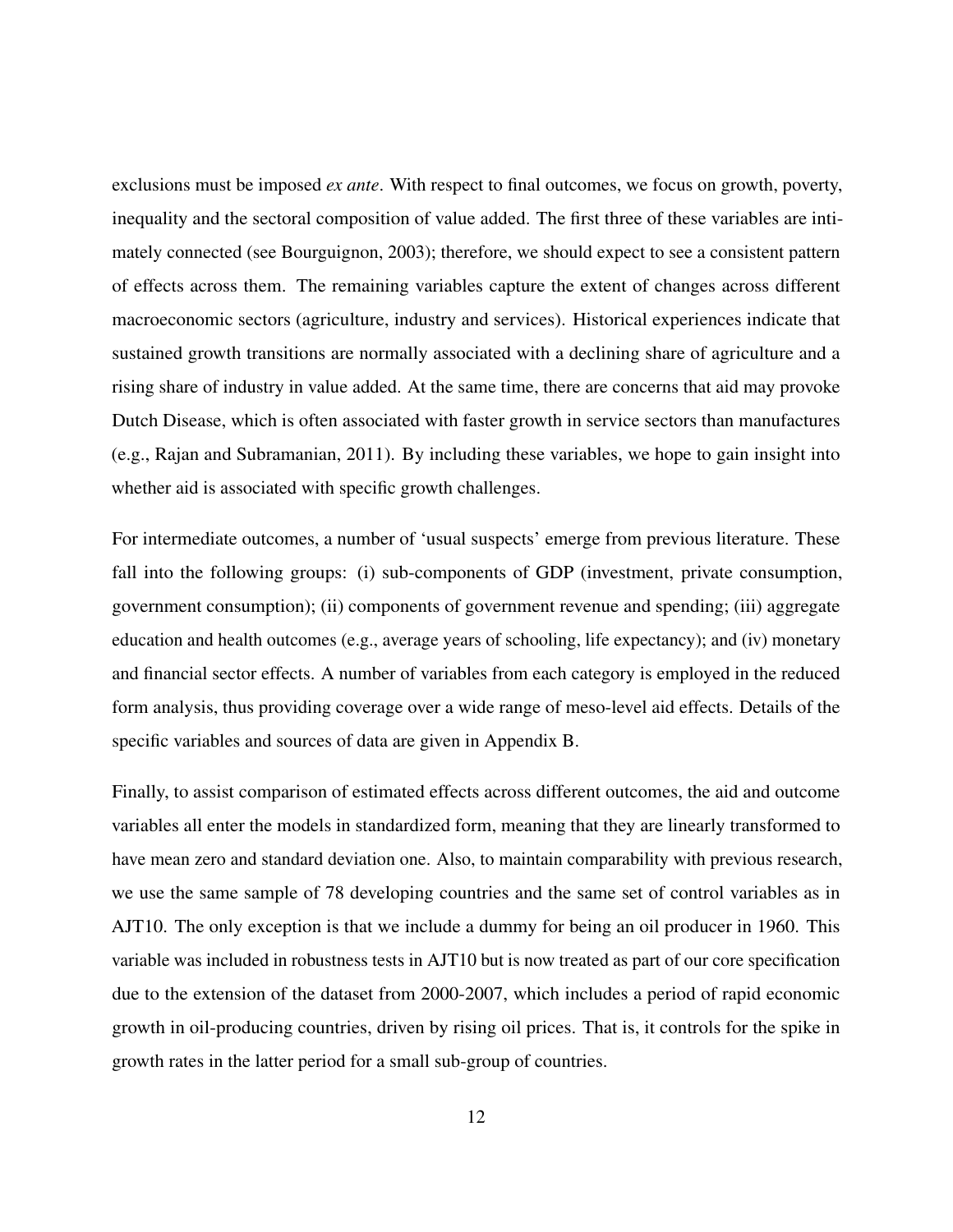#### 3. Results

This section describes the results of the modelling exercise, as well as those of a number of auxiliary sensitivity and falsification tests. A more detailed interpretation of results is given in Section [4.](#page-24-0)

#### *3.1. Reduced form*

In presenting the main results, we focus on reporting estimates of the effect of aid on a range of development outcomes. Thus, estimates for other variables in equation [\(3\)](#page-8-1) are not discussed at length.<sup>7</sup> Even so, since the same RHS specification is used throughout, Table [1](#page-16-0) reports more detailed regression estimates for the effect of aid on average real growth per capita (1970-2007). The table reports results using our preferred measure of aid, Aid/GDP (columns I to IV), as well as for (PPP adjusted) real aid per capita (columns V to VIII). Different columns apply different regression estimators and/or sets of instruments for aid. Focusing on the Aid/GDP results, column (I) uses an OLS estimator, which ignores the potential endogeneity of aid and just employs its observed values; column (II) is a limited information maximum likelihood (LIML) estimator; and column (III) is an inverse probability weighted least squares (IPWLS) estimator. Column (IV) directly employs as excluded instruments for aid three principal variables used to generate the supply-side aid instrument (now aggregated). This allows Hansen/Sargan tests to be applied (not reported in the table; see further below).

The LIML and IPWLS estimators are both instrumental variables estimators. The former is a standard alternative to a two-stage least squares estimator and is numerically equivalent where one excluded instrument is employed. However, where the model is not just-identified (as in column IV) the LIML estimator is known to be more robust to the presence of weak instruments [\(Stock et al.,](#page-32-5) [2002\)](#page-32-5). The IPWLS estimator, presented in detail in [Arndt et al.](#page-29-4) [\(2010b\)](#page-29-4), instruments for aid but

<sup>&</sup>lt;sup>7</sup>For reference, detailed results pertaining to each of the reduced form models are found in Appendix C.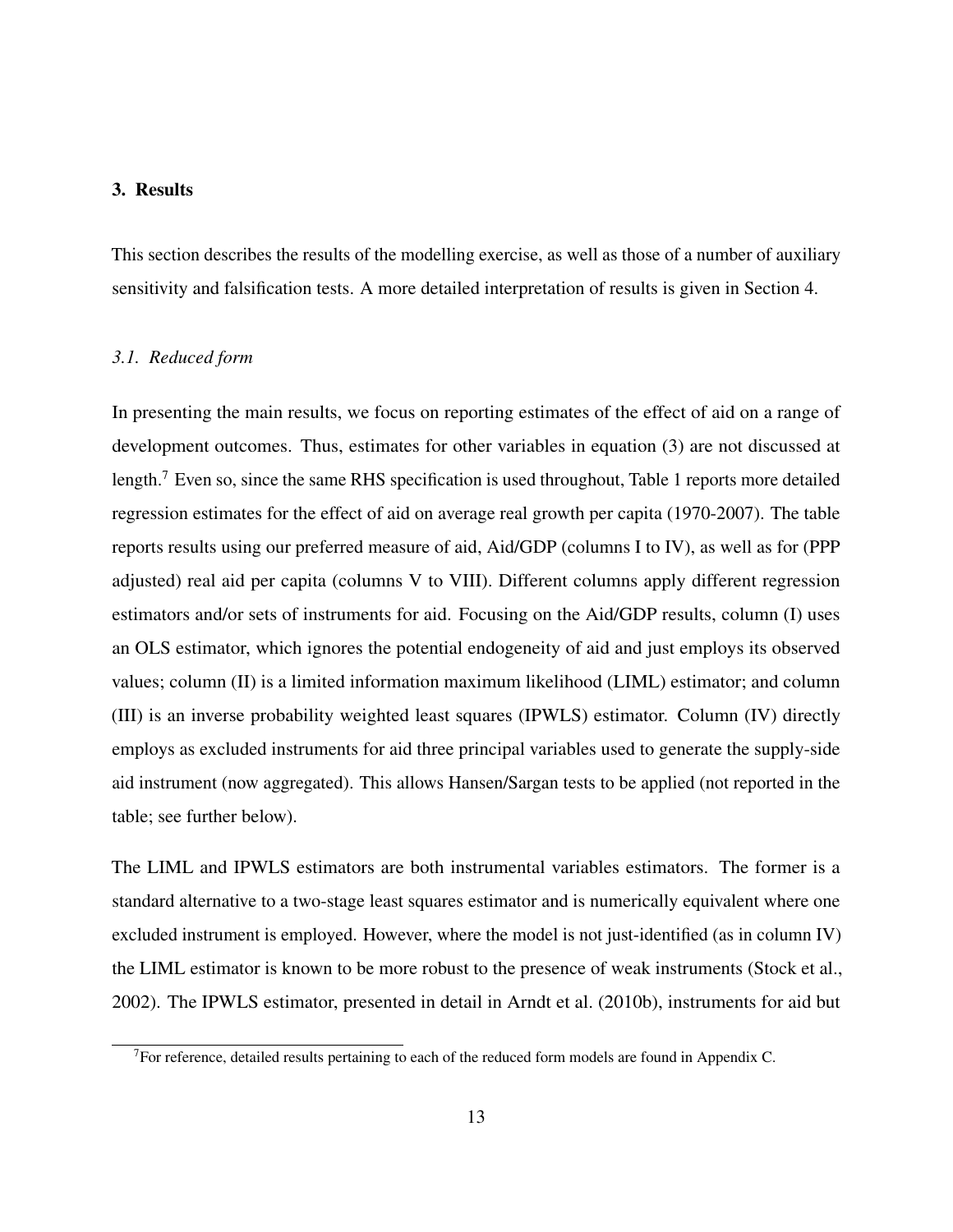employs a binary aid instrument and applies weights to the data giving greater emphasis to the part of the empirical distribution of covariates where there is most overlap between 'high' and 'low' aid recipients (according to the instrument). This approach is 'doubly robust' but has the disadvantage of discarding valuable information and, therefore, may lead to an efficiency loss. Thus, it should be seen primarily as a robustness check on the linearity assumption underlying the LIML results. For all results employing instrumental variables, tests of instrument strength are reported.

The OLS results in Table [1](#page-16-0) provide no evidence of a positive impact of aid on growth. However, once the endogeneity of aid is accounted for using instrumental variables techniques, this conclusion is rejected and a positive and statistically significant impact is found. Interpretation of the LIML point estimates in column (II) for Aid/GDP are as follows: a one standard deviation increase in Aid/GDP is expected to boost growth by 0.64 standard deviations on average, holding all other variables fixed. One can translate this estimated effect to raw units by referring to the information in Appendix B. This shows that a one standard deviation of the real GDP growth rate equals 1.79 percentage points; and a one standard deviation increase in Aid/GDP represents 3.77 percentage points. Thus, an aid-growth effect of 0.61 standard deviation units implies a  $0.64 \times (1.79/3.77) = 0.30$  percentage point effect in raw terms. Put more simply, a one percentage point increase in Aid/GDP is expected to boost the real GDP growth rate by 0.30 percentage points. The IPWLS results are essentially the same.

Before proceeding to consider other outcomes, three additional comments on the results in Table [1](#page-16-0) can be made. First, although the instrumental variables results are positive and statistically significant, the respective confidence intervals are relatively wide suggesting the effect is not precisely estimated. This is not a surprise given the nature of the data and sample size. Nonetheless, a positive effect of aid on growth is found for both the Aid/GDP and aid per capita measures, giving credence to the findings. Indeed, when applied to the full range of intermediate and final outcomes, use of aid per capita yields highly consistent results with those presented here (for full details see [Arndt et al., 2011\)](#page-29-1).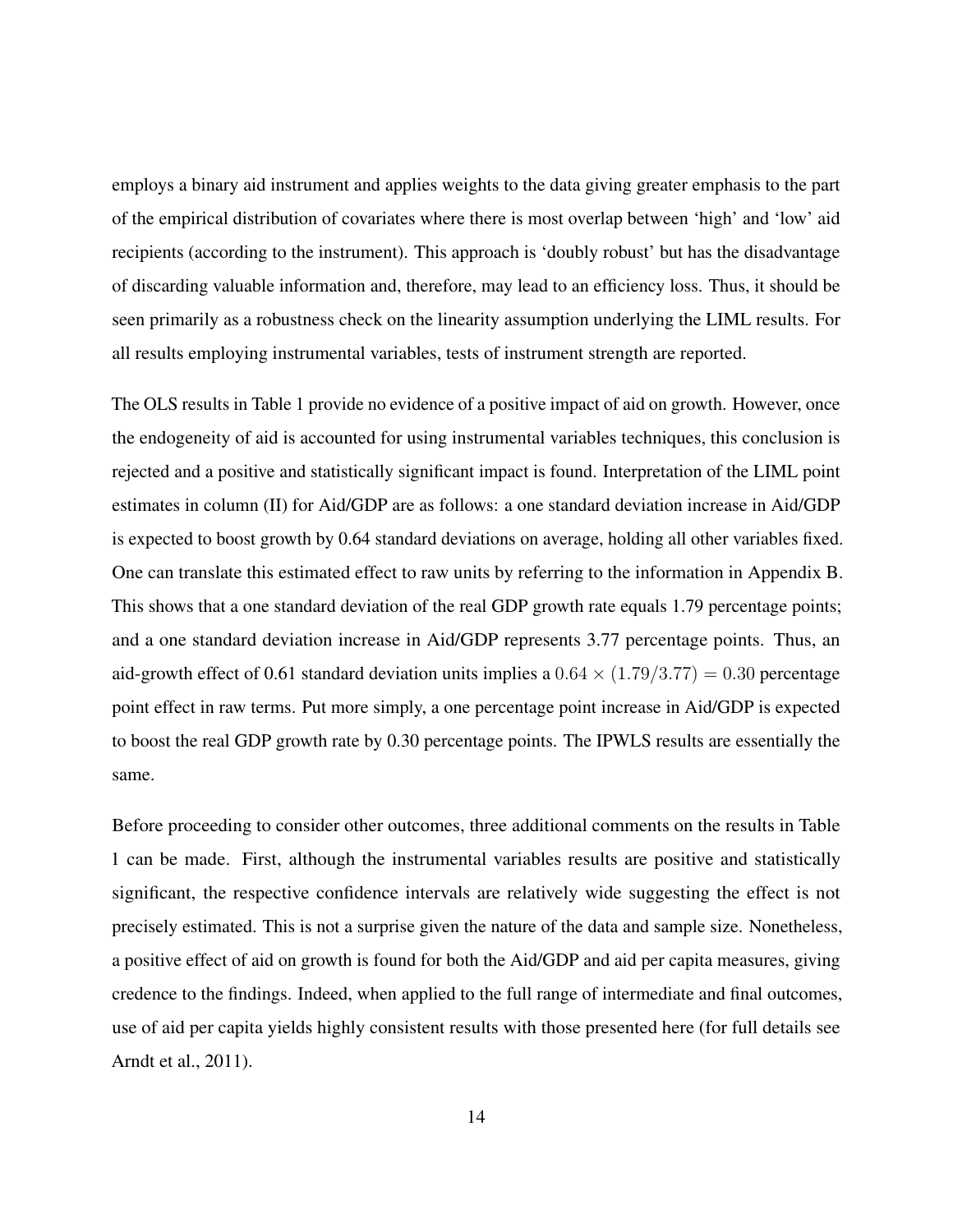<span id="page-16-0"></span>

|                                                                                                                                                                                                                                                                                                  | $\frac{1}{10}$                                                                                                                                                                | $\frac{1}{2}$                                                                                                                      | PWLS<br>(III)                                                                                                                                                                                                                                                                                       | $\frac{1}{2}$                     | $ \Im S $                                                                                                                                                                                                                                                                 | $\frac{1}{2}$ | PWLS<br>(VII)                                                                                                                                                                                                                                                                                                    | LIML<br>(VIII)                                                                                                                                                                                                                                                                                                          |
|--------------------------------------------------------------------------------------------------------------------------------------------------------------------------------------------------------------------------------------------------------------------------------------------------|-------------------------------------------------------------------------------------------------------------------------------------------------------------------------------|------------------------------------------------------------------------------------------------------------------------------------|-----------------------------------------------------------------------------------------------------------------------------------------------------------------------------------------------------------------------------------------------------------------------------------------------------|-----------------------------------|---------------------------------------------------------------------------------------------------------------------------------------------------------------------------------------------------------------------------------------------------------------------------|---------------|------------------------------------------------------------------------------------------------------------------------------------------------------------------------------------------------------------------------------------------------------------------------------------------------------------------|-------------------------------------------------------------------------------------------------------------------------------------------------------------------------------------------------------------------------------------------------------------------------------------------------------------------------|
| Aid/GDP                                                                                                                                                                                                                                                                                          | $-0.115$<br>$(0.073)$                                                                                                                                                         | $0.639*$<br>$(0.382)$                                                                                                              | $\frac{0.612}{0.288}$                                                                                                                                                                                                                                                                               | $\overline{0.432}^{*}$<br>(0.249) |                                                                                                                                                                                                                                                                           |               |                                                                                                                                                                                                                                                                                                                  |                                                                                                                                                                                                                                                                                                                         |
| Aid per capita (PPP)                                                                                                                                                                                                                                                                             |                                                                                                                                                                               |                                                                                                                                    |                                                                                                                                                                                                                                                                                                     |                                   | 0.058                                                                                                                                                                                                                                                                     |               |                                                                                                                                                                                                                                                                                                                  |                                                                                                                                                                                                                                                                                                                         |
| GDP per capita (PPP)                                                                                                                                                                                                                                                                             |                                                                                                                                                                               |                                                                                                                                    |                                                                                                                                                                                                                                                                                                     |                                   |                                                                                                                                                                                                                                                                           |               |                                                                                                                                                                                                                                                                                                                  |                                                                                                                                                                                                                                                                                                                         |
| Primary schooling                                                                                                                                                                                                                                                                                | $-0.713**$<br>$-0.146$<br>$0.146$<br>$0.146$<br>$0.034*$<br>$0.034*$<br>$0.037**$<br>$0.037**$<br>$0.037**$<br>$0.051$<br>$0.051$<br>$0.050$<br>$0.050$<br>$0.050$<br>$0.050$ | $-0.318$<br>$(0.245)$<br>$0.158$<br>$(0.516)$<br>$0.693**$<br>$(0.278)$<br>$(0.024)$<br>$(0.024)$<br>$(0.102)$<br>$(0.102)$        | $\begin{array}{l} 345 \\ 0.233 \\ 0.699^{**} \\ 0.699^{**} \\ 0.058^{**} \\ 0.0123 \\ 0.0123 \\ 0.0123 \\ 0.0123 \\ 0.0101 \\ 0.0101 \\ 0.0101 \\ 0.0101 \\ 0.0101 \\ 0.0101 \\ 0.0101 \\ 0.0101 \\ 0.0100 \\ 0.0101 \\ 0.0001 \\ 0.011 \\ 0.0001 \\ 0.011 \\ 0.011 \\ 0.011 \\ 0.011 \\ 0.011 \\ $ |                                   | $\begin{array}{c c} 0.072\\ 0.663^{**} & 0.140\\ 0.1400\\ 0.037^{**} & 0.037^{**} \\ 0.037^{**} & 0.017\\ 0.0000\\ 0.0000\\ 0.0000\\ 0.0000\\ 0.0000\\ 0.0000\\ 0.0000\\ 0.0000\\ 0.0000\\ 0.0000\\ 0.0000\\ 0.0000\\ 0.0000\\ 0.0000\\ 0.0000\\ 0.0000\\ 0.0000\\ 0.000$ |               | $\begin{array}{l} 0.228^{**} \\ 0.111) \\ -0.698^{***} \\ 0.397) \\ 0.397) \\ 0.039^{**} \\ 0.194) \\ 0.036^{**} \\ 0.017^{**} \\ 0.036^{**} \\ 0.017^{**} \\ 0.0011) \\ 0.0017^{**} \\ 0.0011^{**} \\ 0.0011 \\ 0.0011^{**} \\ 0.0334^{**} \\ 0.057^{***} \\ 0.0001 \\ 0.0001 \\ 0.0001 \\ 0.0001 \\ 0.0001 \\$ | $\begin{array}{l} \left( \begin{array}{c} 239^{**} \\ 0.120 \\ 0.694^{**} \\ 0.120 \\ 0.120 \\ 0.18 \\ 0.036^{**} \\ 0.036^{**} \\ 0.036^{**} \\ 0.036^{**} \\ 0.036^{**} \\ 0.036^{**} \\ 0.036^{**} \\ 0.0000 \\ 0.0000 \\ 0.0000 \\ 0.0000 \\ 0.0000 \\ 0.0000 \\ 0.0000 \\ 0.0000 \\ 0.0000 \\ 0.0000 \\ 0.0000 \\$ |
| Trade policy index                                                                                                                                                                                                                                                                               |                                                                                                                                                                               |                                                                                                                                    |                                                                                                                                                                                                                                                                                                     |                                   |                                                                                                                                                                                                                                                                           |               |                                                                                                                                                                                                                                                                                                                  |                                                                                                                                                                                                                                                                                                                         |
| Life expectancy                                                                                                                                                                                                                                                                                  |                                                                                                                                                                               |                                                                                                                                    |                                                                                                                                                                                                                                                                                                     |                                   |                                                                                                                                                                                                                                                                           |               |                                                                                                                                                                                                                                                                                                                  |                                                                                                                                                                                                                                                                                                                         |
|                                                                                                                                                                                                                                                                                                  |                                                                                                                                                                               |                                                                                                                                    |                                                                                                                                                                                                                                                                                                     |                                   |                                                                                                                                                                                                                                                                           |               |                                                                                                                                                                                                                                                                                                                  |                                                                                                                                                                                                                                                                                                                         |
| Geography                                                                                                                                                                                                                                                                                        |                                                                                                                                                                               |                                                                                                                                    |                                                                                                                                                                                                                                                                                                     |                                   |                                                                                                                                                                                                                                                                           |               |                                                                                                                                                                                                                                                                                                                  |                                                                                                                                                                                                                                                                                                                         |
| Coastal pop. dens.                                                                                                                                                                                                                                                                               |                                                                                                                                                                               |                                                                                                                                    |                                                                                                                                                                                                                                                                                                     |                                   |                                                                                                                                                                                                                                                                           |               |                                                                                                                                                                                                                                                                                                                  |                                                                                                                                                                                                                                                                                                                         |
| Malaria prevalence                                                                                                                                                                                                                                                                               |                                                                                                                                                                               | (0.017)                                                                                                                            |                                                                                                                                                                                                                                                                                                     |                                   |                                                                                                                                                                                                                                                                           |               |                                                                                                                                                                                                                                                                                                                  |                                                                                                                                                                                                                                                                                                                         |
|                                                                                                                                                                                                                                                                                                  |                                                                                                                                                                               |                                                                                                                                    |                                                                                                                                                                                                                                                                                                     |                                   |                                                                                                                                                                                                                                                                           |               |                                                                                                                                                                                                                                                                                                                  |                                                                                                                                                                                                                                                                                                                         |
| Civil liberties                                                                                                                                                                                                                                                                                  |                                                                                                                                                                               |                                                                                                                                    |                                                                                                                                                                                                                                                                                                     |                                   |                                                                                                                                                                                                                                                                           |               |                                                                                                                                                                                                                                                                                                                  |                                                                                                                                                                                                                                                                                                                         |
| Air distance                                                                                                                                                                                                                                                                                     |                                                                                                                                                                               |                                                                                                                                    |                                                                                                                                                                                                                                                                                                     |                                   |                                                                                                                                                                                                                                                                           |               |                                                                                                                                                                                                                                                                                                                  |                                                                                                                                                                                                                                                                                                                         |
| Oil producer                                                                                                                                                                                                                                                                                     | $\begin{array}{c} (0.180) \ (0.138^{**} \ 0.438^{**} \ \hline 0.0178) \ \hline 78 \end{array}$                                                                                | $1.190***$<br>$(0.390)$<br>$-0.344$<br>$-0.389$<br>$-0.344*$<br>$(0.205)$<br>$(0.205)$<br>$(0.283)$<br>$-0.54$<br>$0.54$<br>$0.02$ |                                                                                                                                                                                                                                                                                                     |                                   |                                                                                                                                                                                                                                                                           |               |                                                                                                                                                                                                                                                                                                                  |                                                                                                                                                                                                                                                                                                                         |
|                                                                                                                                                                                                                                                                                                  |                                                                                                                                                                               |                                                                                                                                    |                                                                                                                                                                                                                                                                                                     |                                   |                                                                                                                                                                                                                                                                           |               |                                                                                                                                                                                                                                                                                                                  |                                                                                                                                                                                                                                                                                                                         |
|                                                                                                                                                                                                                                                                                                  |                                                                                                                                                                               |                                                                                                                                    |                                                                                                                                                                                                                                                                                                     |                                   |                                                                                                                                                                                                                                                                           |               |                                                                                                                                                                                                                                                                                                                  |                                                                                                                                                                                                                                                                                                                         |
| $R^2$ (centered)                                                                                                                                                                                                                                                                                 |                                                                                                                                                                               |                                                                                                                                    |                                                                                                                                                                                                                                                                                                     |                                   |                                                                                                                                                                                                                                                                           |               |                                                                                                                                                                                                                                                                                                                  |                                                                                                                                                                                                                                                                                                                         |
| Weak id. statistic                                                                                                                                                                                                                                                                               |                                                                                                                                                                               |                                                                                                                                    |                                                                                                                                                                                                                                                                                                     |                                   |                                                                                                                                                                                                                                                                           |               |                                                                                                                                                                                                                                                                                                                  |                                                                                                                                                                                                                                                                                                                         |
| Anderson-Rubin test                                                                                                                                                                                                                                                                              |                                                                                                                                                                               |                                                                                                                                    |                                                                                                                                                                                                                                                                                                     |                                   |                                                                                                                                                                                                                                                                           |               |                                                                                                                                                                                                                                                                                                                  |                                                                                                                                                                                                                                                                                                                         |
| Endogeneity test                                                                                                                                                                                                                                                                                 |                                                                                                                                                                               |                                                                                                                                    |                                                                                                                                                                                                                                                                                                     |                                   |                                                                                                                                                                                                                                                                           |               |                                                                                                                                                                                                                                                                                                                  |                                                                                                                                                                                                                                                                                                                         |
| Notes: dependent variable is real GDP growth; intercept, investment prices and region dummies included but not shown; growth and aid<br>significance: * 0.1, ** 0.05, *** 0.0                                                                                                                    |                                                                                                                                                                               |                                                                                                                                    |                                                                                                                                                                                                                                                                                                     |                                   |                                                                                                                                                                                                                                                                           |               |                                                                                                                                                                                                                                                                                                                  |                                                                                                                                                                                                                                                                                                                         |
| measures enter in standardized form; columns I and V estimated by OLS; columns II and VI estimated by LIML, using a single generated aid                                                                                                                                                         |                                                                                                                                                                               |                                                                                                                                    |                                                                                                                                                                                                                                                                                                     |                                   |                                                                                                                                                                                                                                                                           |               |                                                                                                                                                                                                                                                                                                                  |                                                                                                                                                                                                                                                                                                                         |
| instrument; columns III and VII replicate the latter with IPWLS; columns IV and VIII use three instruments for aid taken from the zero stage<br>regression employed to generate the single aid instrument; final two rows report probabilities; endogeneity test is Durbin-Wu-Hausman $\chi^2$ . |                                                                                                                                                                               |                                                                                                                                    |                                                                                                                                                                                                                                                                                                     |                                   |                                                                                                                                                                                                                                                                           |               |                                                                                                                                                                                                                                                                                                                  |                                                                                                                                                                                                                                                                                                                         |

standard errors (in parentheses) are robust.

standard errors (in parentheses) are robust.

Source: authors' calculations; see Appendix B for variable definitions and sources.

Source: authors' calculations; see Appendix B for variable definitions and sources.

Table 1: Estimates of reduced form relation between aid and growth, 1970-2007 Table 1: *Estimates of reduced form relation between aid and growth, 1970-2007*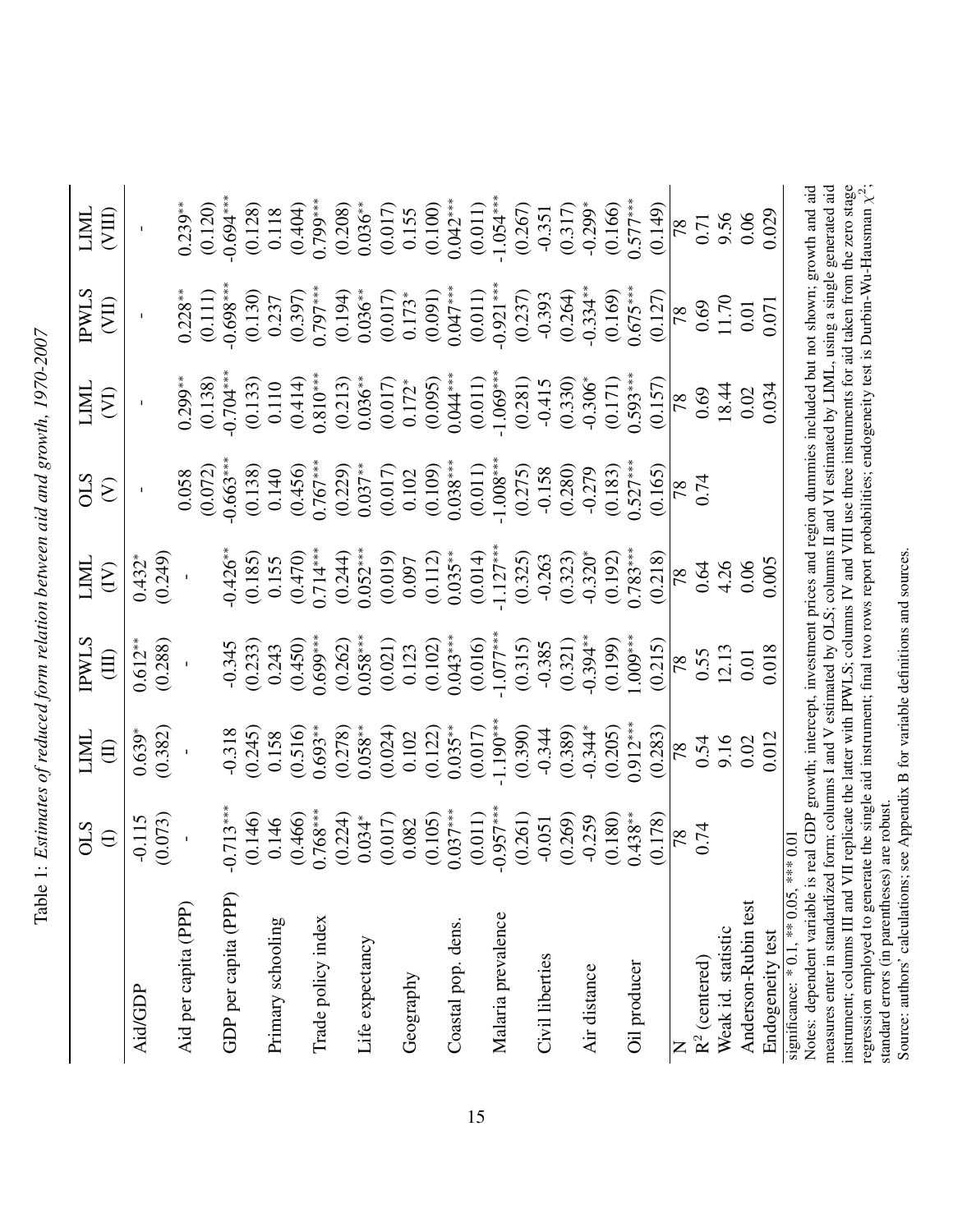|                                                                                                                                                                                       | $\mathsf{z}$             | OLS Pr.       |          | LIML Pr. |         | IPWLS Pr. |           | Endog. test Hansen-J |         |
|---------------------------------------------------------------------------------------------------------------------------------------------------------------------------------------|--------------------------|---------------|----------|----------|---------|-----------|-----------|----------------------|---------|
| GDP per capita growth                                                                                                                                                                 | 78                       | $-0.115$ 0.12 |          | 0.639    | $0.09*$ | 0.612     | $0.03**$  | $0.01**$             | 0.84    |
| Agriculture, value added (% GDP)                                                                                                                                                      | 76                       | 0.035         | 0.69     | $-0.652$ | $0.08*$ | $-1.062$  | $0.01***$ | $0.03**$             | 0.89    |
| Industry, value added (% GDP)                                                                                                                                                         | 76                       | 0.220         | 0.10     | 0.648    | 0.24    | 0.822     | $0.04**$  | 0.42                 | 0.68    |
| GDP)<br>Services, etc., value added (%                                                                                                                                                | 76                       | $-0.273$      | $0.04**$ | 0.242    | 0.56    | 0.634     | 0.23      | 0.19                 | 0.65    |
| Poverty headcount at \$2 a day                                                                                                                                                        | $\overline{\mathcal{A}}$ | 0.018         | 0.84     | $-0.471$ | $0.05*$ | $-0.438$  | 0.19      | $0.01**$             | 0.42    |
| Poverty headcount at \$1.25 a day                                                                                                                                                     | 2                        | 0.084         | 0.57     | $-0.487$ | $0.09*$ | $-0.285$  | 0.42      | $0.01**$             | 0.78    |
| Gini index                                                                                                                                                                            | 65                       | $-0.186$      | 0.14     | $-0.035$ | 0.91    | $-0.328$  | 0.57      | 0.56                 | $0.07*$ |
| Notes: each cell of columns OLS, LIML and IPWLS reports the standardised coefficient on Aid/GDP from individual reduced form regressions in<br>significance: * 0.1, ** 0.05, *** 0.01 |                          |               |          |          |         |           |           |                      |         |

<span id="page-17-0"></span>

| $\overline{\phantom{a}}$ |
|--------------------------|
|                          |
|                          |
|                          |
|                          |
|                          |
|                          |
|                          |
|                          |
| ֚                        |
|                          |
|                          |
|                          |
|                          |
|                          |
|                          |
|                          |
|                          |
|                          |
|                          |
|                          |
|                          |
|                          |
|                          |
|                          |
| ;<br>;<br>;              |
|                          |
|                          |
|                          |
|                          |
| 1                        |
|                          |
|                          |
|                          |
| l                        |
| ļ                        |
|                          |
|                          |
|                          |
| I                        |
|                          |
| ı                        |
|                          |
|                          |
| ĺ<br>֚֕                  |
|                          |

Durbin-Wu-Hausman test that aid can be treated as exogenous; 'Hansen-J' gives the probability associated with the Hansen-J statistic from a LIML<br>regression using three aggregated instruments; all regressions include the sa estimation method is indicated by the column headings; aid treated as endogenous in LIML and IPWLS only; 'Endog. test' reports the probability from a estimation method is indicated by the column headings; aid treated as endogenous in LIML and IPWLS only; 'Endog. test' reports the probability from a which the row variable enters as the dependent variable; adjacent columns report the corresponding probability that the true parameter is equal to zero; Durbin-Wu-Hausman test that aid can be treated as exogenous; 'Hansen-J' gives the probability associated with the Hansen-J statistic from a LIML regression using three aggregated instruments; all regressions include the same set of control variables (see text) and employ robust standard errors. Source: authors' calculations; see Appendix B for variable definitions and sources.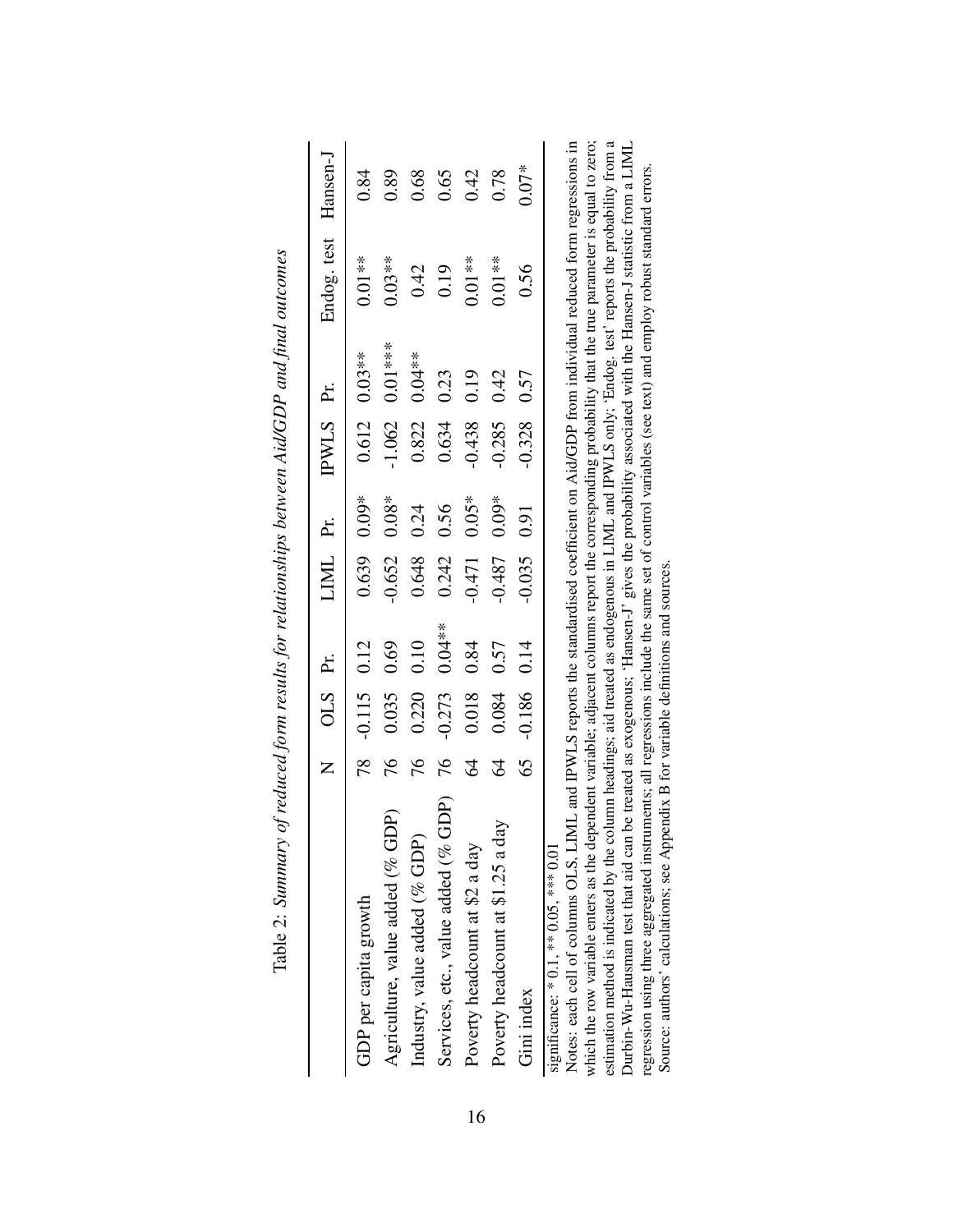<span id="page-18-0"></span>

| )                              |  |
|--------------------------------|--|
|                                |  |
|                                |  |
|                                |  |
|                                |  |
|                                |  |
|                                |  |
|                                |  |
|                                |  |
|                                |  |
|                                |  |
|                                |  |
|                                |  |
|                                |  |
|                                |  |
|                                |  |
|                                |  |
|                                |  |
|                                |  |
|                                |  |
|                                |  |
|                                |  |
|                                |  |
|                                |  |
| ؘؚ                             |  |
|                                |  |
|                                |  |
| ;<br>;                         |  |
|                                |  |
|                                |  |
|                                |  |
|                                |  |
|                                |  |
|                                |  |
|                                |  |
|                                |  |
|                                |  |
|                                |  |
|                                |  |
|                                |  |
|                                |  |
|                                |  |
| -<br>-<br>-                    |  |
|                                |  |
|                                |  |
|                                |  |
|                                |  |
|                                |  |
|                                |  |
|                                |  |
|                                |  |
|                                |  |
|                                |  |
| i                              |  |
|                                |  |
|                                |  |
|                                |  |
|                                |  |
|                                |  |
|                                |  |
|                                |  |
|                                |  |
|                                |  |
|                                |  |
|                                |  |
| <b>Professional Profession</b> |  |
|                                |  |
| ļ                              |  |
|                                |  |
|                                |  |
|                                |  |
| $\overline{\phantom{a}}$       |  |
|                                |  |
|                                |  |
|                                |  |
|                                |  |
| j                              |  |
| ľ                              |  |

|                                           | Z              | STO                |              | <b>LIMIL</b> |          | <b>LAMT'S</b>           |           | Endog. test                               | Hansen-J             |
|-------------------------------------------|----------------|--------------------|--------------|--------------|----------|-------------------------|-----------|-------------------------------------------|----------------------|
| Investment (% $GDP$ )                     | $\frac{8}{1}$  | 0.319              | $0.00^{***}$ | 0.795        | $0.03**$ | 0.357                   | 0.16      | 0.15                                      | 0.73                 |
| $\text{Cousumption}$ (% GDP)              | $\frac{8}{2}$  | 0.174              | 0.24         | 0.515        | 0.25     | 0.779                   | $0.05**$  | $0.07*$                                   | 0.70                 |
| Government (% GDP)                        | $\frac{8}{10}$ | 0.513              | $0.00***$    | 0.758        | $0.06*$  | 0.873                   | $0.05*$   | 0.51                                      | $0.03**$             |
| Revenue, excluding grants (% GDP)         | 69             | 0.470              | $0.03**$     | 2.362        | $0.00**$ | 1.188                   | $0.00**$  | $0.00***$                                 |                      |
| Health expend., public (% GDP)            | 78             | 0.403              | 0.10         | 0.363        | 0.36     | $-0.610$                | 0.23      | 0.91                                      |                      |
| Education expend., public (% GDP)         | 76             | 0.485              | $0.00**$     | 1.423        | $0.00**$ | 1.644                   | $0.00***$ | $0.01**$                                  |                      |
| Military expenditure (% GDP)              |                | 0.387              | 0.11         | 0.361        | 0.32     |                         | 0.65      | $0.94$<br>$0.03**$<br>$0.33$<br>$0.00***$ |                      |
| Av. years total schooling, 15+            | 52             | 0.206              | 0.10         | 1.010        | $0.04**$ | 0.255<br>0.511<br>0.246 | $0.08*$   |                                           |                      |
| Av. years primary schooling, 15+          | 52             | 0.267              | $0.04***$    | 0.673        | 0.13     |                         | 0.28      |                                           |                      |
| Av. years secondary schooling, 15+        | 72             | $-0.006$           | 0.97         | 1.476        | $0.03**$ | 0.818                   | $0.04***$ |                                           |                      |
| Life expectancy at birth, total (years)   | 78             | 0.087              | $0.09*$      | 0.187        | 0.16     | 0.329                   | $0.06*$   | $0.02**$                                  |                      |
| Infant mortality rate                     | 75             |                    | 0.52         | 0.306        | 0.17     |                         | $0.06*$   | $0.09*$                                   |                      |
| Mortality rate, under-5 (per 1,000)       | 75             | $0.055$<br>$0.101$ | 0.23         | 0.320        | 0.15     | $-0.434$<br>$-0.297$    | 0.14      | $0.04**$                                  |                      |
| Death rate, crude (per 1,000 people)      | 78             | 0.216              | $0.01***$    | 0.162        | 0.40     | $-0.116$<br>0.102       | 0.57      | $0.02**$                                  |                      |
| Fertility rate (births / woman)           | 77             | 0.053              | 0.47         | 0.344        | $0.09*$  |                         | 0.49      | 0.12                                      | $0.05*$              |
| Consumer price inflation $(\%)$           |                | 0.114              | 0.34         | 0.677        | 0.18     | 0.793                   | 0.21      | $0.07*$                                   |                      |
| Real interest rate (%)                    |                | 0.017              | 0.95         | 0.488        | 0.37     | 0.199                   | 0.70      | 0.36                                      | 0.70<br>0.27<br>0.69 |
| Domestic credit to private sector (% GDP) | 78             | 0.053              | 0.61         | 0.009        | 0.98     | 0.360                   |           | 0.90                                      |                      |
| significance: * 0.1, ** 0.05, *** 0.01    |                |                    |              |              |          |                         |           |                                           |                      |

significance: \* 0.1, \*\* 0.05, \*\*\* 0.01

row variable enters as the dependent variable; adjacent columns report the corresponding probability that the true parameter is equal to zero; estimation method is indicated by the column headings; aid treated as endogenous in LIML and IPWLS only; 'Endog. test' reports the probability from a Durbin-Wu-Hausman test that<br>aid can be treated as exogenous; 'Hansen-J' gives the probability Notes: each cell of columns OLS, LIML and IPWLS reports the standardised coefficient on Aid/GDP from individual reduced form regressions in which the Notes: each cell of columns OLS, LIML and IPWLS reports the standardised coefficient on Aid/GDP from individual reduced form regressions in which the row variable enters as the dependent variable; adjacent columns report the corresponding probability that the true parameter is equal to zero; estimation method is indicated by the column headings; aid treated as endogenous in LIML and IPWLS only; 'Endog. test' reports the probability from a Durbin-Wu-Hausman test that aid can be treated as exogenous; 'Hansen-J' gives the probability associated with the Hansen-J statistic from a LIML regression using three aggregated instruments; all regressions include the same set of control variables (see text) and employ robust standard errors. all regressions include the same set of control variables (see text) and employ robust standard errors. Source: authors' calculations; see Appendix B for variable definitions and sources. Source: authors' calculations; see Appendix B for variable definitions and sources.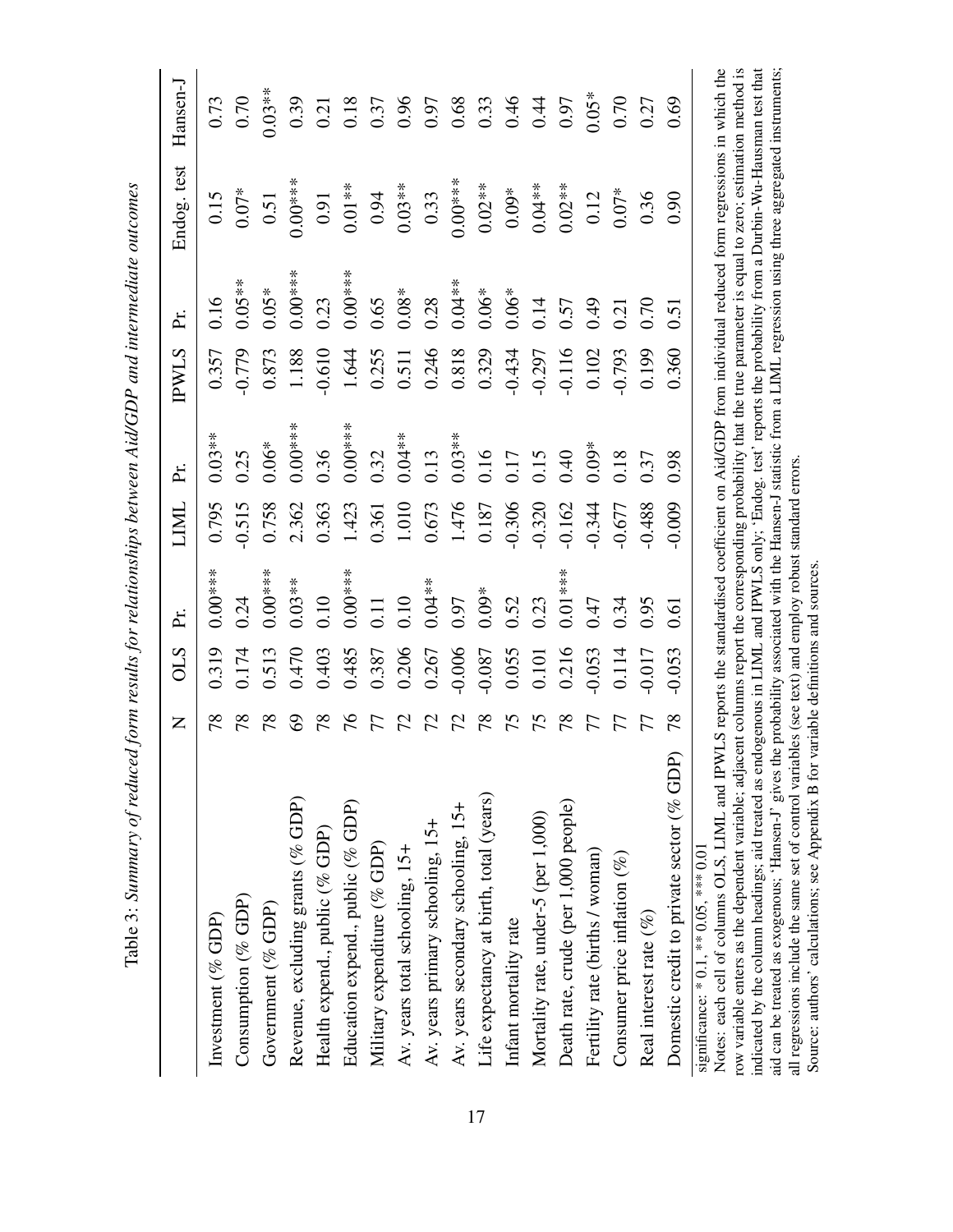Second, instrument strength and validity tests give no cause for concern. The Andersen-Rubin test, which is robust to weak instruments, confirms a statistically significant partial correlation between the endogenous variable (aid) and the outcome (growth). Although they are not reported in the table, Hansen-J tests calculated from the estimates in columns (IV) and (VIII) are passed comfortably, supporting the validity of the generated instrument. However, the weak identification (Kleibergen-Paap F) statistic shows that when three aggregated instruments are used instead of a single generated instrument, instrument strength declines. Thus, for interpretation we focus on estimates from the LIML (and IPWLS) estimators that employ a single instrument.

Third, coefficient estimates for other covariates included in the model are plausible. All of these refer to initial conditions and are measured as the value in 1970 (or thereabouts). Thus, the interpretation is that trade openness at the beginning of the period is associated with more rapid subsequent growth, and malaria prevalence in 1970 is associated with slower average growth. In the present specification the estimate on the level of GDP per capita represents a convergence effect – the negative sign indicates that lower income countries grow faster on average. Inclusion of this term is appropriate because the dependent variable here is measured in differences. For other outcomes (see below), which are measured in levels, inclusion of the initial level of the same variable on the RHS is not necessary (e.g., see [Bloom et al., 2004;](#page-30-7) [Acemoglu and Johnson, 2007\)](#page-29-3). However, as we retain the same specification throughout, the GDP level term simply acts to control for initial income.

The finding of a positive effect of aid on growth is important, but it raises equally critical distributional questions. To make a contribution to development in a wider sense, economic growth should benefit poorer households. Thus it is relevant to validate the effect of aid on other aggregate welfare outcomes. These are considered in Table [2,](#page-17-0) which summarises results from separate regressions for a chosen set of final outcomes. The same specification and instrument(s) for aid are employed as in Table [1;](#page-16-0) also, results are reported for each the three main estimators employed before – OLS,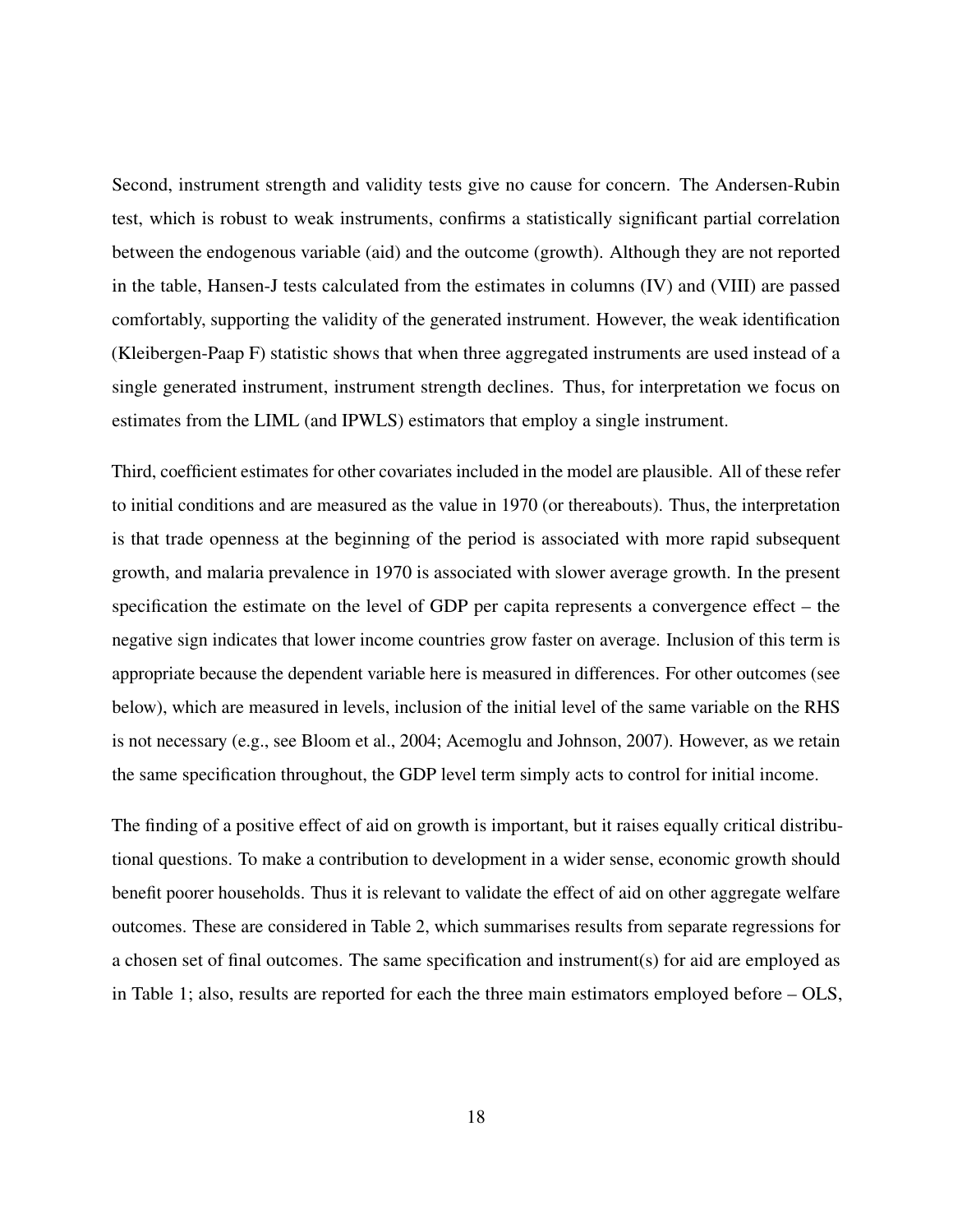LIML, and IPWLS.<sup>8</sup> To assist interpretation, Aid/GDP and all outcome variables are entered in standardised form. Thus, each cell of Table [2](#page-17-0) gives the standardised coefficient on the aid to GDP ratio and, in the adjacent cell, the estimated probability that the true parameter estimate equals zero. These correspond to results from individual regressions in which the row variable is the outcome of interest. Thus, for the growth outcome, the results are extracted directly from the corresponding columns of Table [1.](#page-16-0)

Complementing the positive aid-growth result, we find that aid reduces poverty but leaves inequality unaffected on average. Whilst there are some differences between the LIML and IPWLS estimators as regards the statistical significance of these results, in part reflecting the limitations of the data, the magnitude and direction of the estimates are highly consistent. Moreover, this pattern is in keeping with the theoretical relation between growth, poverty and inequality [\(Bourguignon, 2003\)](#page-30-6). In addition, the results show that aid inflows are associated with a decline in the weight of agriculture in GDP, implying that aid stimulates relatively more rapid growth of non-agricultural sectors. Indeed, the IPWLS estimates (and OLS) indicate a corresponding increase in industry's GDP share; however, the impact on services is more ambiguous.<sup>9</sup>

The final two columns of Table [2](#page-17-0) report additional test statistics. First are results from Durbin-Wu-Hausman  $\chi^2$  tests, where the null hypothesis is that the aid variable can be treated as exogenous.<sup>10</sup> For four of the seven outcome variables the test is rejected, suggesting that concerns surrounding the endogeneity of aid are significant. This is notably the case for both growth and poverty, one explanation being that these variables are used directly by donors to decide how much aid to provide. However, the same test is not rejected for the three other variables, implying the corresponding OLS

<sup>&</sup>lt;sup>8</sup>Some of the outcomes considered in Tables [2](#page-17-0) and [3](#page-18-0) are bound in certain ways (e.g., above zero and/or below 100 for percentage of GDP outcomes). However, none of the observations in the data set lie on or even particularly close to these bounds. Consequently, no specific techniques are employed to take censoring into account.

<sup>&</sup>lt;sup>9</sup>It is not possible to say whether this result is driven by aid specifically targeted at industry or whether other mechanisms are at play. Further research will be of use to shed light here.

<sup>&</sup>lt;sup>10</sup>Implemented in Stata via the endog() option of the  $\text{invreg2}$  command used to estimate the LIML results.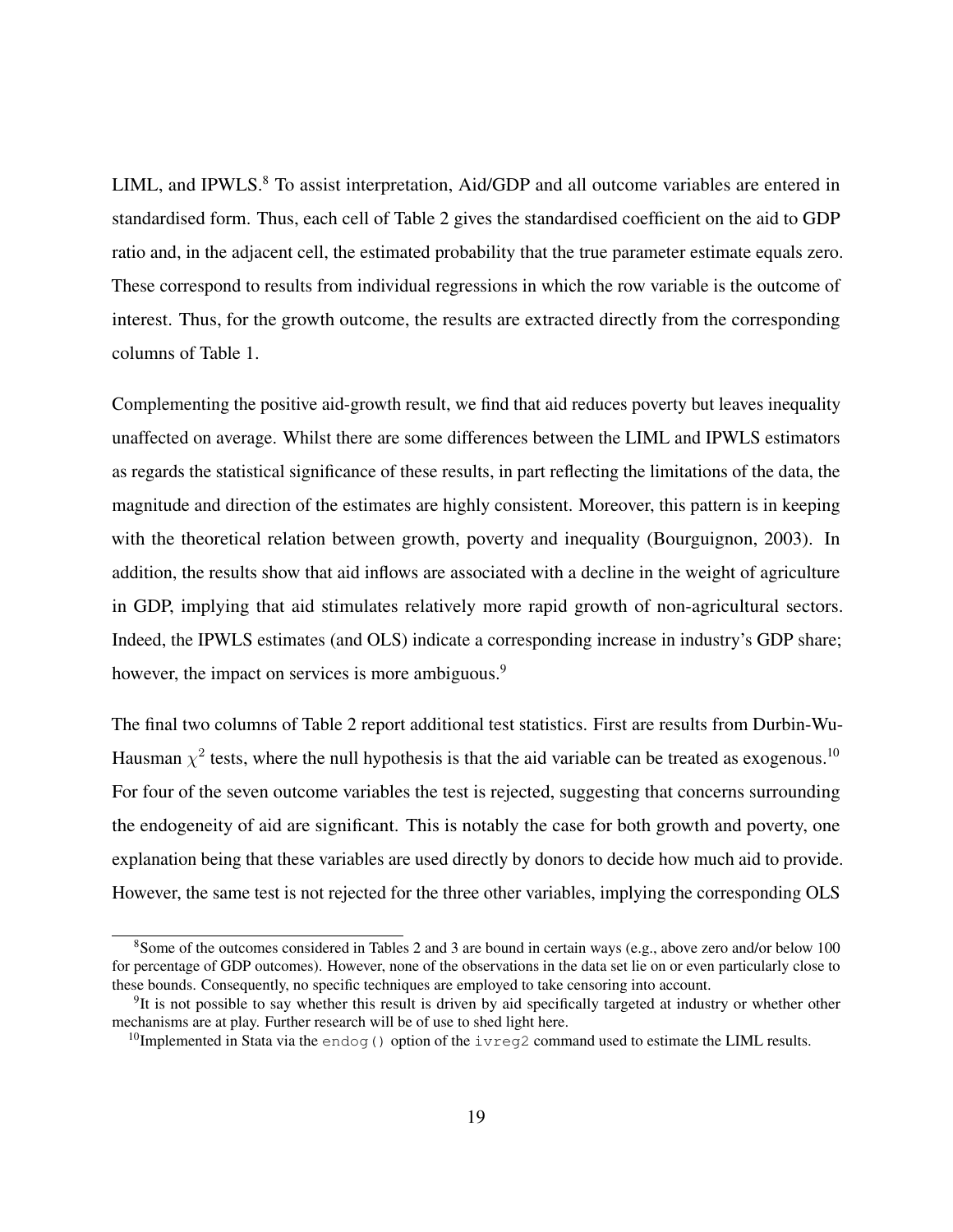results are both consistent and efficient. The final column gives the probability from Hansen-J overidentification tests, based on the same regression specification in the LIML column, but employing three aggregated instruments for aid instead of the single generated aid instrument (see Section [2\)](#page-4-0). A significant result  $(< 10\%)$  is grounds to reject the joint null hypothesis that the instruments are valid, meaning they are uncorrelated with the estimated regression residuals. This test is passed comfortably in all cases except for the Gini coefficient. On the one hand, this may be taken to imply that both the OLS and instrumental variables (LIML, IPWLS) point estimates for the Gini are biased. On the other hand, this may be spurious – assuming the tests are independent, the probability that the Hansen-J test is passed at the 10% level in all seven cases is less than one in two, even if the null hypothesis is always true.

Table [3](#page-18-0) reports reduced form results for the effect of Aid/GDP on the chosen set of intermediate outcomes, adopting the same format as Table [2.](#page-17-0) Again, the pattern of results is broadly consistent with a view that aid has a positive developmental impact on average. For instance, aid is associated with a larger investment share as well as a higher share of government consumption and government revenues in GDP. The latter measure excludes income from grants and therefore suggests a positive impact of aid on tax income. Estimates for sub-components of government spending indicate that aid boosts expenditure in social sectors, especially education.

As discussed further in Section [4,](#page-24-0) the impact of aid on a number of key social outcomes corroborates positive results in previous studies. We find that aid has a positive causal effect on average years of schooling, and secondary schooling in particular, likely operating through the government expenditure channel discussed in the preceding paragraph. Further, the signs of the estimated coefficients on health outcomes clearly point to a positive developmental contribution of aid even though the estimated impact of aid on government health expenditure is insignificant. The LIML estimates on the health outcomes also slightly exceed conventional significance levels in most cases; nonetheless, the IPWLS estimates for both infant mortality and life expectancy are statistically significant. It should be recalled, however, that the outcome data employed here is of mixed quality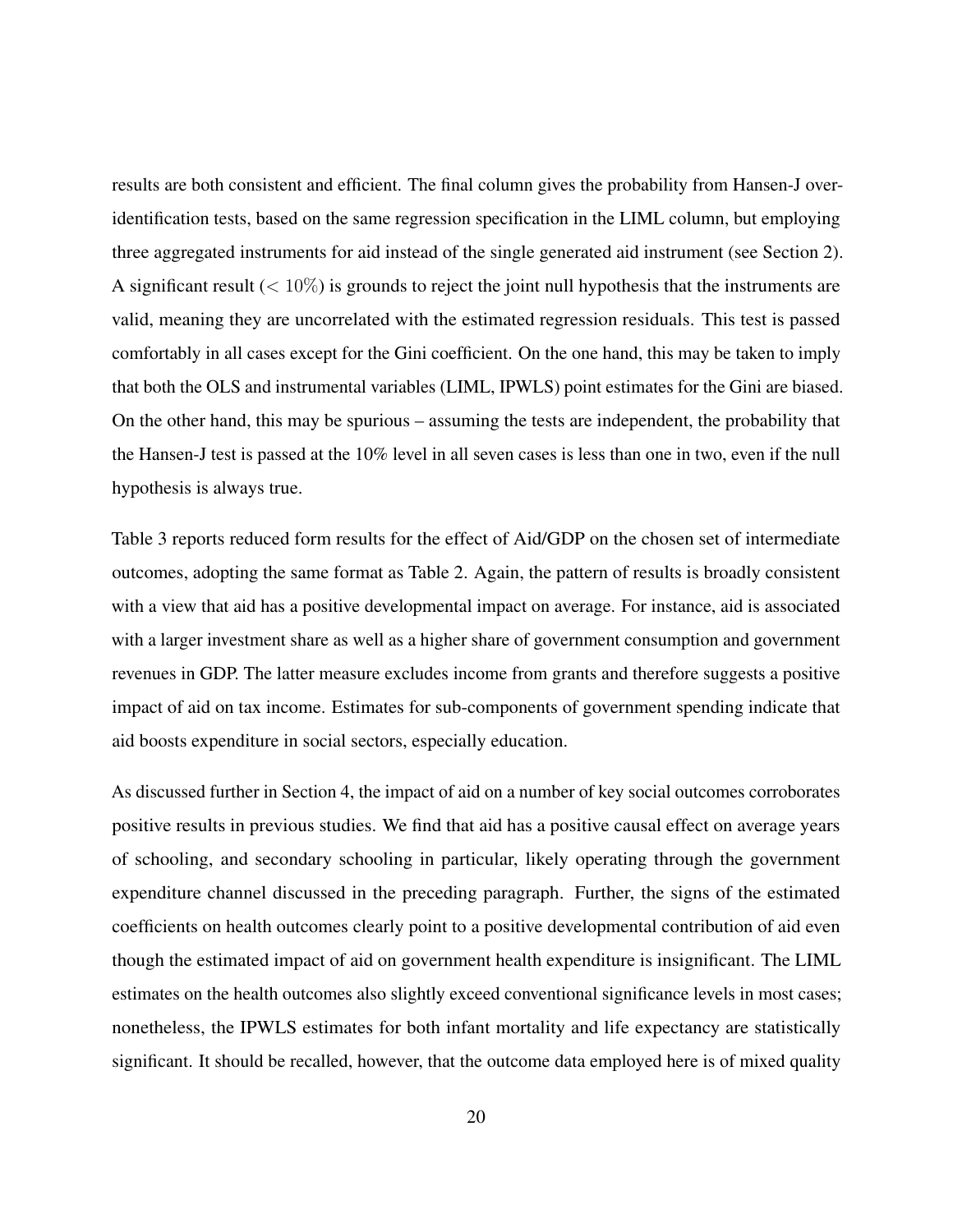and coverage. This is likely to inflate the imprecision of our results. This concern is particularly present in relation to findings for the monetary and financial sector indicators. These results are ambiguous, suggesting no evidence of a systematic effect of aid on inflation, real interest rates, or credit to the private sector. However, since these outcomes are particularly noisy and poorly scaled, these results should not be given too strong an interpretation.

Finally, the test statistics in the final two columns of Table [3](#page-18-0) broadly follow the pattern of Table [2.](#page-17-0) For nearly two thirds of the intermediate outcomes we must reject the null hypothesis that aid is exogenous (at conventional significance levels of  $\langle 10\% \rangle$ ). Thus, although aid may not be endogenous for all possible outcomes, such endogeneity needs to be taken seriously when considering intermediate outcomes – i.e., *ex ante*, aid cannot be assumed to be exogenous. With respect to the validity of the generated aid instrument, we cannot reject the null of the Hansen-J test for the large majority of outcomes, the two exceptions being government size and fertility rates. Again, assuming the tests are independent, the probability that the Hansen-J test is passed at the 5% level in all 18 cases is less than 40 percent, even if the null hypothesis is always true. Overall, therefore, the instrument performs well and there are no clear grounds on which to reject its suitability.

#### *3.2. Sensitivity and falsification tests*

How sensitive are these results to alternative assumptions? Whilst a battery of tests is possible, we focus on three specific aspects. The first involves application of a quantile regression estimator, evaluated at the median of the conditional outcome distribution, which is less sensitive to outliers than OLS methods or its instrumental variables analogues. To address the endogeneity of aid, a two step approach is adopted. In the first stage a quantile regression is run of observed Aid/GDP against the generated instrument and all other covariates employed in the model. The second stage, also estimated via a quantile estimator, is the outcome regression of interest which uses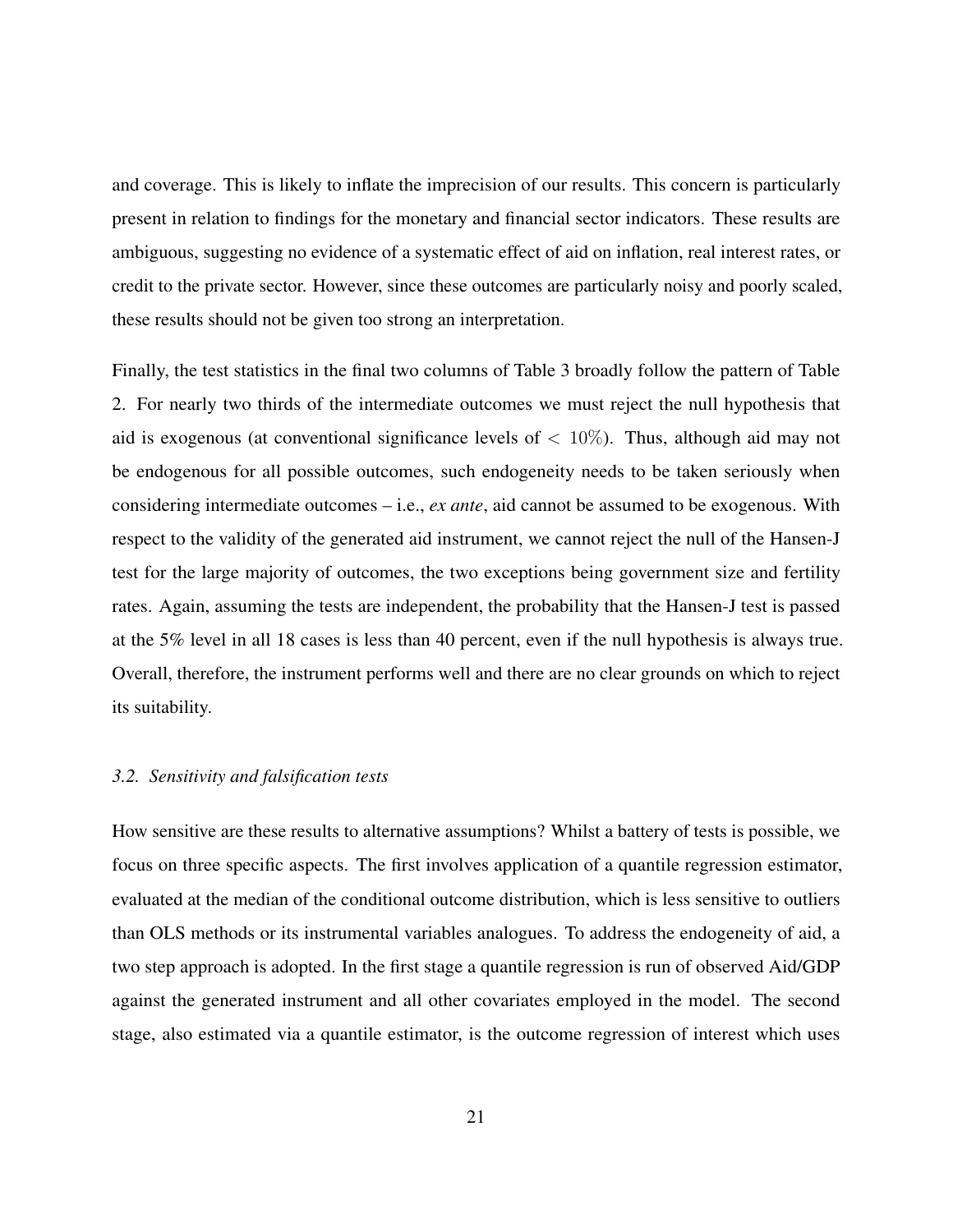predicted values from the first stage in place of raw Aid/GDP.<sup>11</sup> Second, due to the concern that the reduced form results may incorporate effects that occur through income growth (e.g., aid  $\rightarrow$  growth  $\rightarrow$  education), it is helpful to include growth on the RHS. This essentially 'blocks' all paths to the outcome variable that arise via changes in income. Third, we include raw population size on the RHS of the specification. The rationale for this is that the generated aid instrument depends on the relative population sizes of the donors to recipients. As [Clemens and Bazzi](#page-30-5) [\(2009\)](#page-30-5) argue, there are reasons to believe that population is a direct determinant of growth (and perhaps other key outcomes), which might invalidate the instrument. Thus, by including population on the RHS of the outcome regression we allow any such direct effects to be incorporated.<sup>12</sup>

The results from the sensitivity tests are summarised in Table [4.](#page-25-0) As in previous tables, only the estimated coefficient on the Aid/GDP variable is reported alongside standard errors (in parentheses). Results for different estimators are indicated by abbreviations; the different specifications are in the columns, where the baseline specification is unchanged from earlier models. The broad finding from these tests is that both the direction and magnitude of the effects of aid are unchanged. For instance, the estimated aid-growth effect is 0.58 using a quantile instrumental variables regression and 0.68 using both the latter estimator and controlling for population size (also statistically significant at the 10% level in both cases). While there is some variation in the precise point estimates and standard errors, this is to be expected given the small sample size and noisy underlying data. Two further points emerge. First, when growth is included as a control variable on the RHS, many of the point estimates for non-growth outcomes decline slightly in magnitude relative to the baseline specification. For example, the estimated effect of aid on poverty using the LIML is -0.47 in the baseline specification but -0.34 when growth is controlled for. This implies that some of the impact

<sup>&</sup>lt;sup>11</sup>This follows the logic of a TSLS estimator. The quantile regression estimator used is the native  $\alpha$  reg command available in Stata v11 estimated at the 50th percentile, with variance-covariance matrix estimated using a bi-weight kernel. See [Koenker and Hallock](#page-31-10) [\(2001\)](#page-31-10) for an overview of this estimator.

 $12$ As shown by [Clemens and Bazzi](#page-30-5) [\(2009\)](#page-30-5), logged population is critical for the strength of the generated instrument (see equation [1\)](#page-8-2). To avoid this concern raw population size is employed, thereby controlling for some (not all) population-related effects while also maintaining instrument strength.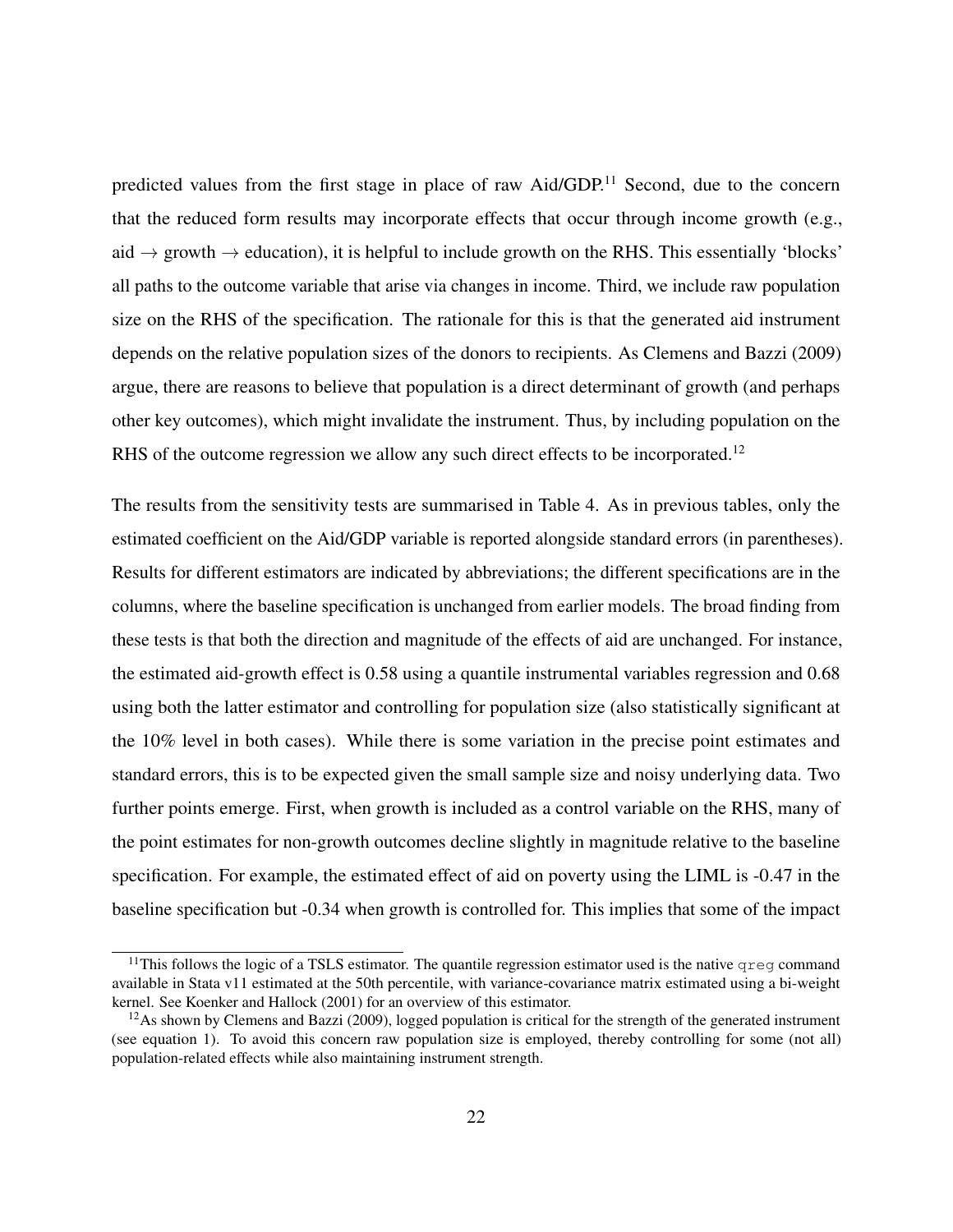of aid on poverty reduction is occurring through (aggregate) income growth. Second, the opposite tendency is found when we control for population size. This may be due to a negative correlation between average population and the generated aid instrument (i.e., larger countries are expected to receive less aid).

As noted in Section [2,](#page-4-0) the hypothesis that aid (exclusively) affects final outcomes through proximate determinants can be tested by including the latter covariates as controls on the RHS. Again, this amounts to blocking the effects of aid through these channels as their effect is partialled out of the corresponding effect of Aid/GDP on the chosen outcome. Both LIML and IPWLS estimates of such augmented regressions show no statistically significant effect of aid on growth when life expectancy, education and investment outcomes are included as additional control variables. This holds regardless of the other covariates included in the model.<sup>13</sup> The interpretation is that a large share of estimated effect of aid on growth is likely to come through these key channels.

#### <span id="page-24-0"></span>4. Interpretation

Thus far, discussion of results has concentrated on the sign and domain of parameter estimates. It is helpful to reflect on whether these ranges are plausible. This is sometimes difficult to ascertain directly from the previous tables as results were given in standardized form. Consequently, for a selected number of final and intermediate outcomes, Table [5](#page-26-0) presents the reduced form point estimates and 90% confidence intervals for the expected return to an average annual aid inflow equal to 5% of GDP over the period 1970–2007 (which is slightly greater than double the observed median Aid/GDP for all countries in the sample; see Appendix B). We find the long-run impacts of aid are both plausible and material. According to the LIML point estimates, such an aid inflow is expected to increase the average annual rate of economic growth by around 1.5 percentage points, reduce poverty by around 15 percentage points, raise the investment share of GDP by around 11

<sup>&</sup>lt;sup>13</sup>Detailed results are available on request from the authors.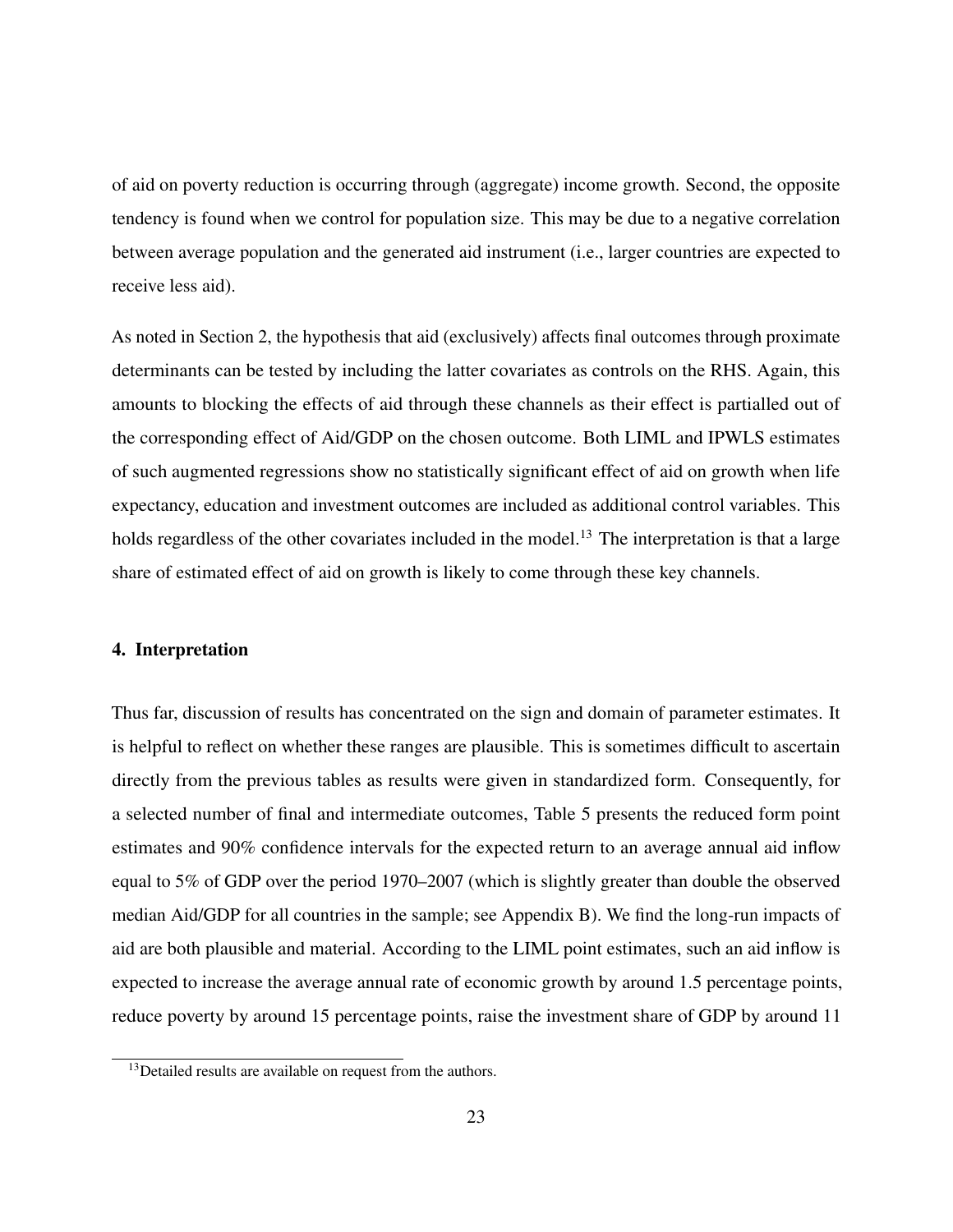| Specification $\rightarrow$ |              | <b>Baseline</b> |        | Growth control |        | Pop. control |        |
|-----------------------------|--------------|-----------------|--------|----------------|--------|--------------|--------|
| Outcome                     | Estim.       | Beta            | s.e.   | <b>Beta</b>    | s.e.   | <b>B</b> eta | s.e.   |
| Growth (per capita)         | Q-reg        | $0.58*$         | (0.34) |                |        | $0.82**$     | (0.35) |
|                             | <b>LIML</b>  | $0.64*$         | (0.38) |                |        | $0.81*$      | (0.48) |
|                             | <b>IPWLS</b> | $0.61**$        | (0.29) |                |        | $0.68**$     | (0.33) |
| Poverty count (\$2 a day)   | $Q$ -reg     | $-0.54*$        | (0.28) | $-0.55**$      | (0.26) | $-0.86***$   | (0.31) |
|                             | <b>LIML</b>  | $-0.47*$        | (0.24) | $-0.34*$       | (0.19) | $-0.55**$    | (0.26) |
|                             | <b>IPWLS</b> | $-0.44$         | (0.33) | $-0.19$        | (0.28) | $-0.45$      | (0.34) |
| Revenue, excl. (% GDP)      | $Q$ -reg     | $1.73***$       | (0.37) | $1.65***$      | (0.40) | 2.08***      | (0.48) |
|                             | <b>LIML</b>  | $2.36***$       | (0.71) | $1.82***$      | (0.41) | $2.70***$    | (0.96) |
|                             | <b>IPWLS</b> | 1.19***         | (0.39) | $0.87***$      | (0.33) | $1.16***$    | (0.42) |
| Investment (% GDP)          | $Q$ -reg     | $0.83**$        | (0.38) | $0.96***$      | (0.33) | $1.47***$    | (0.42) |
|                             | <b>LIML</b>  | $0.80**$        | (0.36) | $0.64**$       | (0.30) | $0.93**$     | (0.43) |
|                             | <b>IPWLS</b> | 0.36            | (0.25) | 0.25           | (0.24) | 0.40         | (0.25) |
| Life expectancy (years)     | Q-reg        | 0.08            | (0.16) | 0.16           | (0.15) | $0.37*$      | (0.21) |
|                             | <b>LIML</b>  | 0.19            | (0.13) | 0.10           | (0.11) | 0.23         | (0.15) |
|                             | <b>IPWLS</b> | $0.33*$         | (0.18) | 0.24           | (0.15) | $0.35*$      | (0.19) |
| Infant mortality rate       | $Q$ -reg     | $-0.35*$        | (0.18) | $-0.48***$     | (0.17) | $-0.42*$     | (0.22) |
|                             | <b>LIML</b>  | $-0.31$         | (0.22) | $-0.26$        | (0.19) | $-0.32$      | (0.26) |
|                             | <b>IPWLS</b> | $-0.43*$        | (0.23) | $-0.39*$       | (0.22) | $-0.43*$     | (0.25) |
| Av. years total schooling   | Q-reg        | $0.52**$        | (0.22) | $0.65**$       | (0.28) | $0.56**$     | (0.28) |
|                             | <b>LIML</b>  | $1.01**$        | (0.48) | $0.86**$       | (0.41) | $1.25*$      | (0.68) |
|                             | <b>IPWLS</b> | $0.51*$         | (0.29) | 0.47           | (0.29) | $0.53*$      | (0.32) |
|                             |              |                 |        |                |        |              |        |

Table 4: *Summary of sensitivity tests for effects of Aid/GDP on various outcomes*

significance: \* 0.1, \*\* 0.05, \*\*\* 0.01

<span id="page-25-0"></span>l.

Notes: 'Outcome' is the dependent variable; 'Estim.' indicates the regression estimator employed – Q-reg is a two-step instrumental variables quantile regression (50th percentile). 'Baseline' specification is as per that used in Tables [2](#page-17-0) and [3.](#page-18-0) 'Growth control' specification includes real GDP per capita growth on the RHS; 'Pop. control' includes population (in millions) on the RHS. 'Beta' reports the estimated coefficient on Aid/GDP and 's.e.' gives robust standard errors in parentheses; all variables are standardized.

Source: authors' calculations; see Appendix B for variable definitions and sources.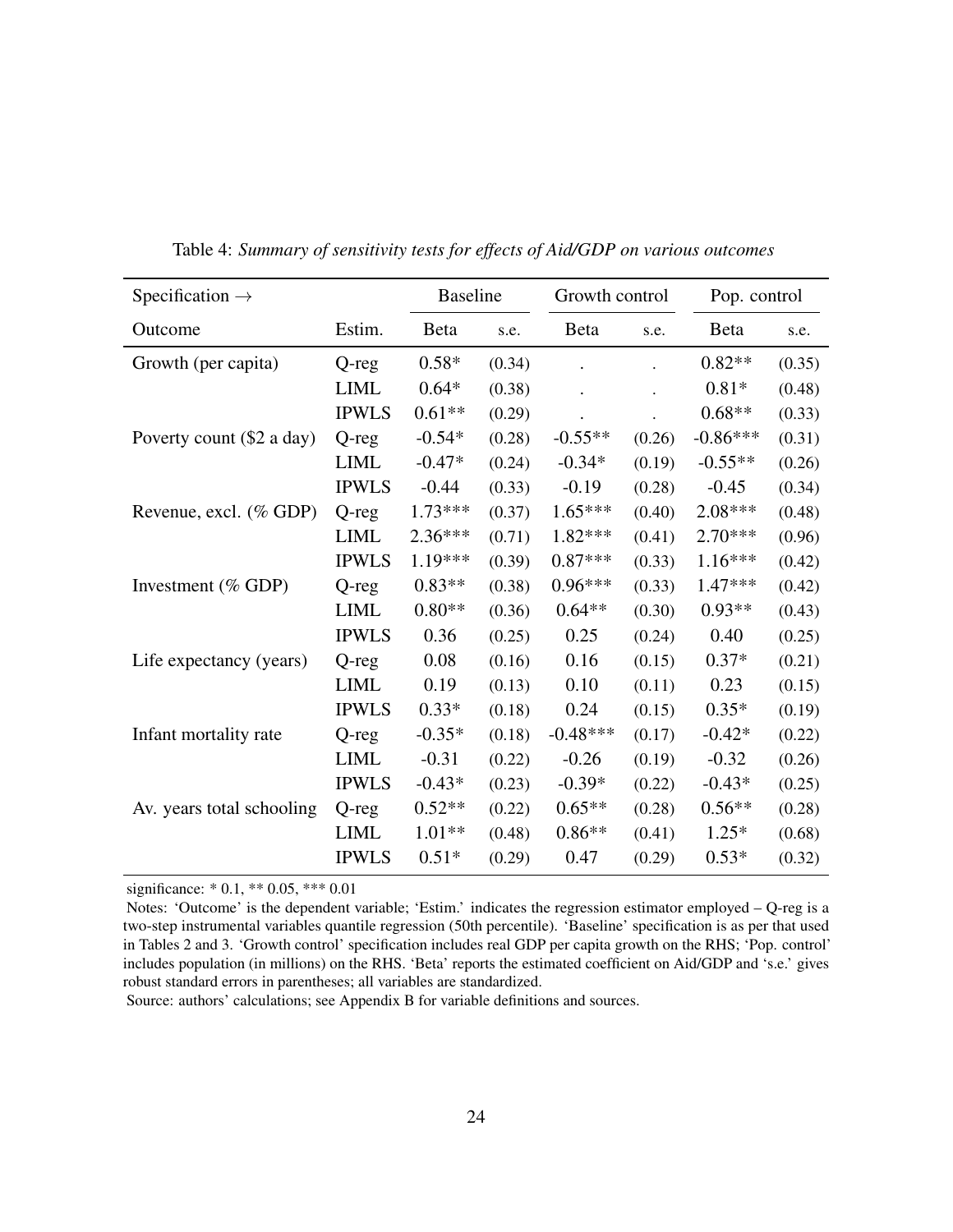<span id="page-26-0"></span>Table 5: *Estimated increment to the long-run average level of various outcomes expected from receiving a sustained aid inflow equal to 5% of GDP (over the period 1970-2007)*

|                                         |         | <b>OLS</b> |         |          | LIML     |         |
|-----------------------------------------|---------|------------|---------|----------|----------|---------|
| Variable                                | Lower   | Point      | Upper   | Lower    | Point    | Upper   |
| GDP per capita growth                   | $-0.56$ | $-0.27$    | 0.02    | 0.02     | 1.51     | 3.00    |
| Agriculture, value added ( $%$ GDP)     | $-1.98$ | 0.62       | 3.21    | $-22.38$ | $-11.60$ | $-0.83$ |
| Poverty headcount at \$1.25 a day       | $-5.19$ | 2.67       | 10.54   | $-30.70$ | $-15.52$ | $-0.35$ |
| Investment ( $%$ GDP)                   | 2.46    | 4.35       | 6.25    | 2.86     | 10.85    | 18.85   |
| Government ( $%$ GDP)                   | 3.22    | 5.72       | 8.21    | 1.02     | 8.45     | 15.87   |
| Revenue, excluding grants (% GDP)       | 1.34    | 5.49       | 9.64    | 13.93    | 27.60    | 41.27   |
| Av. years total schooling, $15+$        | $-0.01$ | 0.57       | 1.15    | 0.59     | 2.81     | 5.02    |
| Life expectancy at birth, total (years) | $-2.18$ | $-1.10$    | $-0.02$ | $-0.41$  | 2.35     | 5.11    |
| Infant mortality rate                   | $-4.06$ | 2.56       | 9.17    | $-31.61$ | $-14.37$ | 2.88    |

Notes: the table reports the raw estimated effect of a 5% Aid/GDP inflow on selected outcome variables based on the reduced form regressions summarised in Tables [2](#page-17-0) and [3;](#page-18-0) 'lower' and 'upper' refer to 90% confidence limits; estimators indicated by column headings.

Source: authors' calculations; see Appendix B for variable definitions and sources.

percentage points, augment average schooling by 2.8 years, boost life expectancy at birth by 2.35 years and reduce infant mortality by 14 in every 1000 births.<sup>14</sup>

Viewed together, the results show a consistent pattern that aid has made a positive long-run developmental contribution on average. The results concerning the impact of aid on growth are also consistent with other research. The present study applies the same methods developed in AJT10 to an extended dataset, yielding highly consistent point estimates for the aid-growth coefficient. Specifically, for the equivalent specification and estimator, [Arndt et al.](#page-29-0) [\(2010a\)](#page-29-0) report a coefficient of 0.42 on aid and a standard error of 0.19 for the period 1970-2000, implying a 95% confidence interval ranging from 0.05 to 0.79. The comparable (unstandardized) coefficient corresponding to column III of Table [1](#page-16-0) is 0.29, with a standard error of 0.18. Thus, for the periods 1960-2000,

<sup>&</sup>lt;sup>14</sup>These effects refer to the expected change in the average of the outcome variable over the full period – i.e., the difference in the average for that variable versus its counterfactual average.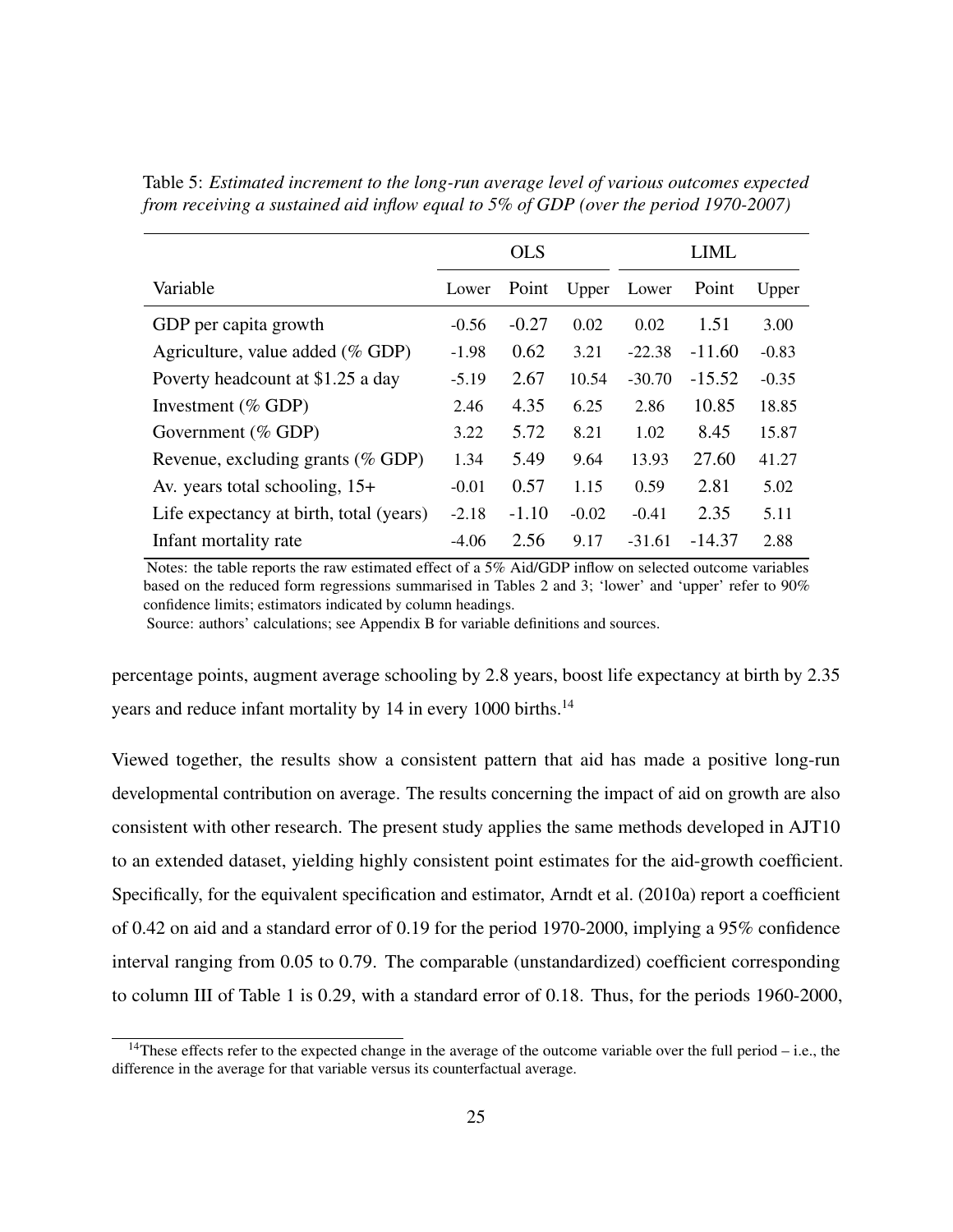1970-2000 (estimated in AJT10) and 1970-2007 (here), the estimated impact of aid on growth lies in a highly consistent domain.

The reduced form results for other outcomes also are consistent with previous studies. Investment is frequently identified as a principal growth determinant [\(Mankiw et al., 1992;](#page-31-7) [Sala-i-Martin et al.,](#page-31-11) [2004\)](#page-31-11), and evidence points to (very) long-run growth effects from improvements in aggregate health [\(Jack and Lewis, 2009\)](#page-30-8). [Gomanee et al.](#page-30-9) [\(2005\)](#page-30-9), [Masud and Yontcheva](#page-31-12) [\(2007\)](#page-31-12) and [Mishra](#page-31-4) [and Newhouse](#page-31-4) [\(2009\)](#page-31-4) all find positive effects of certain kinds of aid on health outcomes; while [Birchler and Michaelowa](#page-30-10) [\(2013\)](#page-30-10) reports positive effects of aid on education enrolment rates (also [Michaelowa, 2004\)](#page-31-13). Similar to our falsification test, [Hansen and Tarp](#page-30-11) [\(2001\)](#page-30-11) find that aid is not significant in a growth regression which controls for investment and human capital, but that aid remains a significant determinant of investment. Furthermore, our results provide a basis to reject the (largely) theoretical concerns that aid undermines domestic revenue mobilization (e.g., [Moss](#page-31-14) [et al., 2006\)](#page-31-14). Rather, our results are closer to those of [Pivovarsky et al.](#page-31-15) [\(2003\)](#page-31-15), who find a positive revenue impact from concessional loans (but a small negative effect from grants). Similarly, and contrary to concerns that aid's positive developmental impact is muted due to its fungibility [\(Pack](#page-31-16) [and Pack, 1993\)](#page-31-16), our results corroborate [van de Walle and Mu](#page-32-6) [\(2007\)](#page-32-6) and show that some aid 'sticks' to the social sectors and, thus, is not entirely fungible.

With respect to the link between poverty and growth, the reduced form results enable us to derive an estimate of the aid-induced growth semi-elasticity of poverty (GSEP). This is given by the estimated absolute change in the poverty (headcount) rate divided by the estimated percentage change in mean income due to aid over the period.<sup>15</sup> For both the US\$1.25 and US\$2 poverty measures, we find that

<sup>&</sup>lt;sup>15</sup>Calculated as GSEP =  $-\beta_p/[(1+\beta_g)^{37}-1]$ , where  $\beta_p$  is the estimated coefficient on Aid/GDP in the reduced form aid-poverty regression and  $\beta_g$  is the estimated coefficient on Aid/GDP in the reduced form aid-growth regression (appropriately scaled). Note that the latter coefficient estimates the expected increase in the average annual growth rate over the period 1970-2007, while the former estimates the expected overall change in the poverty rate due to aid over the same timeframe. Consequently, to compare like with like, we need to calculate the expected overall percentage change in mean income, which is given by the denominator of the GSEP equation.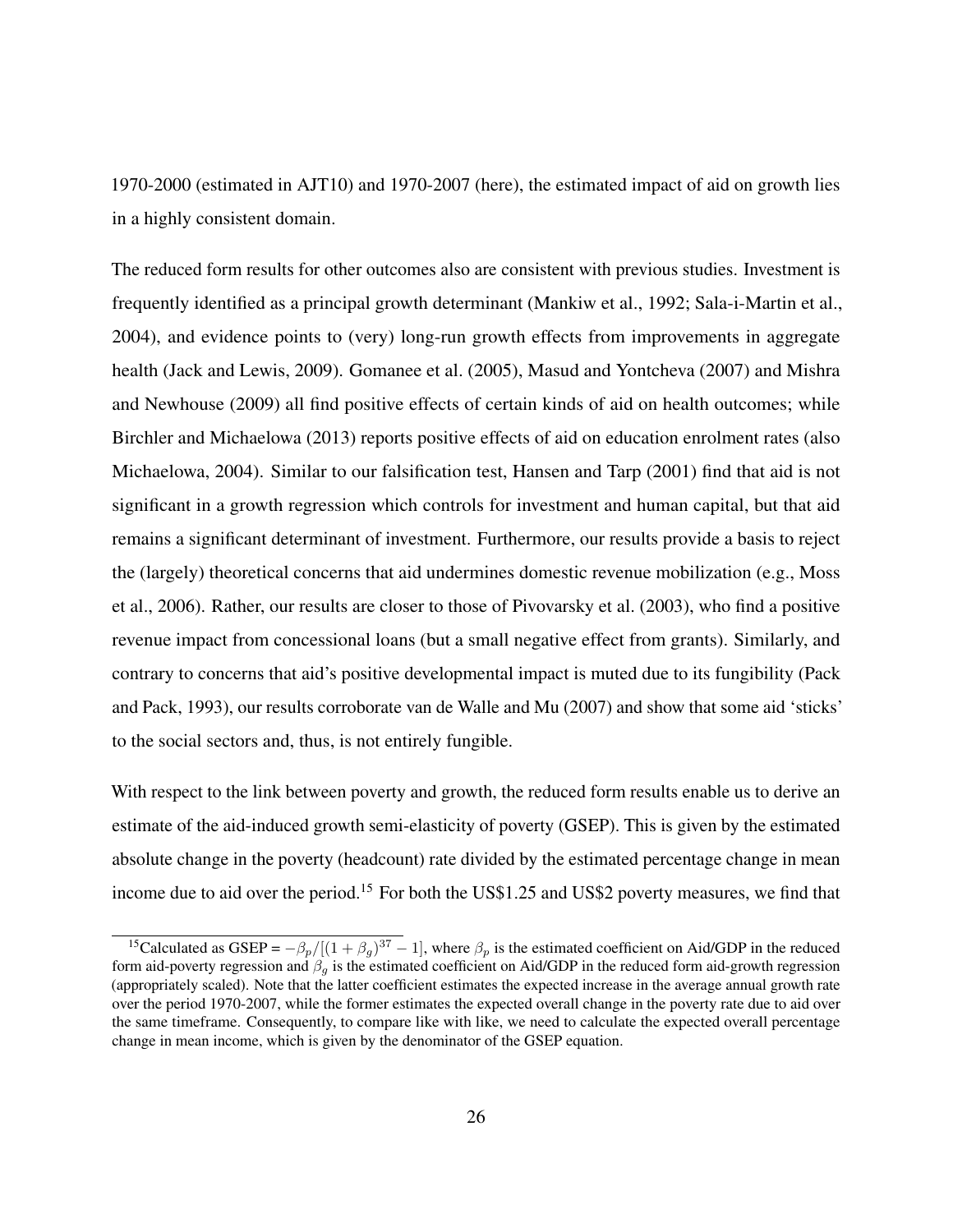the aid-induced GSEP is around 0.30 (or 0.26 and 0.31 respectively), meaning that a 1% increase in mean income tends to lead to a 0.30 percentage point fall in the headcount poverty rate. This is situated just below the average of the range of GSEP estimates calculated by [Klasen and Misselhorn](#page-30-12) [\(2008,](#page-30-12) Table 7), suggesting there is no reason to conclude that aid is any less effective in reducing poverty than other growth drivers over the long-run.

## 5. Conclusions

This study aimed to answer the question: "What has aid accomplished over the past four decades?". Evidence of this kind speaks to the first order policy problem facing donors (recipients) – namely, whether they should continue to provide (accept) foreign aid. Drawing on a simple graphical illustration, we began by presenting a general structural model of the relationship between aid and aggregate outcomes, which is consistent with the framework employed in the literature on growth empirics. To estimate this model, we first calculated reduced form estimates of the relationship between aid and final outcomes. The results confirm a robust positive impact of aid on growth for the 1970-2007 period, thereby replicating the findings of AJT10 (and other recent studies) using an extended dataset. The aggregate effects of aid are also coherent. On average and over the long-run, foreign aid reduces poverty with no significant impacts on inequality. Aid also contributes to more rapid expansion of 'modern' sectors (industry) and a relative decline of agriculture's share in GDP.

To gain insight into relevant transmission channels, we applied the same reduced form approach to a set of intermediate outcomes. These revealed a range of positive and significant effects due to aid, including on investment, government revenue, government spending, and social outcomes. Lastly, we verified the sensitivity of the results to alternative estimators and specifications, such as when income growth and population are included as regression controls. These gave no reason to question our overall findings. Moreover, the results suggest that the effect of aid on a range of non-growth outcomes cannot be attributed solely to the impact occurring via income growth. These results were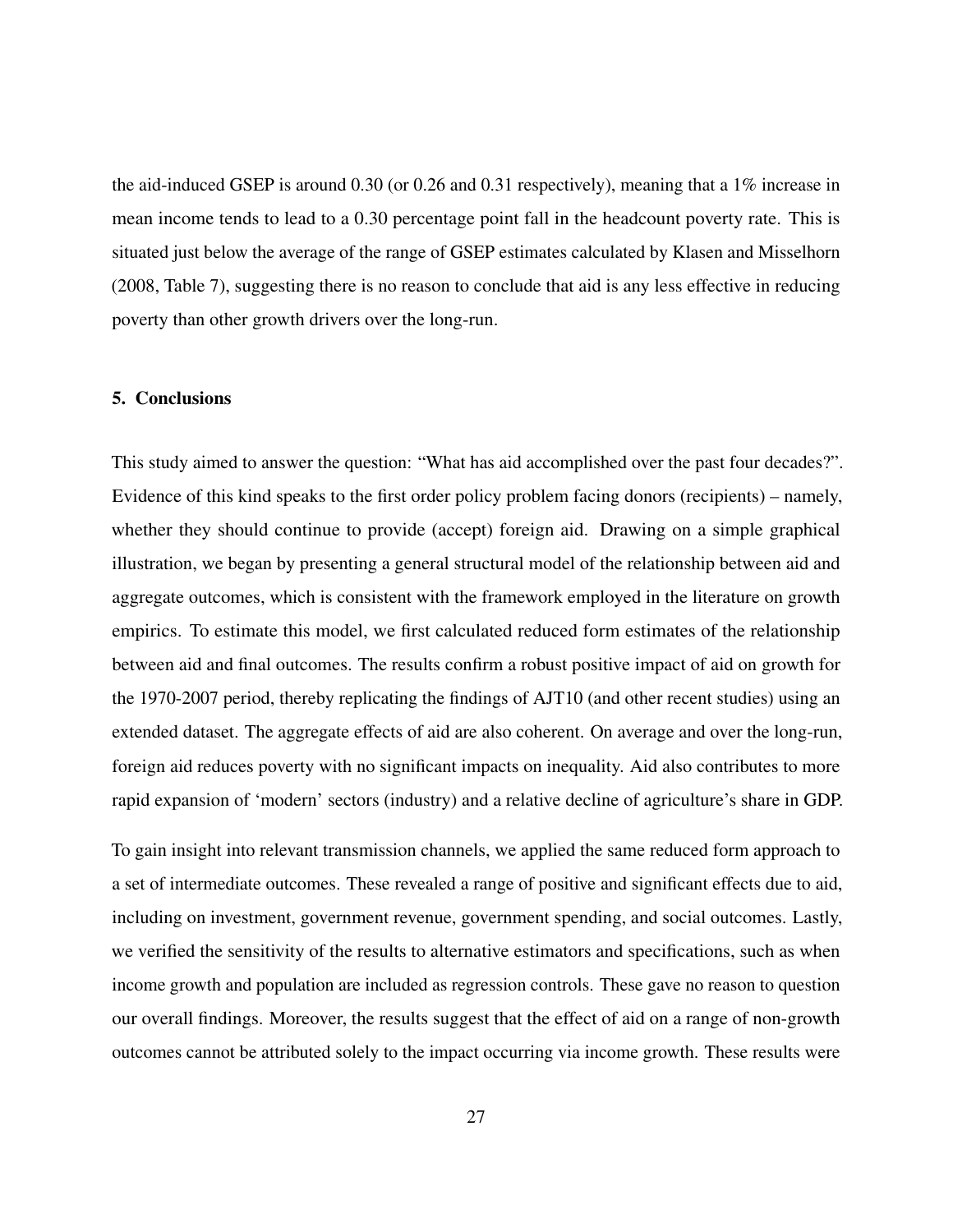substantiated by a series of falsification tests. These suggest that investments in physical capital and improvements in human capital are likely to be key transmission channels through which aid promotes growth.

In summary, based on results covering a wide range of outcomes, aid can point to a series of accomplishments with a positive impact on the growth and development process. There is no evidence that aid is detrimental. Aid has contributed to economic growth by stimulating its proximate determinants – e.g., physical capital accumulation and improving human capital, particularly education and health.. Overall, the experience of the past four decades or so provide no support to the argument that aid flows should cease. Moreover, the present analysis provides some guidance on the form of assistance by highlighting both the non-growth effects of aid as well as the importance of physical and human capital accumulation. Finally, considered in light of the the great expectations associated with aid in the 1960s and early 1970s, the magnitude of the estimated effects of aid are generally moderate but become material over the long-run. It follows that aid should not be considered a panacea or silver-bullet for stimulating growth and development.

#### References

- <span id="page-29-3"></span>Acemoglu, D. and Johnson, S. (2007). Disease and Development: The Effect of Life Expectancy on Economic Growth. *Journal of Political Economy*, 115(6):925–985.
- <span id="page-29-2"></span>Angrist, J.D. and Pischke, J.S. (2008). *Mostly harmless econometrics: an empiricist's companion*. Princeton University Press. ISBN 0691120358.
- <span id="page-29-0"></span>Arndt, C., Jones, S. and Tarp, F. (2010a). Aid, Growth, and Development: Have We Come Full Circle? WIDER Working Paper 2010–96, World Institute for Development Economic Research (UNU–WIDER).
- <span id="page-29-4"></span>—— (2010b). Aid, Growth, and Development: Have We Come Full Circle? *Journal of Globalization and Development*, 1(2):Article 5.
- <span id="page-29-1"></span>—— (2011). Aid Effectiveness: Opening the Black Box. WIDER Working Paper 2011–44, World Institute for Development Economic Research (UNU–WIDER).
- <span id="page-29-5"></span>Balke, A. and Pearl, J. (1997). Bounds on treatment effects from studies with imperfect compliance. *Journal of the American Statistical Association*, 92(439):1171–1176.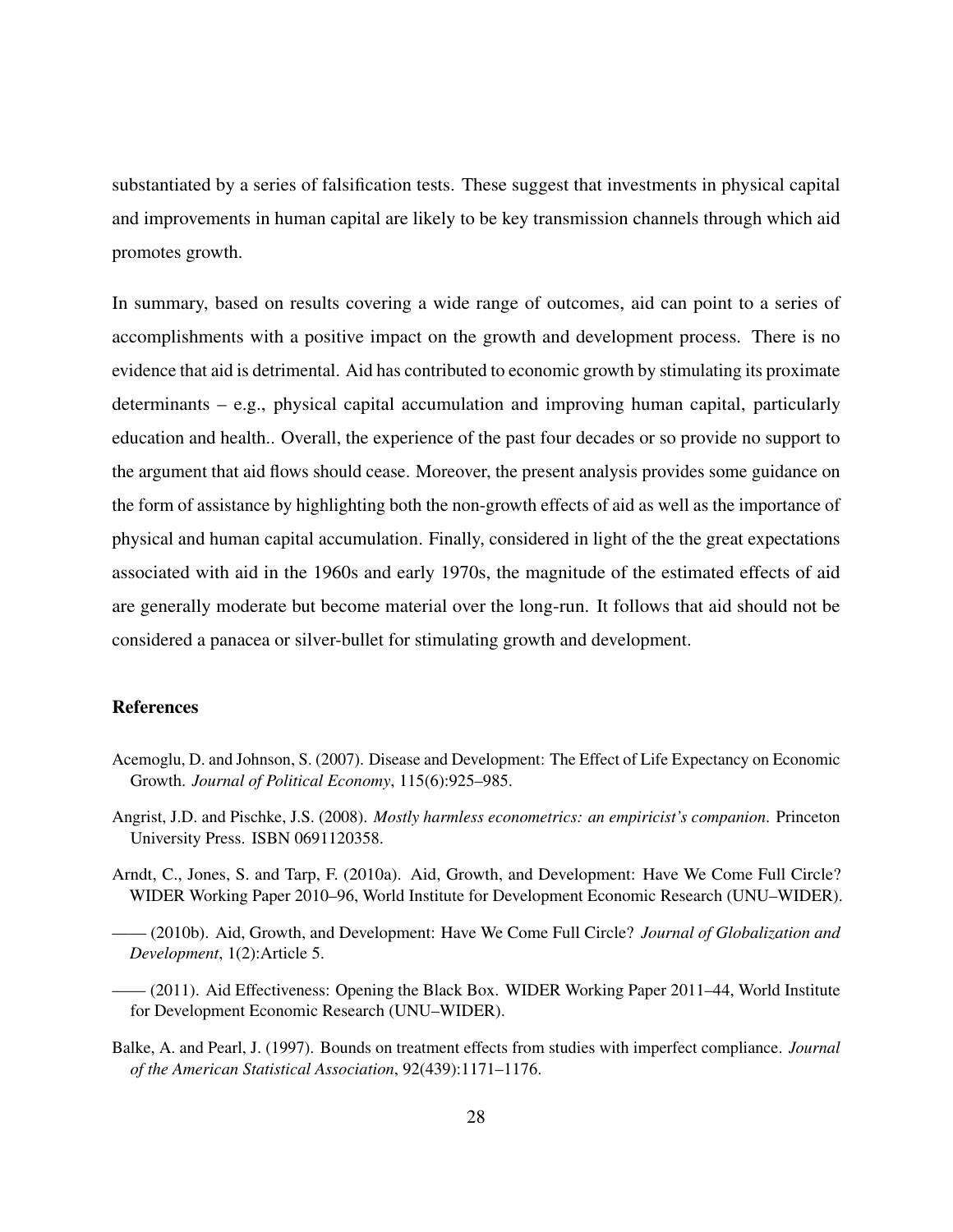- <span id="page-30-10"></span>Birchler, K. and Michaelowa, K. (2013). Making aid work for education in developing countries: An analysis of aid effectiveness for primary education coverage and quality. WIDER Working Paper 2013/021, World Institute for Development Economic Research (UNU-WIDER). URL [http://ideas.repec.org/](http://ideas.repec.org/p/unu/wpaper/wp2013-021.html) [p/unu/wpaper/wp2013-021.html](http://ideas.repec.org/p/unu/wpaper/wp2013-021.html).
- <span id="page-30-7"></span>Bloom, D.E., Canning, D. and Sevilla, J. (2004). The effect of health on economic growth: a production function approach. *World Development*, 32(1):1–13.
- <span id="page-30-6"></span>Bourguignon, F. (2003). The growth elasticity of poverty reduction: explaining heterogeneity across countries and time periods. In T.S. Eicher and S.J. Turnovsky (Eds.), *Inequality and Growth: Theory and Policy Implications*, pp. 3–27. MIT Press.
- <span id="page-30-4"></span>Bourguignon, F. and Sundberg, M. (2007). Aid Effectiveness – Opening the Black Box. *American Economic Review – Papers and Proceedings*, 97(2):316–321.
- <span id="page-30-5"></span>Clemens, M. and Bazzi, S. (2009). Blunt instruments: on establishing the causes of economic growth. Working paper 171, Center for Global Development.
- <span id="page-30-0"></span>Clemens, M., Radelet, S., Bhavnani, R. and Bazzi, S. (2011). Counting Chickens When They Hatch: Timing And The Effects Of Aid On Growth. *The Economic Journal*, forthcoming. doi:10.1111/j.1468-0297.2011. 02482.x.
- <span id="page-30-3"></span>Cohen, D. and Soto, M. (2007). Growth and human capital: good data, good results. *Journal of Economic Growth*, 12(1):51–76.
- <span id="page-30-1"></span>Frot, E. and Perrotta, M. (2012). Aid Effectiveness: New Instrument, New Results. Mimeo., Stockholm Institute of Transition Economics. URL [www.hhs.se/SITE/Staff/Documents/MPdraft\\_2012.](www.hhs.se/SITE/Staff/Documents/MPdraft_2012.pdf) [pdf](www.hhs.se/SITE/Staff/Documents/MPdraft_2012.pdf).
- <span id="page-30-9"></span>Gomanee, K., Girma, S. and Morrissey, O. (2005). Aid, public spending and human welfare: evidence from quantile regressions. *Journal of International Development*, 17(3):299–309.
- <span id="page-30-11"></span>Hansen, H. and Tarp, F. (2001). Aid and growth regressions. *Journal of Development Economics*, 64(2):547– 570.
- <span id="page-30-8"></span>Jack, W. and Lewis, M. (2009). Health Investments and Economic Growth: Macroeconomic Evidence and Microeconomic Foundations. In M. Spence and M. Lewis (Eds.), *Health and Growth*, pp. 1–41. World Bank.
- <span id="page-30-2"></span>Juselius, K., Framroze, N. and Tarp, F. (2012). The Long-Run Impact of Foreign Aid in 36 African Countries: Insights from Multivariate Time Series Analysis. *Oxford Bulletin of Economics and Statistics*, (2011/51):forthcoming. URL [http://ideas.repec.org/p/unu/wpaper/wp2011-51.](http://ideas.repec.org/p/unu/wpaper/wp2011-51.html) [html](http://ideas.repec.org/p/unu/wpaper/wp2011-51.html).
- <span id="page-30-12"></span>Klasen, S. and Misselhorn, M. (2008). Determinants of the Growth Semi-Elasticity of Poverty Reduction. IAI Discussion Papers 176, Ibero-America Institute (IAI) for Economic Research.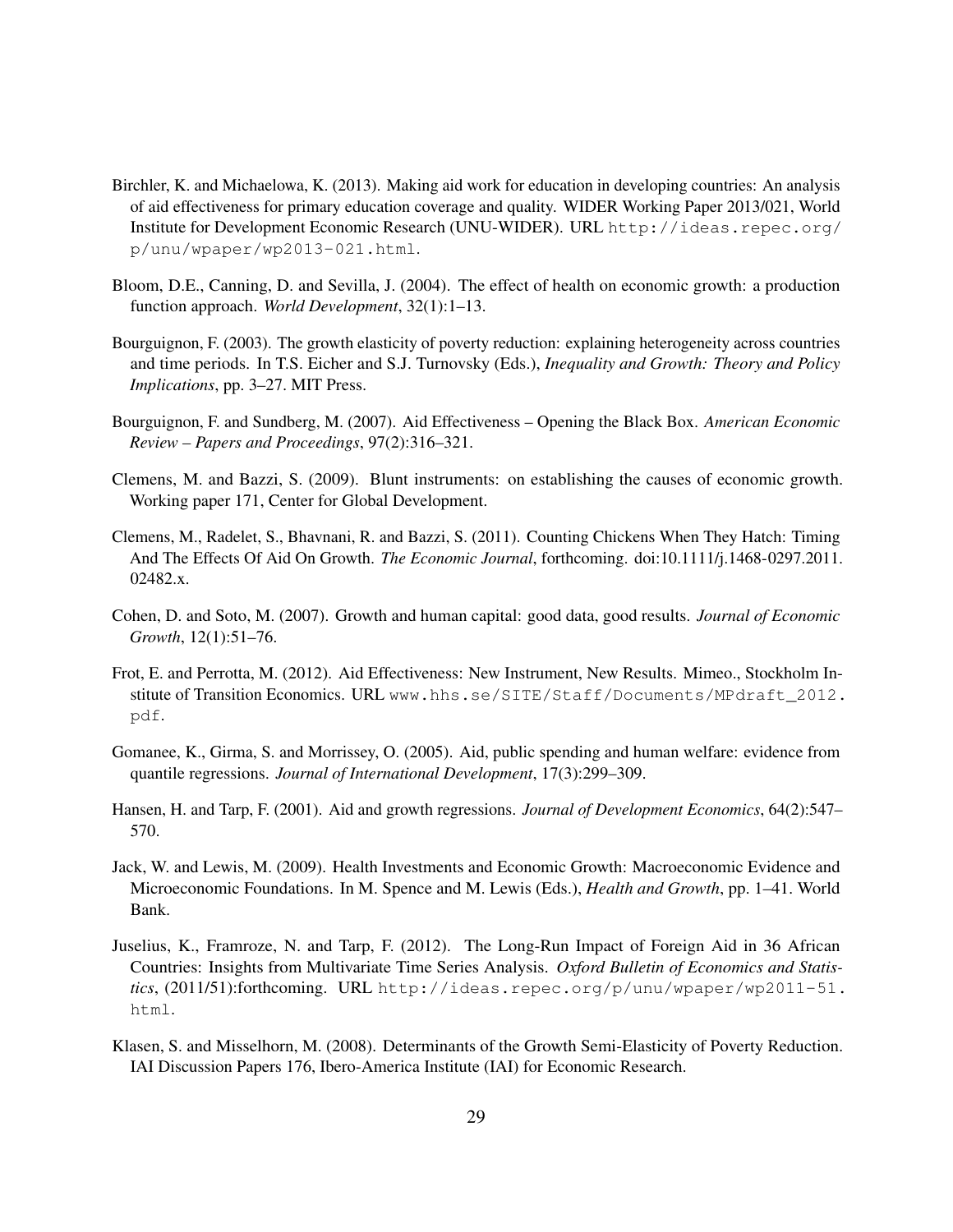- <span id="page-31-10"></span>Koenker, R. and Hallock, K. (2001). Quantile regression: An introduction. *Journal of Economic Perspectives*, 15(4):43–56.
- <span id="page-31-7"></span>Mankiw, N.G., Romer, D. and Weil, D.N. (1992). A Contribution to the Empirics of Economic Growth. *The Quarterly Journal of Economics*, 107(2):407–37.
- <span id="page-31-12"></span>Masud, N. and Yontcheva, B. (2007). Does foreign aid reduce poverty? Empirical evidence from nongovernmental and bilateral aid. IMF Working Papers 07/100, International Monetary Fund.
- <span id="page-31-1"></span>Mekasha, T.J. and Tarp, F. (2013). Aid and Growth: What Meta-Analysis Reveals. *Journal of Development Studies*, 49(4):564–583.
- <span id="page-31-13"></span>Michaelowa, K. (2004). Aid Effectiveness Reconsidered – Panel Data Evidence for the Education Sector. Discussion Paper Series 26374, Hamburg Institute of International Economics.
- <span id="page-31-4"></span>Mishra, P. and Newhouse, D. (2009). Does health aid matter? *Journal of Health Economics*, 28(4):855–872.
- <span id="page-31-2"></span>Mosley, P. (1987). *Foreign aid, its defense and reform*. University Press of Kentucky. ISBN 0813116082.
- <span id="page-31-14"></span>Moss, T., Pettersson, G. and van de Walle, N. (2006). An Aid-Institutions Paradox? A Review Essay on Aid Dependency and State Building in sub-Saharan Africa. Working Papers 74, Center for Global Development.
- <span id="page-31-8"></span>Odedokun, M. (2003). Analysis of deviations and delays in aid disbursements. *Journal of Economic Development*, 28(1):137–169.
- <span id="page-31-16"></span>Pack, H. and Pack, J.R. (1993). Foreign Aid and the Question of Fungibility. *The Review of Economics and Statistics*, 75(2):258–65.
- <span id="page-31-6"></span>Pearl, J. (2009). *Causality: Models, reasoning and inference*. Cambridge University Press, 2nd edition.
- <span id="page-31-15"></span>Pivovarsky, A., Clements, B.J., Gupta, S. and Tiongson, E. (2003). Foreign Aid and Revenue Response: Does the Composition of Aid Matter? IMF Working Papers 03/176, International Monetary Fund.
- <span id="page-31-0"></span>Rajan, R.G. and Subramanian, A. (2008). Aid and Growth: What Does the Cross-Country Evidence Really Show? *The Review of Economics and Statistics*, 90(4):643–665.
- <span id="page-31-9"></span>—— (2011). Aid, Dutch disease, and manufacturing growth. *Journal of Development Economics*, 94(1):106– 118.
- <span id="page-31-3"></span>Riddell, R. (2007). *Does foreign aid really work?* Oxford University Press, USA. ISBN 0199295654.
- <span id="page-31-5"></span>Sachs, J. (2006). *The end of poverty: economic possibilities for our time*. Penguin Group USA. ISBN 0143036580.
- <span id="page-31-11"></span>Sala-i-Martin, X., Doppelhofer, G. and Miller, R.I. (2004). Determinants of Long-Term Growth: A Bayesian Averaging of Classical Estimates (BACE) Approach. *The American Economic Review*, 94(4):813–835.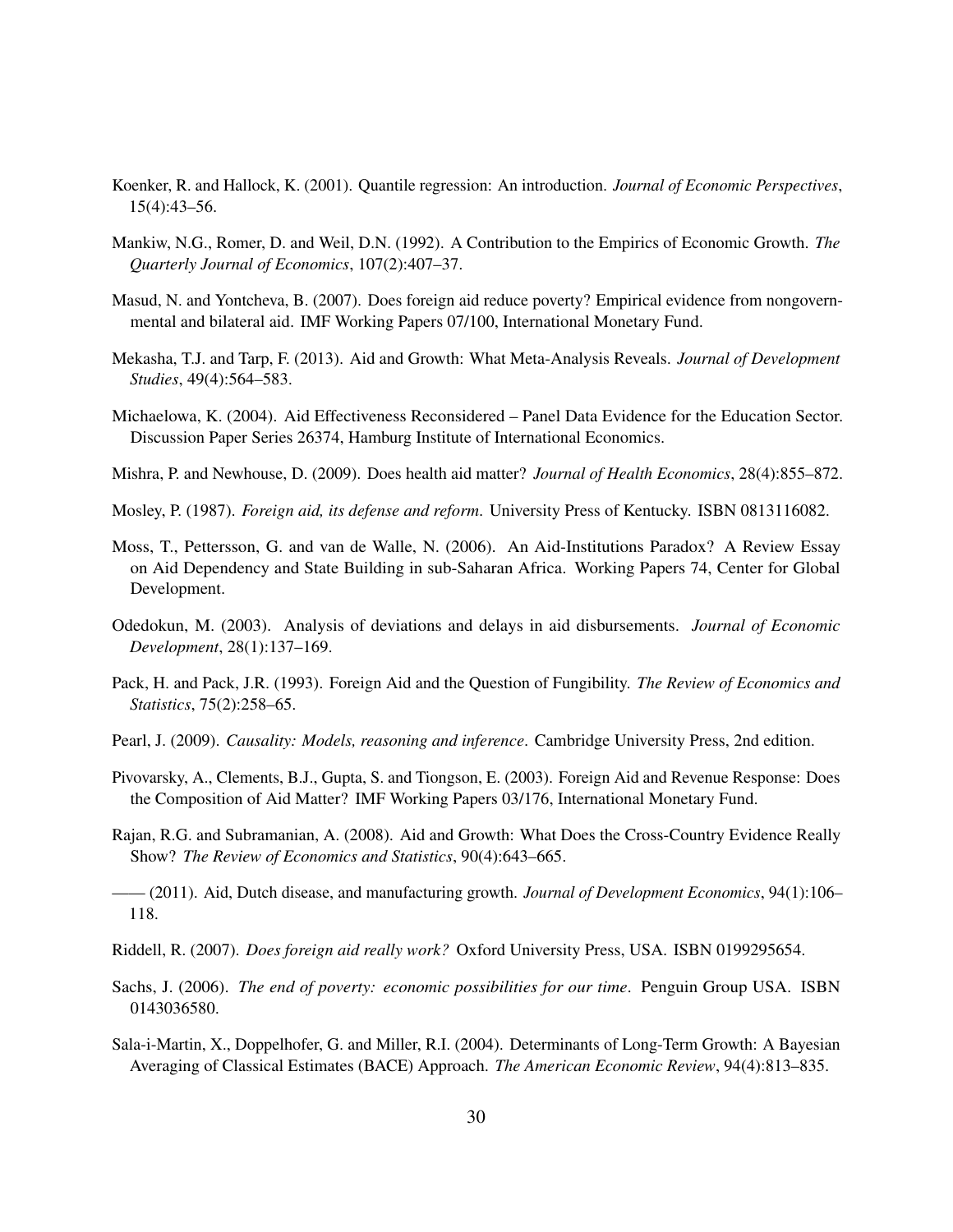- <span id="page-32-0"></span>Solow, R.M. (1956). A contribution to the theory of economic growth. *The Quarterly Journal of Economics*, 70(1):65–94.
- <span id="page-32-5"></span>Stock, J.H., Wright, J.H. and Yogo, M. (2002). A survey of weak instruments and weak identification in generalized method of moments. *Journal of Business & Economic Statistics*, 20(4):518–529.
- <span id="page-32-2"></span>Tavares, J. (2003). Does foreign aid corrupt? *Economics Letters*, 79(1):99–106.
- <span id="page-32-1"></span>Temple, J. (2010). Aid and Conditionality. *Handbook of Development Economics*, 5:4416–4522.
- <span id="page-32-6"></span>van de Walle, D. and Mu, R. (2007). Fungibility and the flypaper effect of project aid: Micro-evidence for Vietnam. *Journal of Development Economics*, 84(2):667–685.
- <span id="page-32-4"></span>Woolcock, M. (2009). Toward a plurality of methods in project evaluation: a contextualized approach to understanding impact trajectories and efficacy. *Journal of Development Effectiveness*, 1(1):1–14.
- <span id="page-32-3"></span>—— (2011). The Importance of Time and Trajectories in Understanding Project Effectiveness. Development Impact blog. URL <http://www.samea.org.za/News-52.phtml>.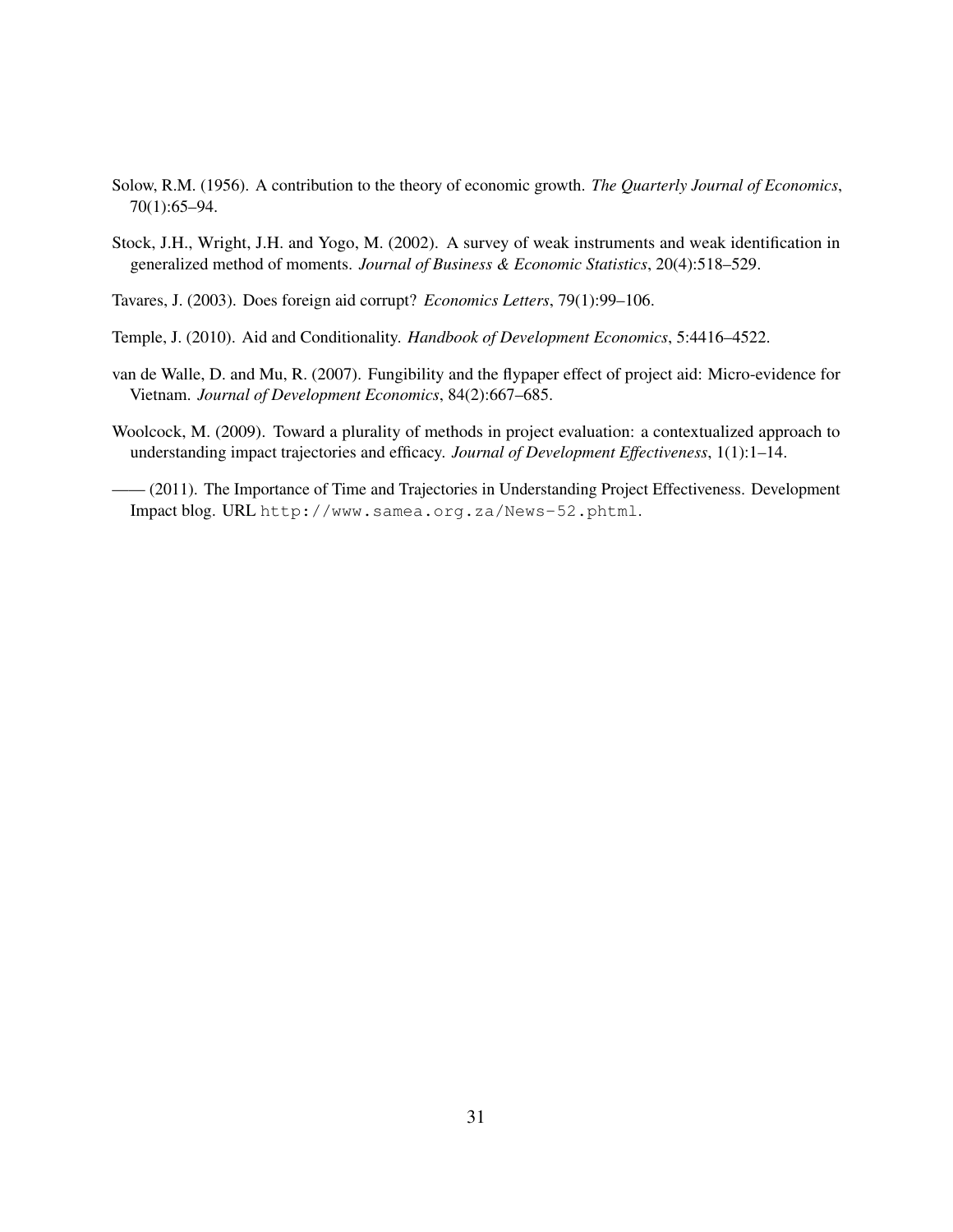#### Appendix A: additional material

This appendix provides a more technical exposition of the link between Figure [1](#page-7-0) and feasible empirical approaches for identifying the relation between aid and either intermediate or final outcomes. The starting point, following [Pearl](#page-31-6) [\(2009\)](#page-31-6), is to note that as a DAG the same graph has a corresponding non-parametric structural equation representation. Assuming the functions are autonomous, the figure corresponds to equations [\(A.1\)](#page-33-0) to [\(A.4\)](#page-33-1) below.

<span id="page-33-2"></span><span id="page-33-1"></span><span id="page-33-0"></span>
$$
v = f_v(T, u_v) \tag{A.1}
$$

$$
a = f_a(v, T, u_a) \tag{A.2}
$$

$$
x_m = f_x(w, T, u_{x_m})
$$
\n(A.3)

$$
y = f_y(T, X, u_y) \tag{A.4}
$$

and where it is additionally assumed:

$$
E[u_v u_j] = 0 \,\forall \, j \in J = \{a, x_1, x_2 \dots, x_M, y\}
$$

$$
E[u_j u_k] \neq 0 \,\forall \, j, k \in J.
$$

These are general expressions from which empirical specifications used in the applied growth literature can be derived as special cases (e.g., using additive errors). For instance, defining  $y$  in equation [\(A.4\)](#page-33-1) as aggregate GDP growth, this maps directly to the standard equation specifying growth as a function of initial and steady state income [Mankiw et al.](#page-31-7) [\(1992\)](#page-31-7). That is,  $T$  contains initial income as well as various fixed factors that affect long-run productivity, while  $X = (x_1, x_2, \dots, x_M)$  contains proximate time-varying factors, such as the rate of accumulation of human and physical capital that also affect steady state income.

The key assumption of the system is that  $(u_v | T) \perp (u_a, u_x, u_y | T)$ . This means that the effect of aid on a chosen element  $x_m$ , or on y, can be recovered indirectly as the ratio of causal effects due to  $v$ . As noted by [Balke and Pearl](#page-29-5) [\(1997\)](#page-29-5), however, this is only feasible with the additional assumption that the underlying functional forms are linear, such that error terms are additive. This can be seen algebraically by taking the reduced form associated with equations [\(A.3\)](#page-33-2) and [\(A.4\)](#page-33-1):

<span id="page-33-3"></span>
$$
y = f_y(T, X, u_y)
$$
  
=  $f_y([f_x(a, T, u_{x_1}), ..., f_x(a, T, u_{x_M})], T, u_y)$   
=  $\sum_{m=1}^{M} \alpha [\beta_{1m} a + T' \beta_{2m} + u_{x_m}] + T' \gamma + u_y$   
=  $\tilde{\lambda} a + T' \tilde{\mu} + \tilde{u}$  (A.5)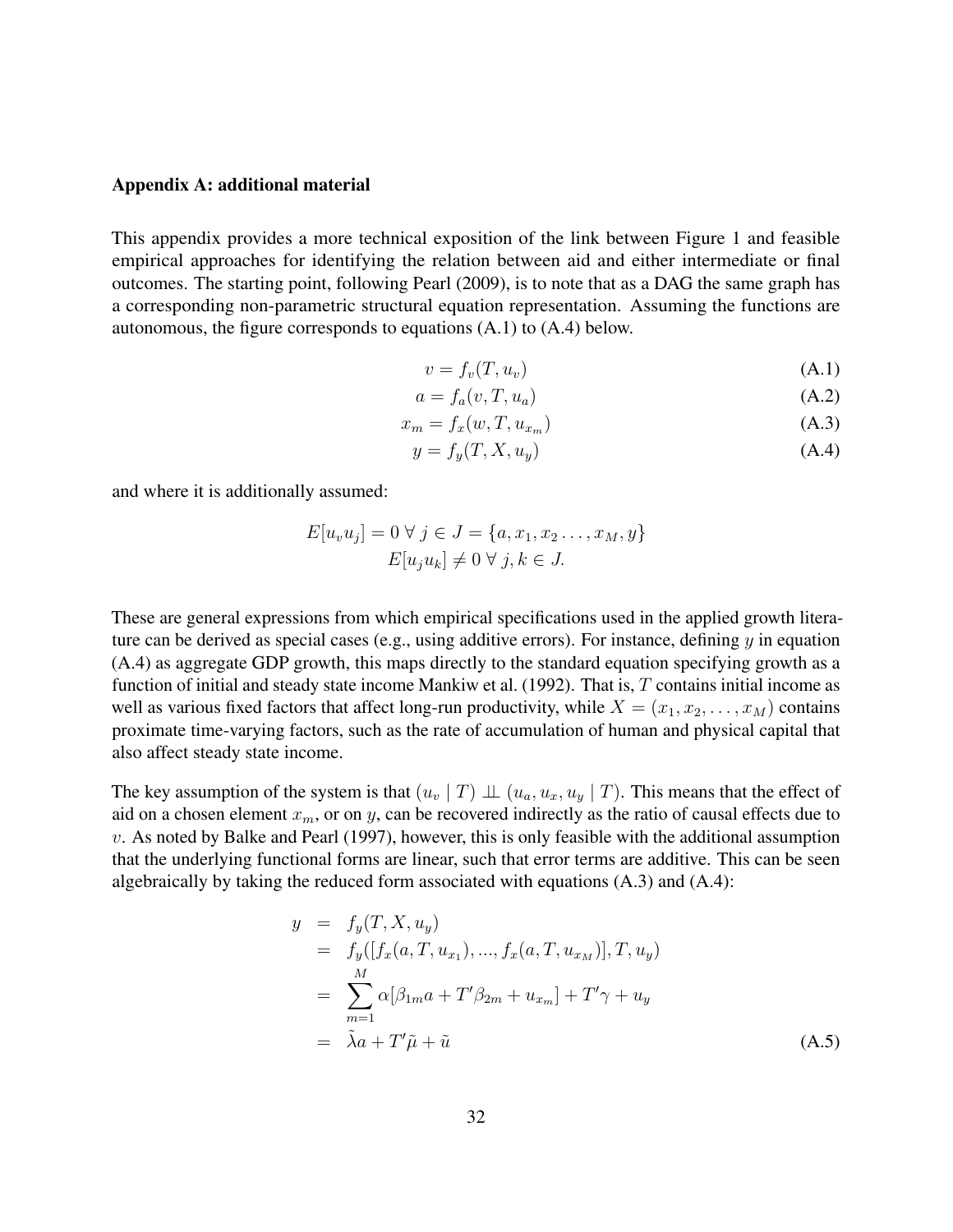where the tilde superscripts denote aggregated parameters. Multiplying  $(A.5)$  through by  $v$ , taking expectations and rearranging, yields an instrumental variables estimand:  $\delta y/\delta a = \text{Cov}(v, y \mid$  $T)/\text{Cov}(v, a \mid T)$ . The reduced form effect of aid on, say,  $x_1$  can be estimated analogously:  $\delta x_1/\delta a = \textrm{Cov}(v,x_1\mid T)/\textrm{Cov}(v,a\mid T).$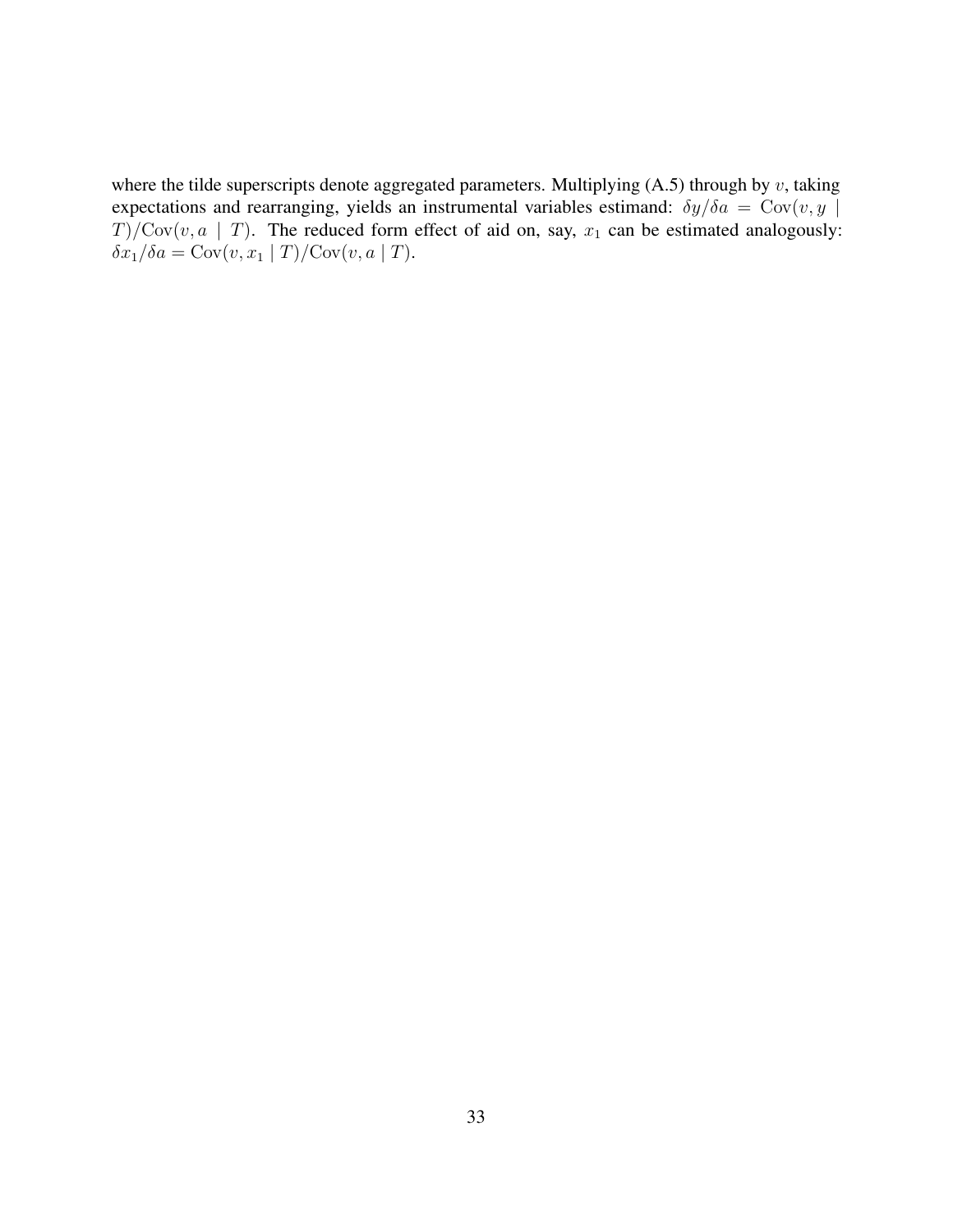# Appendix B: summary statistics and variable sources

The table below summarises the variables used in the analysis, the measurement scale employed and the original data sources (with source-variable reference code where available). Please see the notes at the end of the table for further details.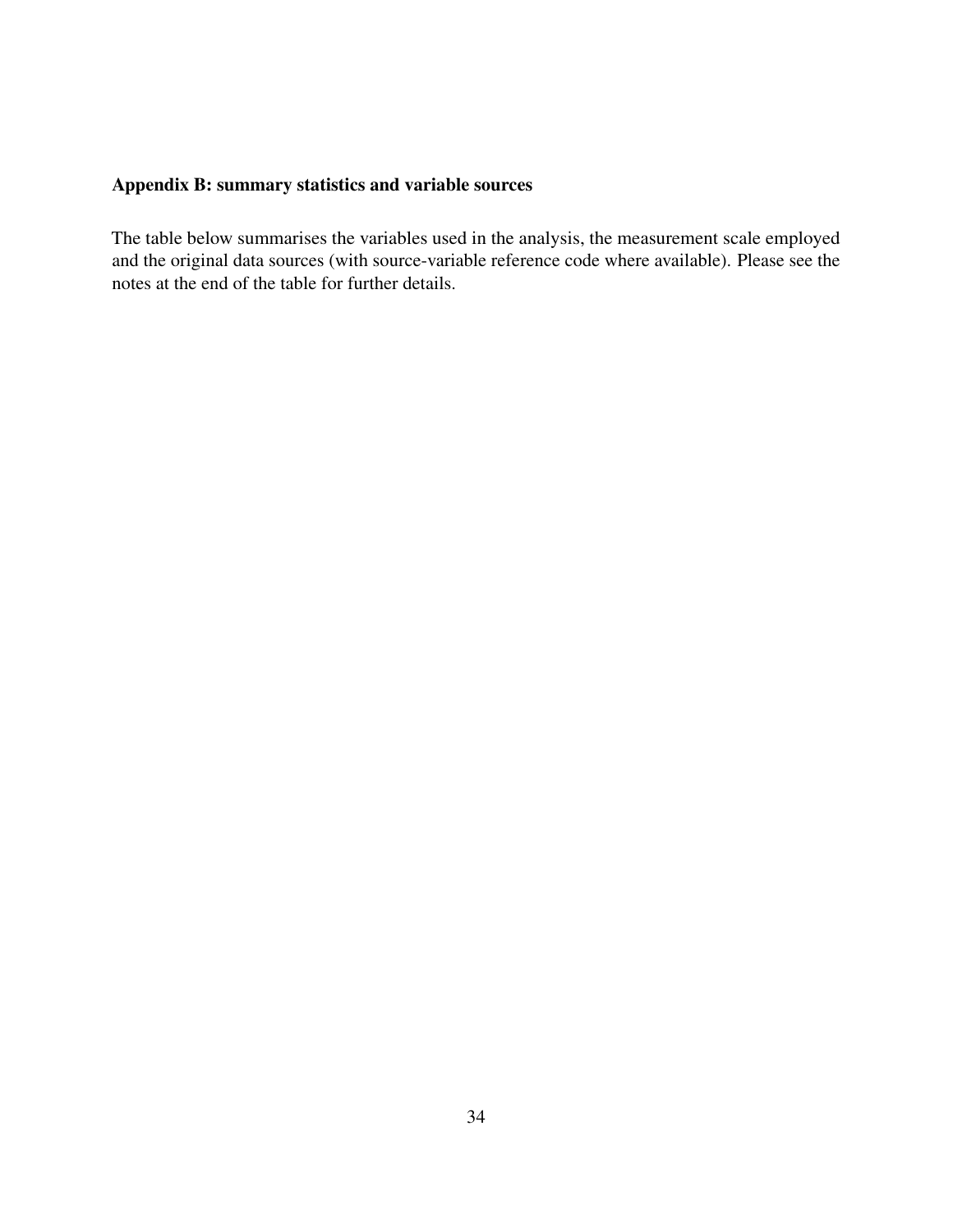|                                             | Z             | Median                                                                         | Mean                                                            | St. dev                                                                        | Scale             | Source          | Reference code          |
|---------------------------------------------|---------------|--------------------------------------------------------------------------------|-----------------------------------------------------------------|--------------------------------------------------------------------------------|-------------------|-----------------|-------------------------|
| Aid variables                               |               |                                                                                |                                                                 |                                                                                |                   |                 |                         |
| Aid/GDP                                     |               |                                                                                |                                                                 |                                                                                |                   |                 |                         |
| Aid per capita                              | 8828          | $2.28$<br>$26.64$                                                              | 3.49<br>36.78                                                   | $3.77$<br>44.74<br>12.13                                                       | $\Xi$ $\Xi$ $\Xi$ | $\Xi\,\Xi\,\Xi$ |                         |
| Generated aid instrument                    |               | 62.52                                                                          | 62.26                                                           |                                                                                |                   |                 |                         |
| Final outcomes                              |               |                                                                                |                                                                 |                                                                                |                   |                 |                         |
| capita<br>Real GDP growth per               |               |                                                                                |                                                                 | 1.79                                                                           |                   | $\Xi$           | rgdpchg                 |
| Agriculture, value added (% GDP)            |               | 1.68<br>20.65                                                                  |                                                                 |                                                                                |                   |                 | NV.AGR.TOTL.ZS          |
| $(\%$ GDP)<br>Industry, value added (       | 88666         |                                                                                |                                                                 |                                                                                |                   |                 | NV.IND.TOTL.ZS          |
| Services, etc., value added (% GDP)         |               |                                                                                |                                                                 |                                                                                |                   |                 | NV.SRV.TET              |
| Poverty headcount at \$2 a day              | $\mathcal{R}$ |                                                                                |                                                                 |                                                                                |                   |                 | SI.POV.2DAY             |
| Poverty headcount at \$1.25 a day           | $\mathcal{R}$ | 29.63<br>48.72<br>43.30<br>44.19<br>44.19                                      | $1.73$<br>$22.59$<br>$47.71$<br>$45.39$<br>$48.35$<br>$44.46$   | $\begin{array}{c} 13.42 \\ 9.90 \\ 9.66 \\ 29.72 \\ 24.03 \\ 7.87 \end{array}$ |                   |                 | <b>SI.POV.DDAY</b>      |
| Gini index                                  | 65            |                                                                                |                                                                 |                                                                                | 医医医医巨巨            | <u> 프로프로프</u>   | <b>SI.POV.GINI</b>      |
| Intermediate outcomes                       |               |                                                                                |                                                                 |                                                                                |                   |                 |                         |
| Investment in real GDP                      | 87            | 17.18                                                                          |                                                                 | 10.30<br>19.95                                                                 |                   | $\Xi$           |                         |
| Private consumption in real GDP             | 78            |                                                                                |                                                                 |                                                                                |                   |                 |                         |
| Government consumption in real GDP          |               |                                                                                |                                                                 | 8.41                                                                           |                   |                 | $\overline{\mathbf{k}}$ |
| Revenue, excluding grants (% GDP)           |               |                                                                                |                                                                 |                                                                                |                   |                 | GC.REV.XGRT.GD.ZS       |
| Health expend., public (% GDP)              |               |                                                                                |                                                                 |                                                                                |                   |                 | SH.XPD.PUBL.ZS          |
| Education expend., public (% GDP)           |               |                                                                                |                                                                 |                                                                                |                   |                 | SE.XPD.TOTL.GD.ZS       |
| Military expenditure (% GDP)                | 88878         | $\begin{array}{c} 68.36 \\ 16.60 \\ 19.95 \\ 2.67 \\ 3.76 \\ 1.91 \end{array}$ | $\frac{18.53}{70.02}$<br>70.02<br>18.04<br>2.89<br>2.34<br>2.34 | $8.82$<br>1.39<br>1.50<br>1.70<br>9.50                                         | 医医医医医区医回          |                 | MS.MIL.XPND.GD.ZS       |
| h, total (years)<br>Life expectancy at birt |               | 60.96<br>67.48                                                                 | 59.00<br>71.78                                                  |                                                                                |                   |                 | SP.DYN.LE00.IN          |
| Infant mortality rate                       |               |                                                                                |                                                                 | 35.38                                                                          |                   |                 | SP.DYN.IMRT.IN          |
| $1,000$ people)<br>Death rate, crude (per   | 78            | 11.05                                                                          | 1.92                                                            | 4.62                                                                           | $\mathbf{B}$      | $\overline{A}$  | SP.DYN.CDRT.IN          |
|                                             |               |                                                                                |                                                                 |                                                                                |                   |                 |                         |

continued overleaf ...

continued overleaf ...

35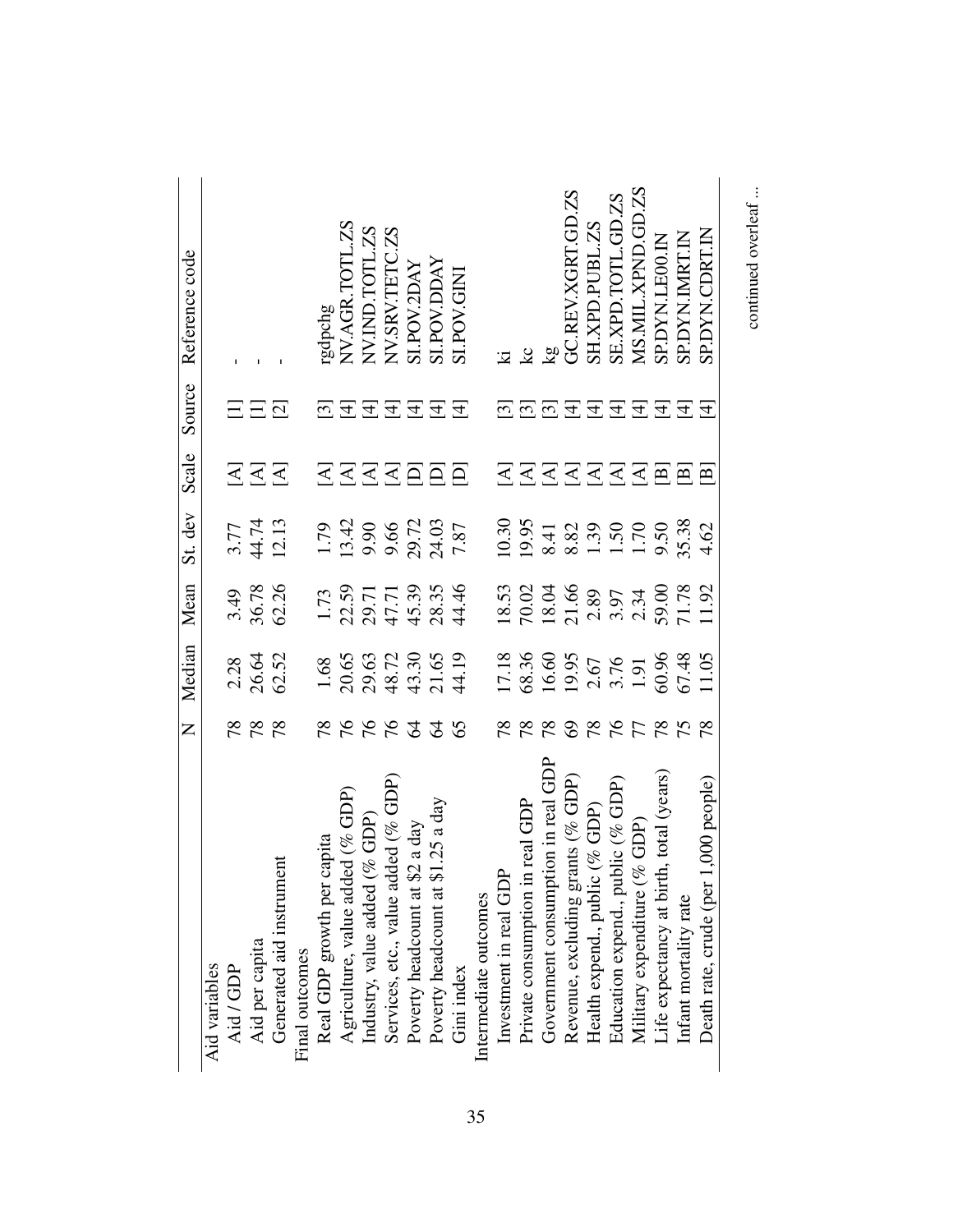|                                                        | Z               | Median                                                                                                                                                                                                                                                                                                        | Mean                                                                                                                                                                                            | St. dev                                                                                | Scale                         | Source                   | Reference code                                                                              |
|--------------------------------------------------------|-----------------|---------------------------------------------------------------------------------------------------------------------------------------------------------------------------------------------------------------------------------------------------------------------------------------------------------------|-------------------------------------------------------------------------------------------------------------------------------------------------------------------------------------------------|----------------------------------------------------------------------------------------|-------------------------------|--------------------------|---------------------------------------------------------------------------------------------|
| Intermediate outcomes (contd.)                         |                 |                                                                                                                                                                                                                                                                                                               |                                                                                                                                                                                                 |                                                                                        |                               |                          |                                                                                             |
| Fertility rate (births / woman                         |                 |                                                                                                                                                                                                                                                                                                               |                                                                                                                                                                                                 |                                                                                        |                               | $\overline{\mathcal{A}}$ | SP.DYN.TFRT.IN                                                                              |
| Consumer price inflation (%)                           | $\mathcal{L}$   |                                                                                                                                                                                                                                                                                                               |                                                                                                                                                                                                 |                                                                                        |                               | $\mathcal{A}$            | FP.CPI.TOTL.ZG                                                                              |
| Real interest rate $(\%)$                              | 77              |                                                                                                                                                                                                                                                                                                               |                                                                                                                                                                                                 |                                                                                        |                               |                          | FR. INR. RINR                                                                               |
| Domestic credit to private sector (% GDP               | 78              |                                                                                                                                                                                                                                                                                                               |                                                                                                                                                                                                 |                                                                                        |                               |                          | FS.AST.PRVT.GI                                                                              |
| Av. years total schooling, 15+                         | $\overline{z}$  |                                                                                                                                                                                                                                                                                                               |                                                                                                                                                                                                 |                                                                                        |                               |                          | BAR.SCHL.15UH                                                                               |
| Av. years primary schooling,                           | $\mathcal{L}$   |                                                                                                                                                                                                                                                                                                               |                                                                                                                                                                                                 |                                                                                        |                               | <u>a a a a a</u>         | BAR.PRM.SCHL.15U                                                                            |
| Av. years secondary schoolin                           |                 | $4.66$<br>10.31<br>6.58<br>6.74<br>4.35<br>1.35                                                                                                                                                                                                                                                               | $4.68$<br>$52.69$<br>$7.00$<br>$7.01$<br>$5.01$<br>$3.49$<br>$1.37$                                                                                                                             | $\begin{array}{c} 1.38 \\ -50.30 \\ 8.78 \\ 21.40 \\ 2.10 \\ 1.42 \\ 0.72 \end{array}$ | 国区区区国国国                       |                          | BAR.SEC.SCHL.15UP                                                                           |
| Control variables                                      |                 |                                                                                                                                                                                                                                                                                                               |                                                                                                                                                                                                 |                                                                                        |                               |                          |                                                                                             |
| Income per capita                                      |                 |                                                                                                                                                                                                                                                                                                               |                                                                                                                                                                                                 |                                                                                        |                               | ِّص                      |                                                                                             |
| dex<br>Sachs-Warner trade policy in                    |                 |                                                                                                                                                                                                                                                                                                               |                                                                                                                                                                                                 |                                                                                        |                               | $\overline{\mathcal{P}}$ |                                                                                             |
| Life expectancy                                        |                 |                                                                                                                                                                                                                                                                                                               |                                                                                                                                                                                                 |                                                                                        | $\overline{C}$ $\overline{C}$ | $\overline{9}$           |                                                                                             |
| Geography                                              |                 |                                                                                                                                                                                                                                                                                                               |                                                                                                                                                                                                 |                                                                                        | $\overline{O}$                | $\overline{\omega}$      |                                                                                             |
| Ethnic fractionalization                               | 78              |                                                                                                                                                                                                                                                                                                               |                                                                                                                                                                                                 |                                                                                        |                               | $\overline{\mathcal{O}}$ |                                                                                             |
| rate<br>Primary eduction enrolment                     | $\overline{78}$ |                                                                                                                                                                                                                                                                                                               |                                                                                                                                                                                                 |                                                                                        |                               | $\overline{L}$           | 60 <sub>q</sub>                                                                             |
| Coastal population density                             | 78              | $\begin{array}{c} 7.88 \\ 0.32 \\ 0.51.99 \\ 0.54 \\ 0.55 \\ 0.54 \\ 0.56 \\ 0.54 \\ 0.54 \\ 0.54 \\ 0.54 \\ 0.54 \\ 0.54 \\ 0.54 \\ 0.54 \\ 0.54 \\ 0.55 \\ 0.54 \\ 0.56 \\ 0.54 \\ 0.55 \\ 0.55 \\ 0.56 \\ 0.57 \\ 0.58 \\ 0.59 \\ 0.59 \\ 0.54 \\ 0.58 \\ 0.57 \\ 0.59 \\ 0.59 \\ 0.59 \\ 0.59 \\ 0.59 \\$ | $7.84\n0.32\n0.38\n0.47\n0.51\n0.53\n0.54\n0.54\n0.54\n0.54\n0.54\n0.54\n0.54\n0.54\n0.54\n0.54\n0.54\n0.54\n0.54\n0.54\n0.55\n0.56\n0.56\n0.57\n0.59\n0.59\n0.59\n0.59\n0.59\n0.59\n0.59\n0.5$ |                                                                                        | 000000                        | $\overline{\phantom{a}}$ | dens65c                                                                                     |
| Malaria prevalence index                               | 78              |                                                                                                                                                                                                                                                                                                               |                                                                                                                                                                                                 |                                                                                        |                               | ŗ                        | $a_{m}$                                                                                     |
| Price of investment goods                              | 78              |                                                                                                                                                                                                                                                                                                               |                                                                                                                                                                                                 |                                                                                        |                               |                          | iprice1<br>civ72                                                                            |
| Civil liberties                                        | 78              |                                                                                                                                                                                                                                                                                                               |                                                                                                                                                                                                 |                                                                                        |                               |                          |                                                                                             |
| Air distance to major cities                           |                 |                                                                                                                                                                                                                                                                                                               |                                                                                                                                                                                                 |                                                                                        | $\overline{C}$                |                          | airdist                                                                                     |
| Oil producer                                           | 78              |                                                                                                                                                                                                                                                                                                               |                                                                                                                                                                                                 |                                                                                        |                               |                          | oildunmy                                                                                    |
| Landlocked                                             |                 |                                                                                                                                                                                                                                                                                                               |                                                                                                                                                                                                 |                                                                                        | $\overline{C}$                |                          | landlock                                                                                    |
| $15-49$<br>Prevalence of HIV (% of pop                 | 68              | 0.80                                                                                                                                                                                                                                                                                                          | 3.12                                                                                                                                                                                            | 5.70                                                                                   | $\overline{\square}$          | $\mathcal{A}$            | <b>SH.DYN.AIDS.ZS</b>                                                                       |
| $-2007$ ); [B]<br>Scales: [A] full period mean (1970   |                 |                                                                                                                                                                                                                                                                                                               |                                                                                                                                                                                                 |                                                                                        |                               |                          | average of earliest start and latest end values; [C] initial value (1960s or early 1970s if |
| end value only;<br>the former unavailable); [D] latest |                 |                                                                                                                                                                                                                                                                                                               |                                                                                                                                                                                                 |                                                                                        |                               |                          |                                                                                             |

authors' estimates based on the method set out in Arndt et al. (2010a,b), using updated and cleaned OECD-DAC dataset; [3] Penn World Tables v6.3 (http://pwt.econ.upenn.edu) [4] World Bank, World Development Indicators and Global Development Finance (http://data.worldbank.org/data-catalog; downloaded 20-12-2010); [5] World Bank, Education Statistics (http://data.worldbank.org/data-catalog; downloaded 20-12-2010); [6] Amdt et al. (2010a,b); [7] Sala-i-Martin Sources: [1] authors' calculations from OECD-DAC (www.oecd.org/dac/stats/idsonline; downloaded May 2009); [2] authors' estimates based on the method set out in [Arndt](#page-29-0) et al. [\(2010a,](#page-29-0)[b\)](#page-29-4), using updated and cleaned OECD-DAC dataset; [3] Penn World Tables v6.3 (<http://pwt.econ.upenn.edu>) [4] World Bank, World Development Indicators and Global Development Finance (<http://data.worldbank.org/data-catalog>; downloaded 20-12-2010); [5] World Bank, Education Statistics (<http://data.worldbank.org/data-catalog>; downloaded 20-12-2010); [6] [Arndt](#page-29-0) et al. [\(2010a,](#page-29-0)[b\)](#page-29-4); [7] [Sala-i-Martin](#page-31-11) Sources: [1] authors' calculations from OECD-DAC (<www.oecd.org/dac/stats/idsonline>; downloaded May 2009); [2] et al. (2004). et [al.](#page-31-11) [\(2004\)](#page-31-11).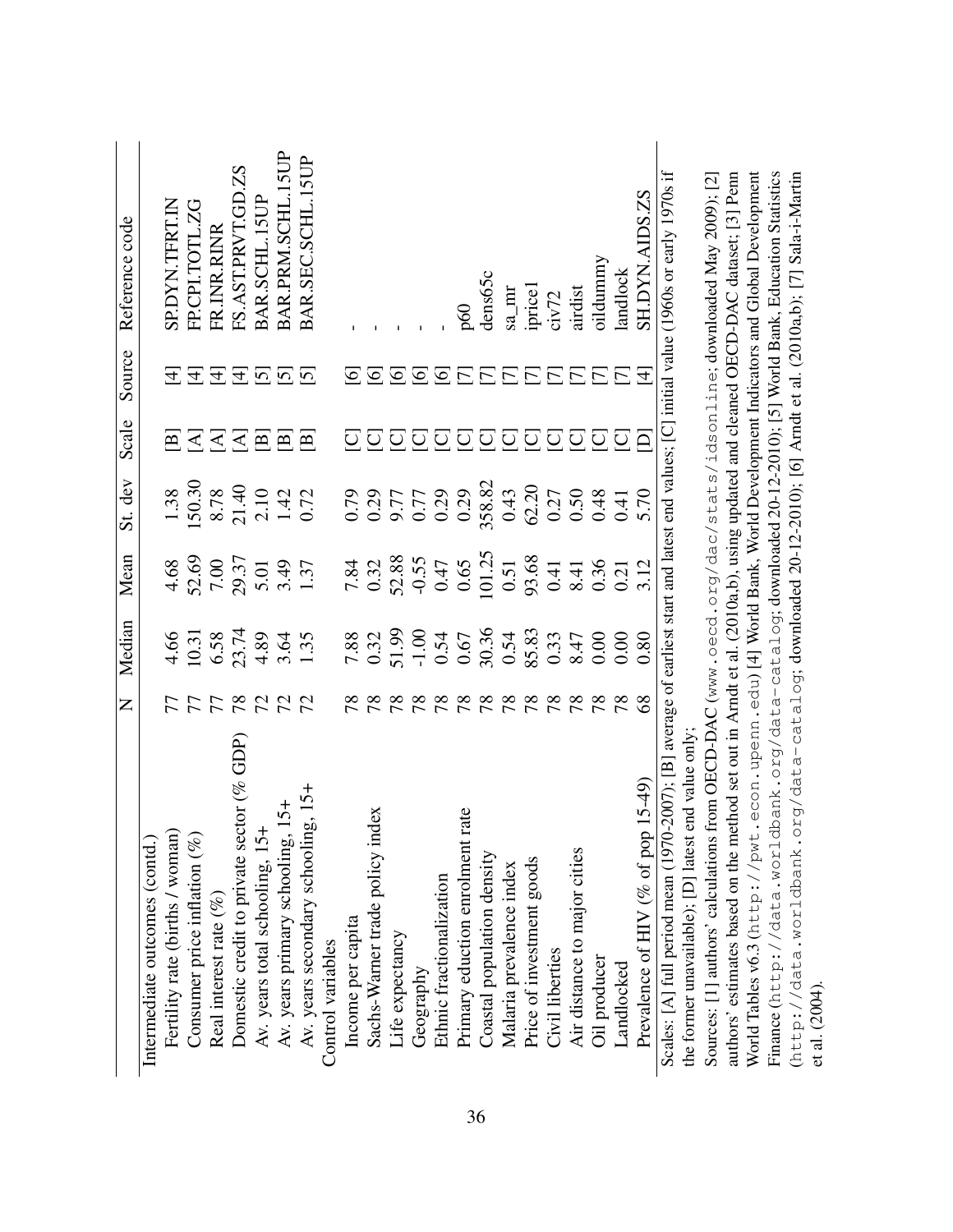# **APPENDIX C: full regression output for development outcomes**

Each of the following tables presents the full regression results for the OLS, LIML and IPWLS models, as summarized in Tables 2 and 3. In each case the specification is held the same, apart from the dependent variable – indicated in the table title. Details regarding the control variables are found in Appendix B. Regression statistics are as discussed in the text.

|                            | OLS.        | LIML        | IPWLS       |
|----------------------------|-------------|-------------|-------------|
|                            | b/se        | b/se        | b/se        |
| Aid/GDP                    | $-0.115$    | $0.639*$    | $0.612**$   |
|                            | (0.073)     | (0.382)     | (0.288)     |
| Income per capita          | $-0.713***$ | $-0.318$    | $-0.345$    |
|                            | (0.146)     | (0.245)     | (0.233)     |
| Primary edu. enrolment     | 0.146       | 0.158       | 0.243       |
|                            | (0.466)     | (0.516)     | (0.450)     |
| Sachs-Warner index         | $0.768***$  | $0.693**$   | $0.699***$  |
|                            | (0.224)     | (0.278)     | (0.262)     |
|                            |             |             | $0.058***$  |
| Life expectancy            | $0.034*$    | $0.058**$   |             |
|                            | (0.017)     | (0.024)     | (0.021)     |
| Geography                  | 0.082       | 0.102       | 0.123       |
|                            | (0.105)     | (0.122)     | (0.102)     |
| Coastal population         | $0.037***$  | $0.035**$   | $0.043***$  |
|                            | (0.011)     | (0.017)     | (0.016)     |
| Malaria prevalence         | $-0.957***$ | $-1.190***$ | $-1.077***$ |
|                            | (0.261)     | (0.390)     | (0.315)     |
| Price of investment goods  | $-0.193$    | $-0.100$    | $-0.122$    |
|                            | (0.251)     | (0.248)     | (0.256)     |
| Civil liberties            | $-0.051$    | $-0.344$    | $-0.385$    |
|                            | (0.269)     | (0.389)     | (0.321)     |
| Air distance               | $-0.259$    | $-0.344*$   | $-0.394**$  |
|                            | (0.180)     | (0.205)     | (0.199)     |
| Asia (dummy)               | $0.933***$  | $1.572***$  | $1.441***$  |
|                            | (0.310)     | (0.434)     | (0.295)     |
| Sub-saharan Africa (dummy) | $0.798*$    | $1.138**$   | $1.203***$  |
|                            | (0.406)     | (0.484)     | (0.390)     |
| Latin America (dummy)      | 0.159       | 0.382       | 0.407       |
|                            | (0.270)     | (0.319)     | (0.248)     |
| Oil producer               | $0.438**$   | $0.912***$  | $1.009***$  |
|                            | (0.178)     | (0.283)     | (0.215)     |
| Constant                   | $5.670***$  | 1.670       | 2.262       |
|                            | (1.783)     | (3.448)     | (2.783)     |
| N                          | 78          | 78          | 78          |
| R square (centered)        | 0.74        | 0.54        | 0.55        |
| Weak id. statistic         |             | 9.16        | 12.13       |
| Anderson-Rubin test        |             | 0.02        | 0.01        |
| Endogeneity test           |             | 0.012       | 0.018       |
|                            |             |             |             |

Table C.1: Regression results for GDP per capita growth (dependent variable)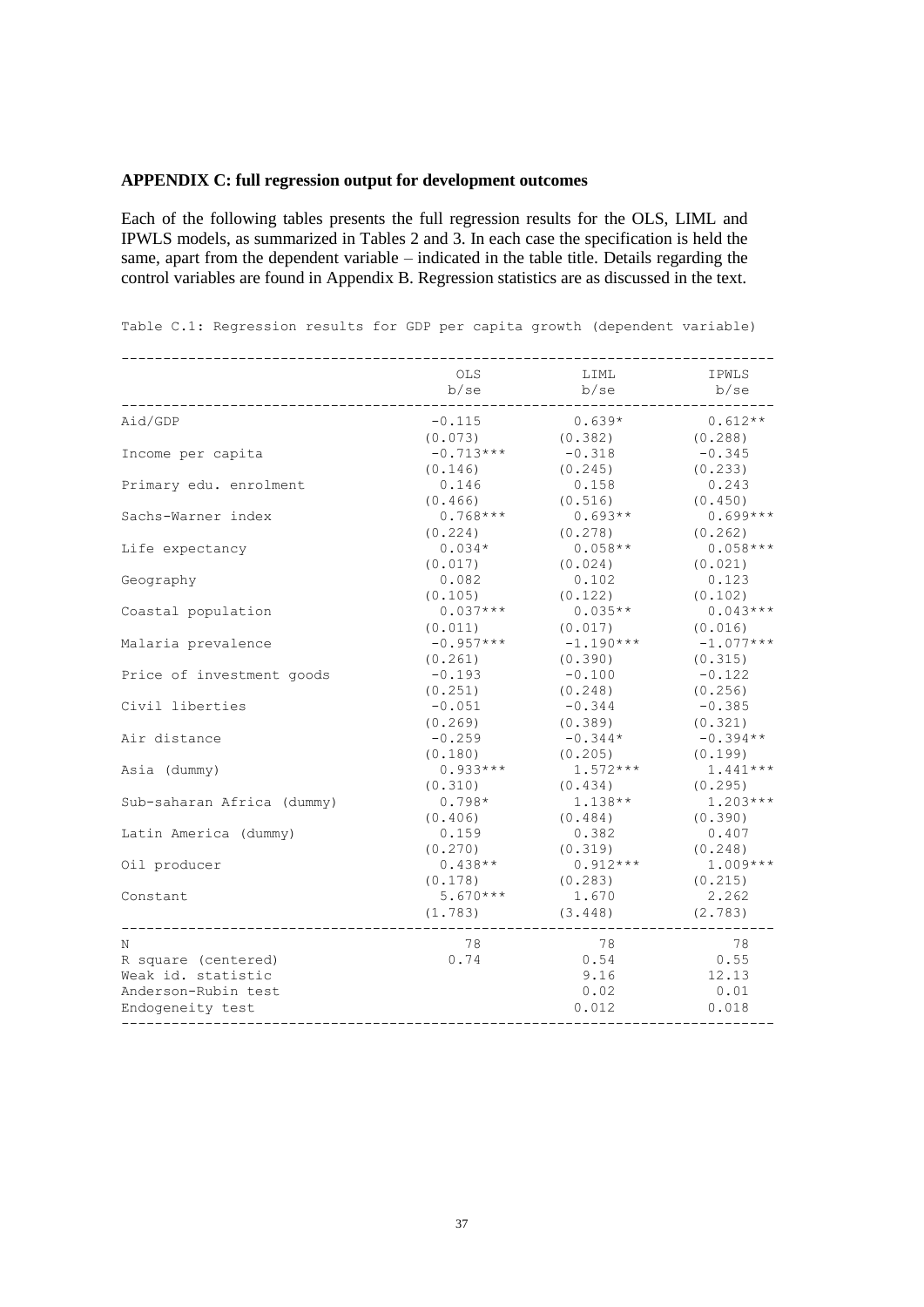|                            | OLS.<br>b/sec | LIML<br>b/sec | IPWLS<br>b/se |
|----------------------------|---------------|---------------|---------------|
|                            |               |               |               |
| Aid/GDP                    | 0.035         | $-0.652*$     | $-1.062***$   |
|                            | (0.087)       | (0.368)       | (0.406)       |
| Income per capita          | $-0.627***$   | $-1.015***$   | $-1.261***$   |
|                            | (0.134)       | (0.202)       | (0.306)       |
| Primary edu. enrolment     | $-1.092**$    | $-1.028**$    | $-1.235**$    |
|                            | (0.445)       | (0.472)       | (0.542)       |
| Sachs-Warner index         | $-0.009$      | 0.049         | 0.052         |
|                            | (0.227)       | (0.272)       | (0.354)       |
| Life expectancy            | 0.010         | $-0.018$      | $-0.035$      |
|                            | (0.015)       | (0.026)       | (0.030)       |
| Geography                  | $-0.024$      | $-0.028$      | 0.001         |
|                            | (0.090)       | (0.111)       | (0.114)       |
| Coastal population         | $-0.024**$    | $-0.018$      | $-0.020$      |
|                            | (0.011)       | (0.016)       | (0.023)       |
| Malaria prevalence         | $0.489**$     | $0.682**$     | $0.796**$     |
|                            | (0.242)       | (0.311)       | (0.322)       |
| Price of investment goods  | 0.102         | 0.003         | $-0.041$      |
|                            | (0.075)       | (0.098)       | (0.145)       |
| Civil liberties            | $-0.202$      | $-0.016$      | 0.344         |
|                            | (0.288)       | (0.313)       | (0.328)       |
| Air distance               | 0.083         | 0.127         | 0.246         |
|                            | (0.150)       | (0.167)       | (0.193)       |
| Asia (dummy)               | $-0.201$      | $-0.699*$     | $-0.984**$    |
|                            | (0.217)       | (0.363)       | (0.398)       |
| Sub-saharan Africa (dummy) | $-0.304$      | $-0.565$      | $-0.954**$    |
|                            | (0.310)       | (0.382)       | (0.392)       |
| Latin America (dummy)      | $-0.099$      | $-0.143$      | $-0.264$      |
|                            | (0.197)       | (0.236)       | (0.258)       |
| Oil producer               | $-0.283*$     | $-0.744***$   | $-1.099***$   |
|                            | (0.168)       | (0.282)       | (0.315)       |
| Constant                   | $4.415***$    | $8.804***$    | 10.994***     |
|                            | (1.559)       | (3.185)       | (3.931)       |
| N                          | 76            | 76            | 76            |
| R square (centered)        | 0.78          | 0.63          | 0.50          |
| Weak id. statistic         |               | 9.17          | 9.23          |
| Anderson-Rubin test        |               | 0.03          | 0.00          |
| Endogeneity test           |               | 0.033         | 0.008         |
|                            |               |               |               |

Table C.2: Regression results for Agriculture, value added (% GDP) (dependent variable)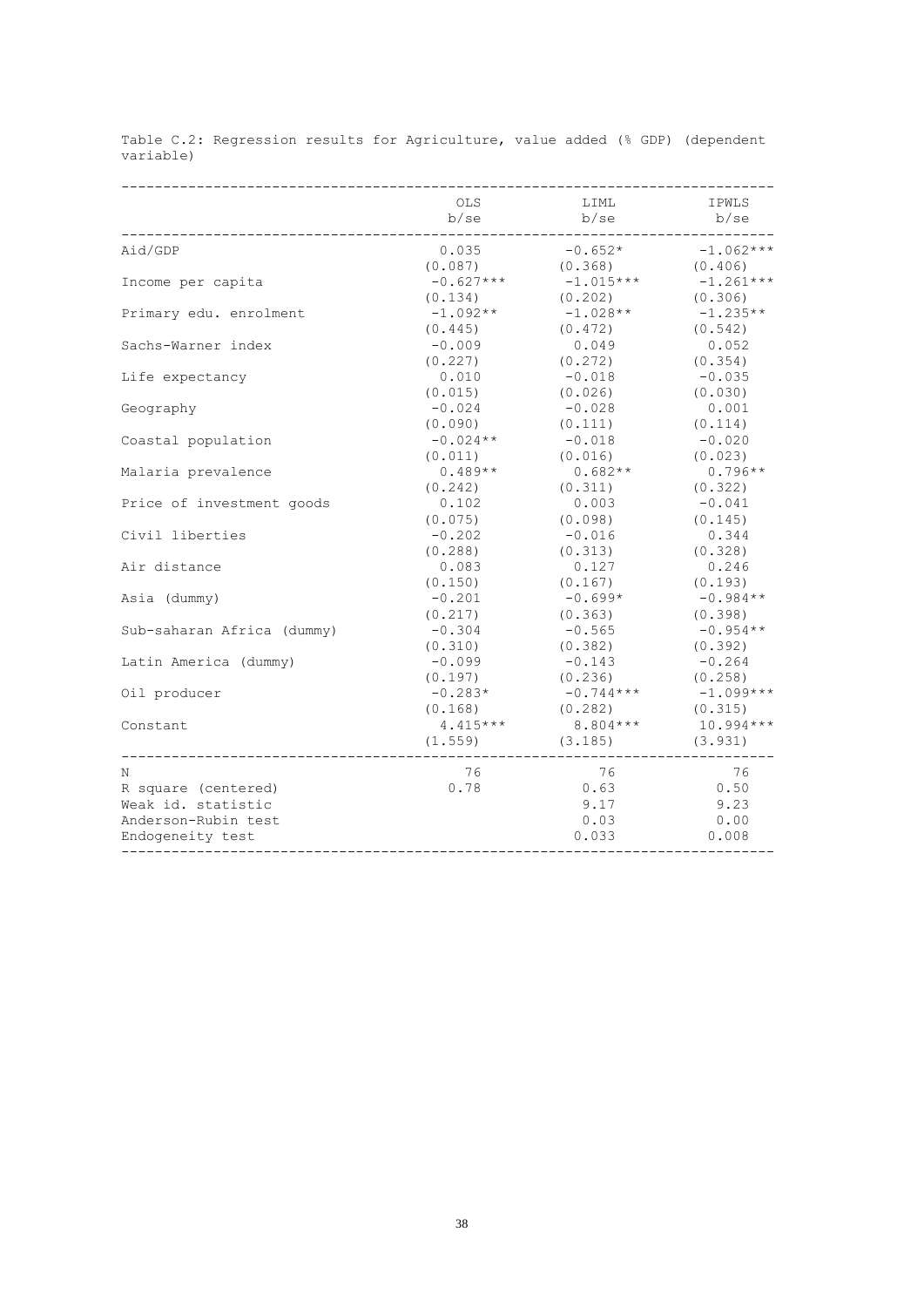|                                                                                           | OLS        | LIML                                | IPWLS                               |
|-------------------------------------------------------------------------------------------|------------|-------------------------------------|-------------------------------------|
|                                                                                           | b/se       | b/sec                               | b/se                                |
| Aid/GDP                                                                                   | 0.220      | 0.648                               | $0.822**$                           |
|                                                                                           | (0.132)    | (0.547)                             | (0.395)                             |
| Income per capita                                                                         | $0.627***$ | $0.869***$                          | $0.992***$                          |
|                                                                                           | (0.188)    | (0.305)                             | (0.266)                             |
| Primary edu. enrolment                                                                    | 0.766      | 0.726                               | 0.795                               |
|                                                                                           | (0.637)    | (0.608)                             | (0.534)                             |
| Sachs-Warner index                                                                        | $-0.268$   | $-0.304$                            | $-0.314$                            |
|                                                                                           | (0.400)    | (0.373)                             | (0.378)                             |
| Life expectancy                                                                           | 0.009      | 0.027                               | 0.036                               |
|                                                                                           | (0.022)    | (0.037)                             | (0.031)                             |
| Geography                                                                                 | $-0.082$   | $-0.080$                            | $-0.080$                            |
|                                                                                           | (0.164)    | (0.150)                             | (0.138)                             |
| Coastal population                                                                        | $-0.019$   | $-0.022$                            | $-0.023$                            |
|                                                                                           | (0.018)    | (0.019)                             | (0.017)                             |
| Malaria prevalence                                                                        | $-0.784*$  | $-0.905**$                          | $-0.888**$                          |
|                                                                                           | (0.404)    | (0.448)                             | (0.362)                             |
| Price of investment goods                                                                 | $-0.104$   | $-0.043$                            | $-0.016$                            |
|                                                                                           | (0.130)    | (0.108)                             | (0.110)                             |
| Civil liberties                                                                           | $-0.184$   | $-0.300$                            | $-0.467$                            |
|                                                                                           | (0.374)    | (0.338)                             | (0.337)                             |
| Air distance                                                                              | $-0.433*$  | $-0.461**$                          | $-0.468**$                          |
|                                                                                           | (0, 226)   | (0.211)                             | (0, 210)                            |
| Asia (dummy)                                                                              | $1.316***$ | $1.626***$                          | 1.898***                            |
|                                                                                           | (0.343)    | (0.517)                             | (0.357)                             |
| Sub-saharan Africa (dummy)                                                                | $1.541***$ | $1.704***$                          | $1.994***$                          |
|                                                                                           | (0.458)    | (0.552)                             | (0.465)                             |
| Latin America (dummy)                                                                     | 0.360      | 0.387                               | $0.547*$                            |
|                                                                                           | (0.354)    | (0.331)                             | (0.305)                             |
| Oil producer                                                                              | $1.204***$ | $1.491***$                          | $1.675***$                          |
|                                                                                           | (0.200)    | (0.370)                             | (0.293)                             |
| Constant                                                                                  | $-2.986$   | $-5.723$                            | $-7.403**$                          |
|                                                                                           | (2.413)    | (4.755)                             | (3.515)                             |
| Ν<br>R square (centered)<br>Weak id. statistic<br>Anderson-Rubin test<br>Endogeneity test | 76<br>0.58 | 76<br>0.52<br>9.17<br>0.20<br>0.423 | 76<br>0.55<br>9.23<br>0.06<br>0.218 |

Table C.3: Regression results for Industry, value added (% GDP) (dependent variable)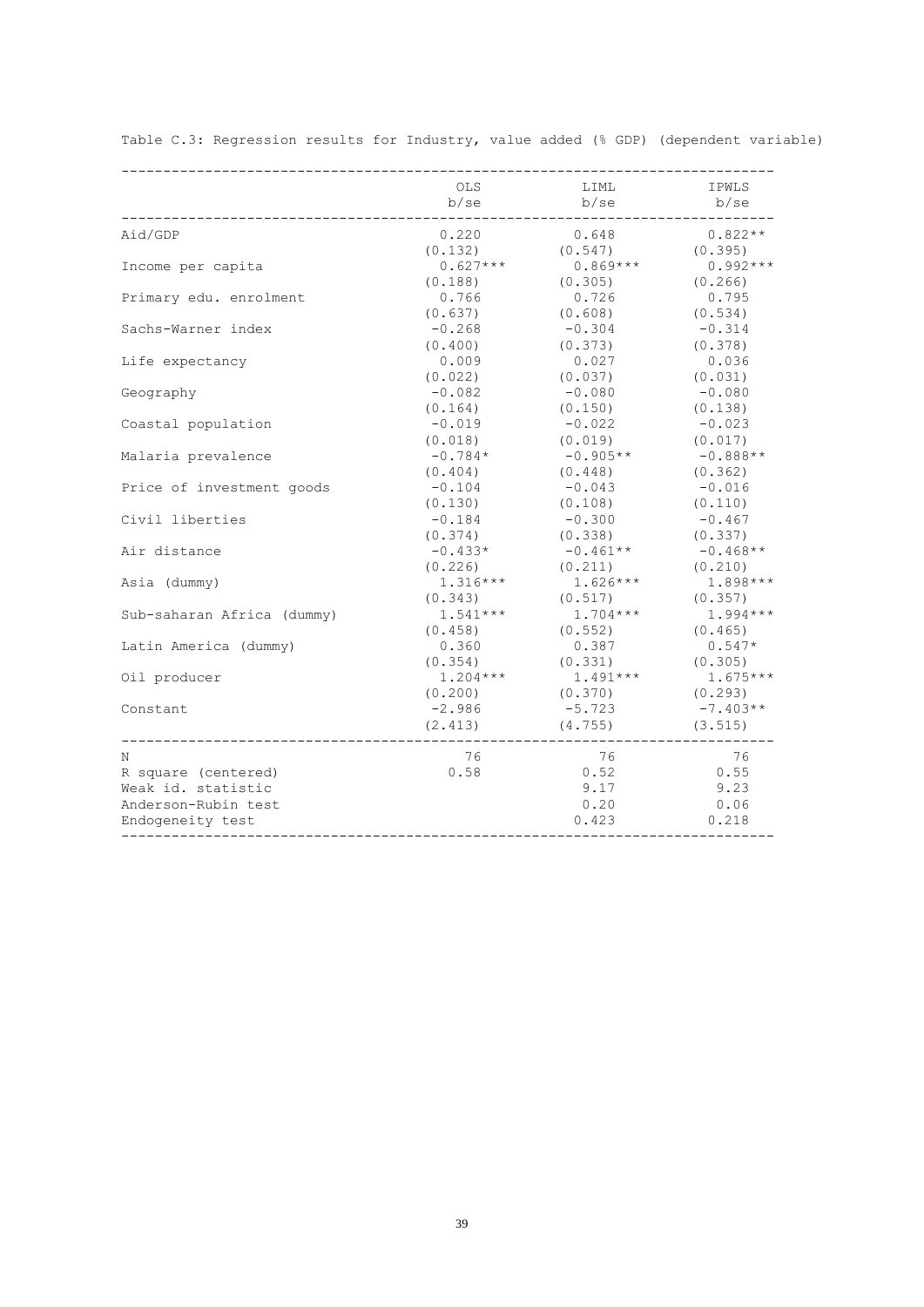|                            | OLS.        | LIML       | IPWLS      |
|----------------------------|-------------|------------|------------|
|                            | b/se        | b/sec      | b/se       |
|                            |             |            |            |
| Aid/GDP                    | $-0.273**$  | 0.242      | 0.634      |
|                            | (0.129)     | (0.416)    | (0.533)    |
| Income per capita          | 0.228       | $0.519*$   | $0.735**$  |
|                            | (0.188)     | (0.269)    | (0.364)    |
| Primary edu. enrolment     | 0.733       | 0.685      | 0.901      |
|                            | (0.541)     | (0.518)    | (0.587)    |
| Sachs-Warner index         | 0.287       | 0.243      | 0.249      |
|                            | (0.333)     | (0.320)    | (0.385)    |
| Life expectancy            | $-0.023$    | $-0.002$   | 0.013      |
|                            | (0.018)     | (0.024)    | (0.029)    |
| Geography                  | 0.118       | 0.121      | 0.080      |
|                            | (0.150)     | (0.149)    | (0.150)    |
| Coastal population         | $0.052***$  | $0.049**$  | $0.052*$   |
|                            | (0.019)     | (0.021)    | (0.027)    |
| Malaria prevalence         | 0.124       | $-0.021$   | $-0.196$   |
|                            | (0.330)     | (0.338)    | (0.391)    |
| Price of investment goods  | $-0.034$    | 0.040      | 0.074      |
|                            | (0.147)     | (0.165)    | (0.195)    |
| Civil liberties            | 0.470       | 0.330      | 0.001      |
|                            | (0.563)     | (0.532)    | (0.475)    |
| Air distance               | $0.329*$    | 0.295      | 0.137      |
|                            | (0.197)     | (0.182)    | (0.199)    |
| Asia (dummy)               | $-1.069***$ | $-0.696$   | $-0.578$   |
|                            | (0.327)     | (0.432)    | (0.485)    |
| Sub-saharan Africa (dummy) | $-1.157**$  | $-0.961**$ | $-0.718**$ |
|                            | (0.441)     | (0.379)    | (0.358)    |
| Latin America (dummy)      | $-0.231$    | $-0.199$   | $-0.194$   |
|                            | (0.313)     | (0.301)    | (0.287)    |
| Oil producer               | $-0.840***$ | $-0.494*$  | $-0.190$   |
|                            | (0.265)     | (0.299)    | (0.374)    |
| Constant                   | $-3.078$    | $-6.371**$ | $-7.689*$  |
|                            | (2.111)     | (2.940)    | (4.105)    |
| N                          | 76          | 76         | 76         |
| R square (centered)        | 0.56        | 0.48       | 0.35       |
| Weak id. statistic         |             | 9.17       | 9.23       |
| Anderson-Rubin test        |             | 0.55       | 0.17       |
| Endogeneity test           |             | 0.190      | 0.050      |
|                            |             |            |            |

Table C.4: Regression results for Services, etc., value added (% GDP) (dependent variable)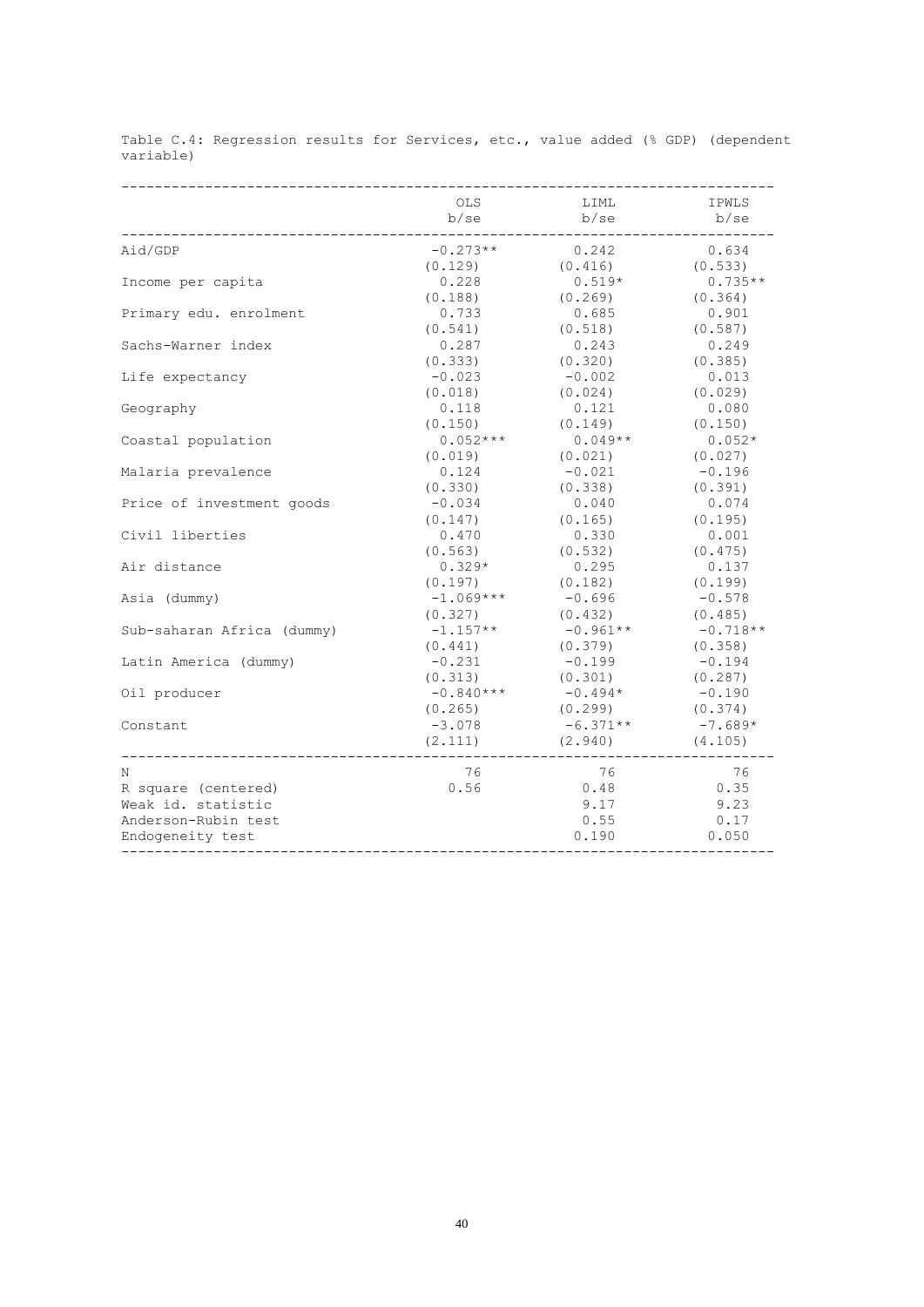|                            | OLS.<br>b/se | LIML<br>b/sec | IPWLS<br>b/se |
|----------------------------|--------------|---------------|---------------|
|                            |              |               |               |
| Aid/GDP                    | 0.018        | $-0.471*$     | $-0.438$      |
|                            | (0.091)      | (0, 242)      | (0.334)       |
| Income per capita          | $-0.383**$   | $-0.691***$   | $-0.653**$    |
|                            | (0.151)      | (0.205)       | (0.266)       |
| Primary edu. enrolment     | $-0.399$     | $-0.233$      | $-0.146$      |
|                            | (0.466)      | (0.431)       | (0.416)       |
| Sachs-Warner index         | $-0.804***$  | $-0.744***$   | $-0.769***$   |
|                            | (0.271)      | (0.284)       | (0.232)       |
| Life expectancy            | $-0.017$     | $-0.039**$    | $-0.038*$     |
|                            | (0.017)      | (0.018)       | (0.023)       |
| Geography                  | 0.047        | 0.076         | 0.038         |
|                            | (0.111)      | (0.119)       | (0.094)       |
| Coastal population         | 0.057        | $-0.047$      | $-0.044$      |
|                            | (0.105)      | (0.115)       | (0.137)       |
| Malaria prevalence         | $0.385*$     | $0.512**$     | $0.441**$     |
|                            | (0.206)      | (0.240)       | (0.202)       |
| Price of investment goods  | 0.038        | $-0.017$      | 0.032         |
|                            | (0.095)      | (0.115)       | (0.084)       |
| Civil liberties            | $-0.004$     | 0.119         | 0.011         |
|                            | (0.266)      | (0.279)       | (0.242)       |
| Air distance               | 0.231        | 0.263         | 0.180         |
|                            | (0.201)      | (0.212)       | (0.193)       |
| Asia (dummy)               | 0.469        | 0.138         | 0.524         |
|                            | (0.416)      | (0.434)       | (0.349)       |
| Sub-saharan Africa (dummy) | 0.487        | 0.322         | $0.763**$     |
|                            | (0.435)      | (0.400)       | (0.339)       |
| Latin America (dummy)      | 0.251        | 0.239         | $0.566**$     |
|                            | (0.351)      | (0.333)       | (0.287)       |
| Oil producer               | $-0.087$     | $-0.402*$     | $-0.250$      |
|                            | (0.161)      | (0.243)       | (0.261)       |
| Constant                   | 1.827        | $5.228*$      | 5.114         |
|                            | (2.015)      | (2.698)       | (3.320)       |
| Ν                          | 64           | 64            | 64            |
| R square (centered)        | 0.88         | 0.80          | 0.86          |
| Weak id. statistic         |              | 8.83          | 6.25          |
| Anderson-Rubin test        |              | 0.01          | 0.16          |
| Endogeneity test           |              | 0.011         | 0.130         |
|                            |              |               |               |

Table C.5: Regression results for Poverty headcount at \$2 a day (dependent variable)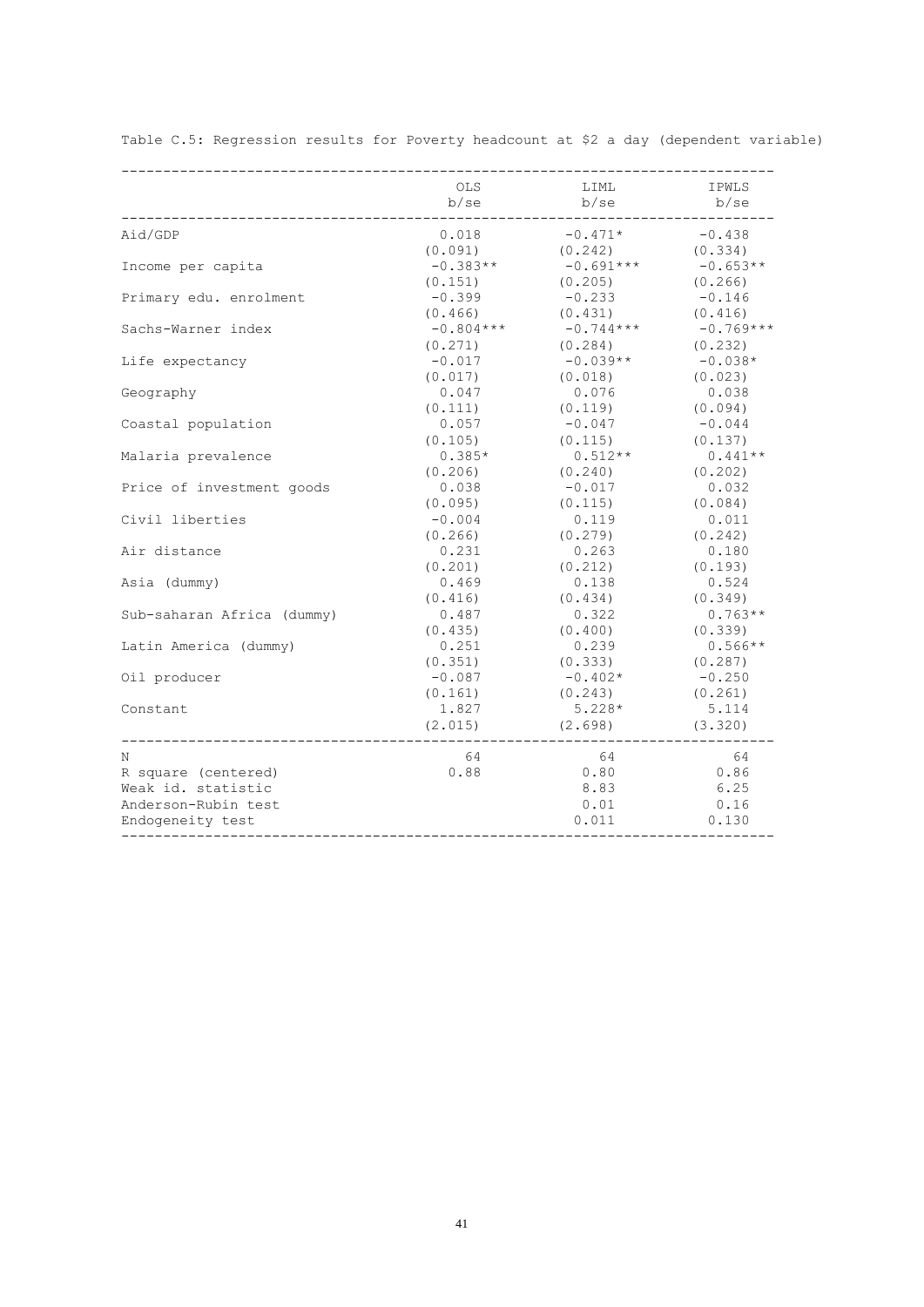|                            | OLS.       | LIML        | IPWLS       |
|----------------------------|------------|-------------|-------------|
|                            | b/sec      | b/sec       | b/se        |
| Aid/GDP                    | 0.084      | $-0.487*$   | $-0.285$    |
|                            | (0.147)    | (0, 290)    | (0.357)     |
| Income per capita          | $-0.359*$  | $-0.718***$ | $-0.573**$  |
|                            | (0.188)    | (0.252)     | (0.287)     |
| Primary edu. enrolment     | $-0.270$   | $-0.077$    | 0.044       |
|                            | (0.616)    | (0.572)     | (0.484)     |
| Sachs-Warner index         | $-0.803**$ | $-0.733**$  | $-0.728***$ |
|                            | (0.315)    | (0.336)     | (0.243)     |
| Life expectancy            | $-0.009$   | $-0.034$    | $-0.028$    |
|                            | (0.022)    | (0.023)     | (0.025)     |
| Geography                  | 0.066      | 0.099       | 0.104       |
|                            | (0.142)    | (0.145)     | (0.106)     |
| Coastal population         | 0.067      | $-0.054$    | 0.013       |
|                            | (0.136)    | (0.142)     | (0.153)     |
| Malaria prevalence         | 0.405      | $0.553*$    | $0.562***$  |
|                            | (0.265)    | (0.283)     | (0.189)     |
| Price of investment goods  | 0.052      | $-0.012$    | 0.049       |
|                            | (0.129)    | (0.147)     | (0.099)     |
| Civil liberties            | $-0.089$   | 0.055       | $-0.064$    |
|                            | (0.350)    | (0.338)     | (0.269)     |
| Air distance               | 0.262      | 0.300       | 0.203       |
|                            | (0.234)    | (0.246)     | (0.210)     |
| Asia (dummy)               | 0.159      | $-0.227$    | 0.141       |
|                            | (0.507)    | (0.541)     | (0.387)     |
| Sub-saharan Africa (dummy) | 0.534      | 0.340       | $0.753**$   |
|                            | (0.492)    | (0.431)     | (0.352)     |
| Latin America (dummy)      | 0.310      | 0.297       | $0.591*$    |
|                            | (0.420)    | (0.382)     | (0.307)     |
| Oil producer               | $-0.038$   | $-0.406$    | $-0.148$    |
|                            | (0.198)    | (0.283)     | (0.261)     |
| Constant                   | 0.842      | 4.814       | 3.600       |
|                            | (2.290)    | (3.089)     | (3.473)     |
| N                          | 64         | 64          | 64          |
| R square (centered)        | 0.78       | 0.68        | 0.81        |
| Weak id. statistic         |            | 8.83        | 6.25        |
| Anderson-Rubin test        |            | 0.04        | 0.38        |
| Endogeneity test           |            | 0.015       | 0.261       |
|                            |            |             |             |

Table C.6: Regression results for Poverty headcount at \$1.25 a day (dependent variable)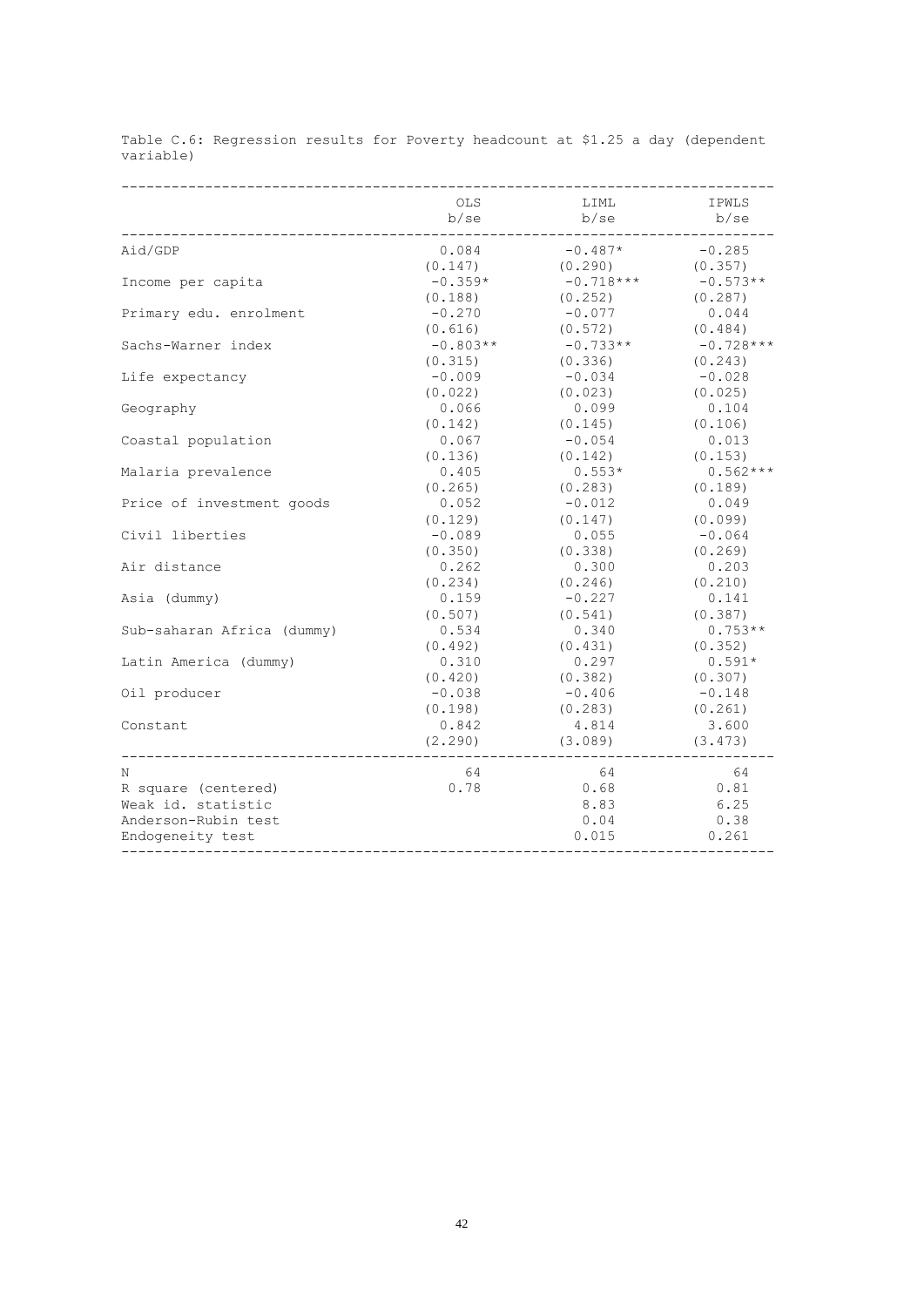|                                           | OLS.       | LIML       | IPWLS      |
|-------------------------------------------|------------|------------|------------|
|                                           | b/sec      | b/sec      | b/se       |
| Aid/GDP                                   | $-0.186$   | $-0.035$   | $-0.328$   |
|                                           | (0.124)    | (0.297)    | (0.571)    |
| Income per capita                         | $-0.081$   | 0.009      | $-0.119$   |
|                                           | (0.190)    | (0.213)    | (0.334)    |
| Primary edu. enrolment                    | $1.511**$  | $1.480***$ | $2.026***$ |
|                                           | (0.669)    | (0.570)    | (0.603)    |
| Sachs-Warner index                        | $0.730*$   | $0.698**$  | $0.675*$   |
|                                           | (0.373)    | (0.341)    | (0.359)    |
| Life expectancy                           | $-0.042*$  | $-0.037*$  | $-0.045*$  |
|                                           | (0.024)    | (0.022)    | (0.023)    |
| Geography                                 | 0.284      | 0.285      | 0.230      |
|                                           | (0.206)    | (0.180)    | (0.206)    |
| Coastal population                        | 0.077      | 0.091      | 0.084      |
|                                           | (0.162)    | (0.139)    | (0.164)    |
| Malaria prevalence                        | 0.469      | 0.411      | $0.683*$   |
|                                           | (0.404)    | (0.335)    | (0.372)    |
| Price of investment goods                 | 0.050      | 0.072      | $-0.029$   |
|                                           | (0.129)    | (0.129)    | (0.131)    |
| Civil liberties                           | 0.101      | 0.058      | 0.294      |
|                                           | (0.389)    | (0.344)    | (0.386)    |
| Air distance                              | 0.168      | 0.136      | 0.086      |
|                                           | (0.289)    | (0.258)    | (0.299)    |
| Asia (dummy)                              | $-0.377$   | $-0.193$   | $-0.681$   |
|                                           | (0.531)    | (0.552)    | (0.589)    |
| Sub-saharan Africa (dummy)                | 0.516      | 0.607      | 0.525      |
|                                           | (0.596)    | (0.526)    | (0.568)    |
| Latin America (dummy)                     | $1.900***$ | $1.973***$ | $1.665***$ |
|                                           | (0.445)    | (0.417)    | (0.433)    |
| Oil producer                              | $-0.196$   | $-0.103$   | $-0.191$   |
|                                           | (0.268)    | (0.307)    | (0.391)    |
| Constant                                  | $-0.675$   | $-1.412$   | 0.195      |
|                                           | (2.647)    | (2.472)    | (3.031)    |
| Ν                                         | 65         | 65         | 65         |
|                                           | 0.67       | 0.66       | 0.69       |
| R square (centered)<br>Weak id. statistic |            | 10.48      | 10.29      |
| Anderson-Rubin test                       |            | 0.91       | 0.56       |
| Endogeneity test                          |            | 0.559      | 0.834      |

Table C.7: Regression results for Gini index (dependent variable)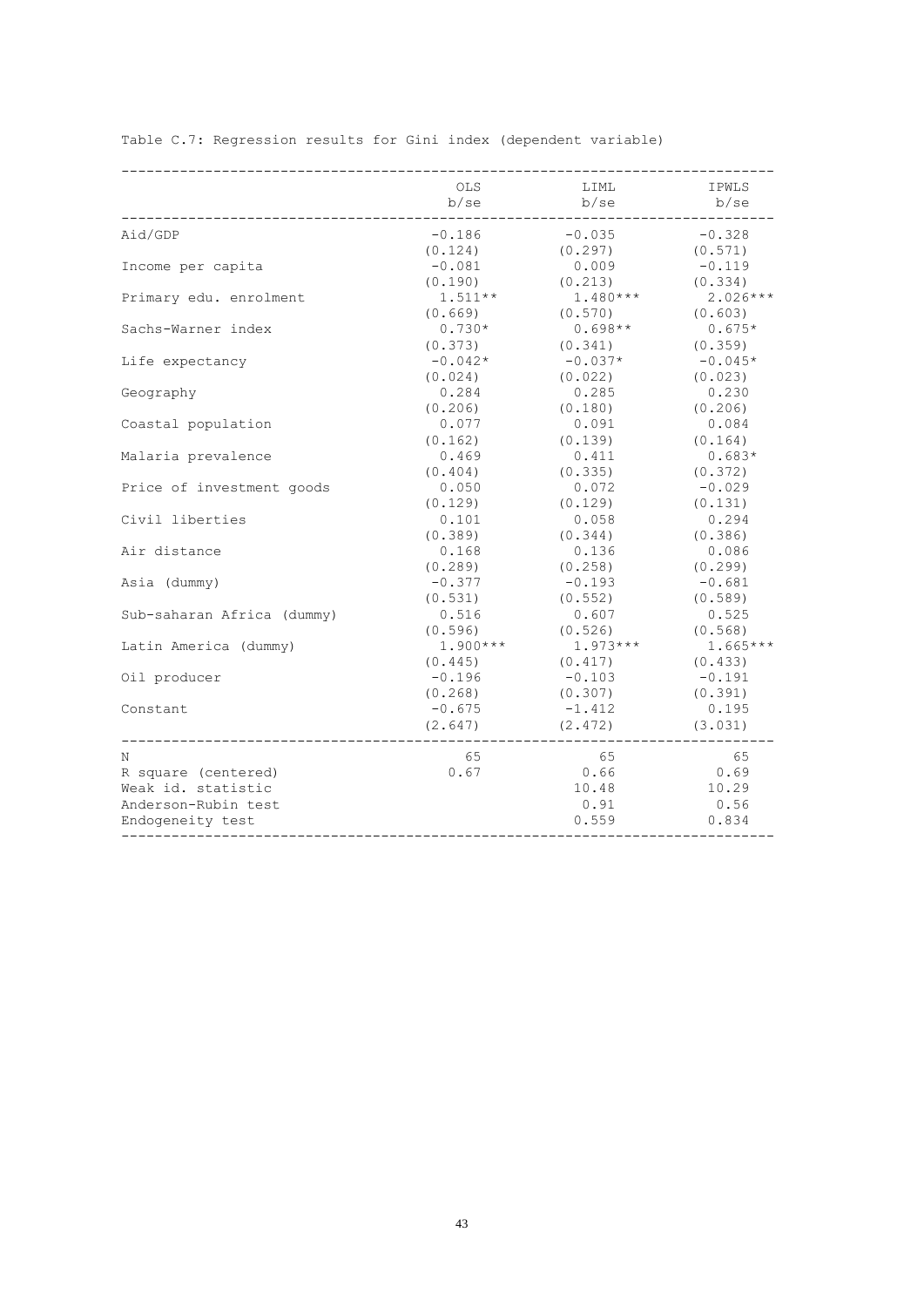|                            | OLS.        | LIML        | IPWLS       |
|----------------------------|-------------|-------------|-------------|
|                            | b/se        | b/sec       | b/se        |
| Aid/GDP                    | $0.319***$  | $0.795**$   | 0.357       |
|                            | (0.083)     | (0.356)     | (0.251)     |
| Income per capita          | 0.058       | $0.308*$    | 0.141       |
|                            | (0.181)     | (0.171)     | (0.177)     |
| Primary edu. enrolment     | 0.675       | 0.683       | 0.480       |
|                            | (0.626)     | (0.579)     | (0.537)     |
| Sachs-Warner index         | 0.347       | 0.300       | 0.351       |
|                            | (0.322)     | (0.317)     | (0.277)     |
| Life expectancy            | 0.025       | $0.041**$   | $0.026*$    |
|                            | (0.016)     | (0.017)     | (0.015)     |
| Geography                  | 0.046       | 0.058       | 0.030       |
|                            | (0.187)     | (0.171)     | (0.147)     |
| Coastal population         | $0.055***$  | $0.053***$  | $0.051***$  |
|                            | (0.020)     | (0.016)     | (0.018)     |
| Malaria prevalence         | $-0.135$    | $-0.282$    | $-0.302$    |
|                            | (0.426)     | (0.369)     | (0.321)     |
| Price of investment goods  | $-0.310***$ | $-0.251***$ | $-0.285***$ |
|                            | (0.110)     | (0.099)     | (0.088)     |
| Civil liberties            | 0.235       | 0.050       | $-0.003$    |
|                            | (0.371)     | (0.319)     | (0.324)     |
| Air distance               | $-0.687***$ | $-0.740***$ | $-0.675***$ |
|                            | (0.223)     | (0.217)     | (0.178)     |
| Asia (dummy)               | 0.147       | 0.551       | 0.254       |
|                            | (0.388)     | (0.377)     | (0.277)     |
| Sub-saharan Africa (dummy) | $-0.113$    | 0.102       | $-0.062$    |
|                            | (0.442)     | (0.401)     | (0.340)     |
| Latin America (dummy)      | 0.018       | 0.159       | 0.056       |
|                            | (0.326)     | (0.332)     | (0.232)     |
| Oil producer               | $-0.015$    | 0.284       | $-0.114$    |
|                            | (0.195)     | (0.244)     | (0.214)     |
| Constant                   | 3.698       | 1,170       | 3.098       |
|                            | (2.385)     | (2.472)     | (2.296)     |
| Ν                          | 78          | 78          | 78          |
| R square (centered)        | 0.64        | 0.56        | 0.65        |
| Weak id. statistic         |             | 9.16        | 12.13       |
| Anderson-Rubin test        |             | 0.02        | 0.20        |
| Endogeneity test           |             | 0.146       | 0.967       |
|                            |             |             |             |

Table C.8: Regression results for Investment (% GDP) (dependent variable)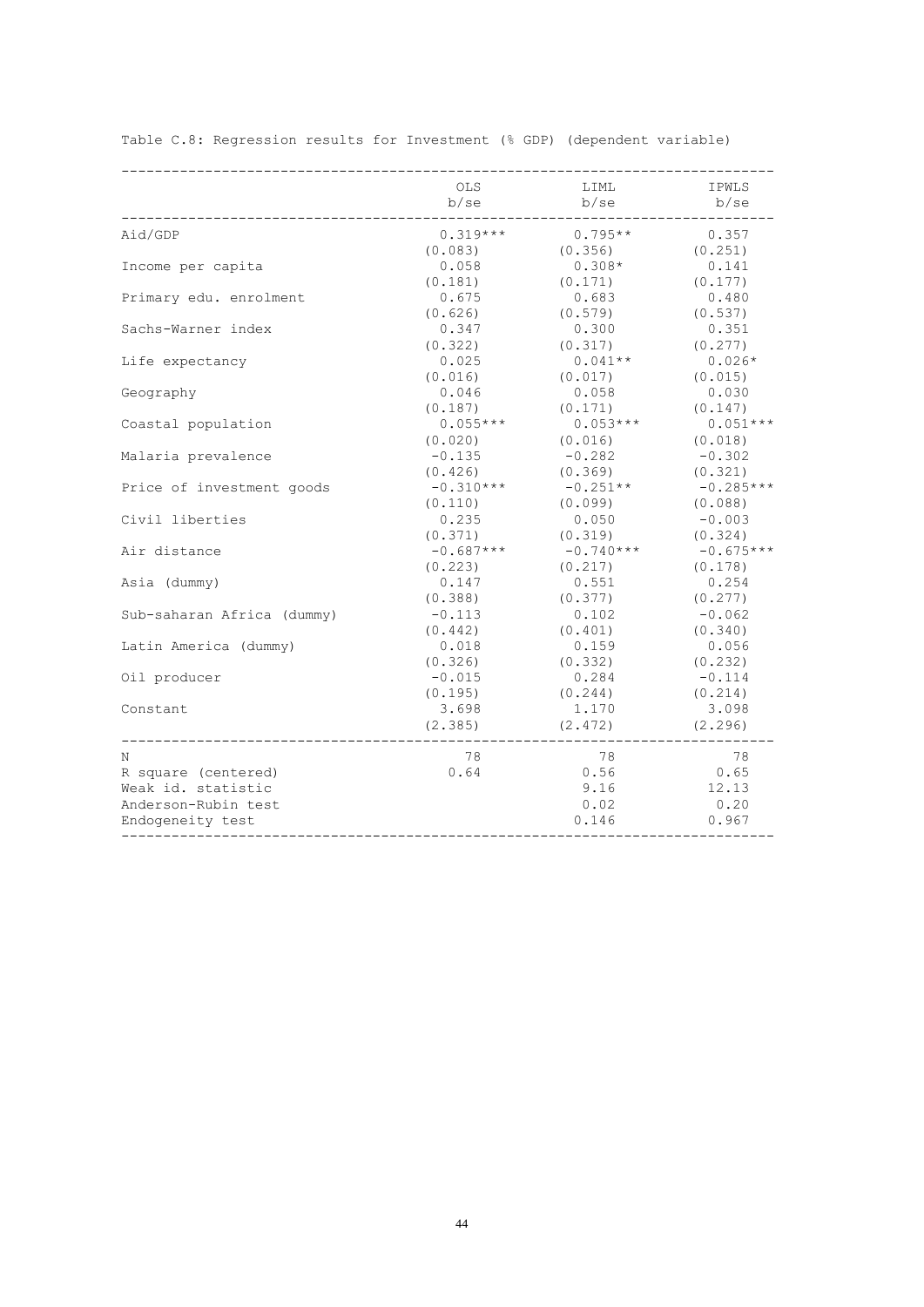|                            | OLS<br>b/se | LIML<br>b/sec | IPWLS<br>b/se |
|----------------------------|-------------|---------------|---------------|
|                            |             |               |               |
| Aid/GDP                    | 0.174       | $-0.515$      | $-0.779**$    |
|                            | (0.146)     | (0.450)       | (0.388)       |
| Income per capita          | $-0.747***$ | $-1.109***$   | $-1.293***$   |
|                            | (0.193)     | (0.247)       | (0.357)       |
| Primary edu. enrolment     | 1.052       | 1.041         | 0.760         |
|                            | (0.692)     | (0.665)       | (0.694)       |
| Sachs-Warner index         | 0.052       | 0.120         | 0.160         |
|                            | (0.342)     | (0.355)       | (0.400)       |
| Life expectancy            | $-0.047**$  | $-0.070***$   | $-0.060**$    |
|                            | (0.018)     | (0.025)       | (0.026)       |
| Geography                  | 0.169       | 0.151         | $-0.056$      |
|                            | (0.155)     | (0.160)       | (0.165)       |
| Coastal population         | 0.006       | 0.008         | $-0.001$      |
|                            | (0.020)     | (0.016)       | (0.016)       |
| Malaria prevalence         | $-0.527$    | $-0.314$      | $-0.329$      |
|                            | (0.408)     | (0.432)       | (0.430)       |
| Price of investment goods  | 0.030       | $-0.055$      | $-0.096$      |
|                            | (0.177)     | (0.162)       | (0.186)       |
| Civil liberties            | 0.502       | $0.770**$     | $0.893**$     |
|                            | (0.377)     | (0.385)       | (0.412)       |
| Air distance               | $0.414**$   | $0.491**$     | $0.460**$     |
|                            | (0.190)     | (0.194)       | (0.217)       |
| Asia (dummy)               | $-0.987**$  | $-1.571***$   | $-1.627***$   |
|                            | (0.399)     | (0.491)       | (0.457)       |
| Sub-saharan Africa (dummy) | $-0.555$    | $-0.867*$     | $-0.900*$     |
|                            | (0.445)     | (0.523)       | (0.508)       |
| Latin America (dummy)      | $-0.289$    | $-0.493$      | $-0.499$      |
|                            | (0.319)     | (0.370)       | (0.356)       |
| Oil producer               | $-0.451**$  | $-0.885***$   | $-1.035***$   |
|                            | (0.217)     | (0.302)       | (0.306)       |
| Constant                   | $4.930**$   | 8.588***      | 9.877***      |
|                            | (2.062)     | (3.152)       | (3.644)       |
| Ν                          | 78          | 78            | 78            |
| R square (centered)        | 0.56        | 0.40          | 0.26          |
| Weak id. statistic         |             | 9.16          | 12.13         |
| Anderson-Rubin test        |             | 0.18          | 0.04          |
| Endogeneity test           |             | 0.074         | 0.030         |
|                            |             |               |               |

Table C.9: Regression results for Consumption (% GDP) (dependent variable)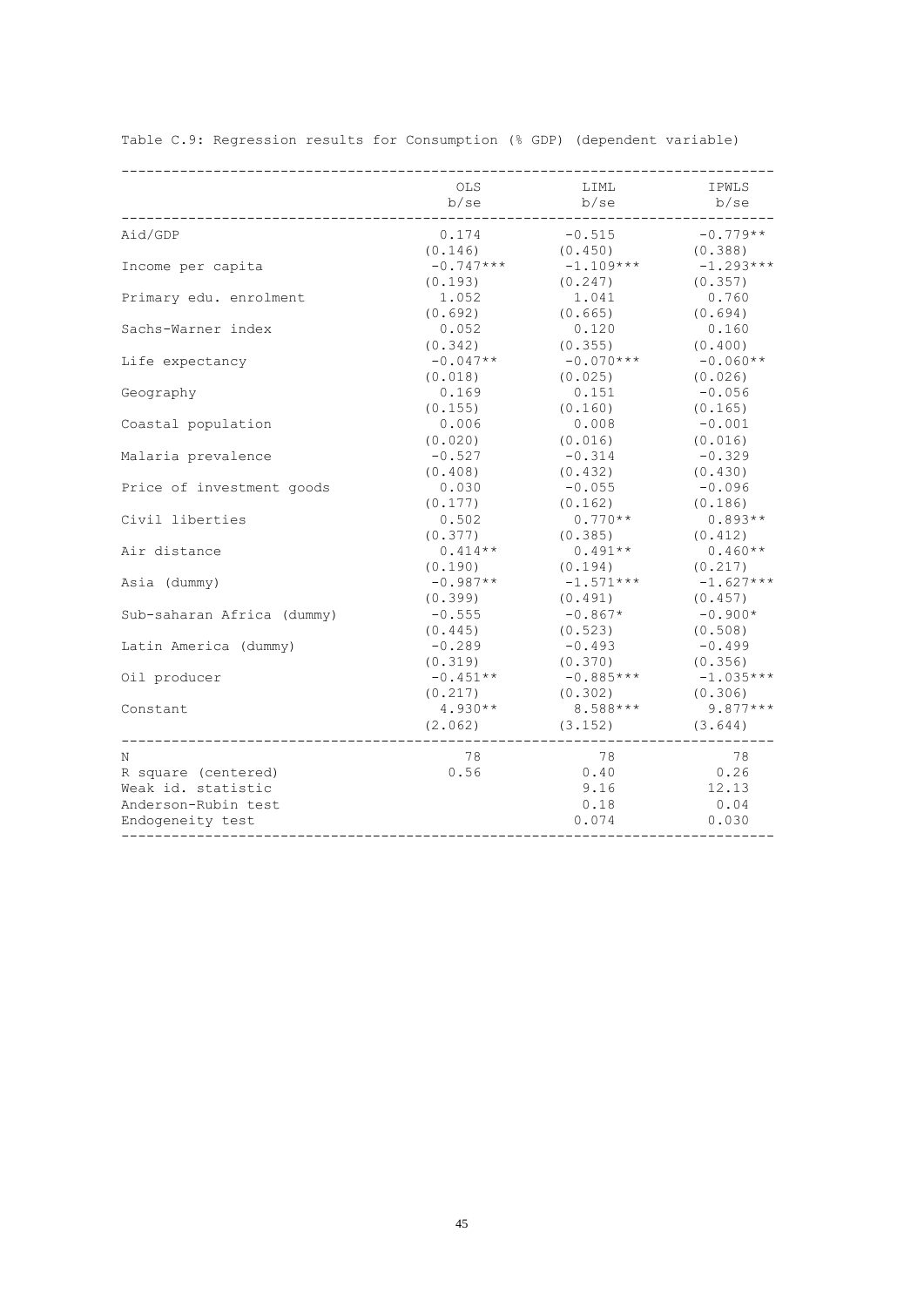|                            | OLS<br>b/se | LIML<br>b/sec | IPWLS<br>b/se |
|----------------------------|-------------|---------------|---------------|
|                            |             |               |               |
| Aid/GDP                    | $0.513***$  | $0.758*$      | $0.873*$      |
|                            | (0.134)     | (0.405)       | (0.452)       |
| Income per capita          | 0.153       | 0.281         | 0.454         |
|                            | (0.301)     | (0.392)       | (0.437)       |
| Primary edu. enrolment     | $-1.464*$   | $-1.460**$    | $-1.753**$    |
|                            | (0.827)     | (0.721)       | (0.778)       |
| Sachs-Warner index         | $-0.568$    | $-0.592*$     | $-0.429$      |
|                            | (0.354)     | (0.332)       | (0.364)       |
| Life expectancy            | $0.073***$  | $0.081***$    | $0.083***$    |
|                            | (0.022)     | (0.022)       | (0.021)       |
| Geography                  | 0.236       | $0.243*$      | $0.402**$     |
|                            | (0.164)     | (0.144)       | (0.170)       |
| Coastal population         | $-0.053***$ | $-0.054***$   | $-0.054***$   |
|                            | (0.018)     | (0.016)       | (0.015)       |
| Malaria prevalence         | 0.022       | $-0.054$      | 0.074         |
|                            | (0.356)     | (0.338)       | (0.293)       |
| Price of investment goods  | 0.079       | 0.109         | 0.169         |
|                            | (0, 250)    | (0.256)       | (0.295)       |
| Civil liberties            | $-0.635$    | $-0.731$      | $-0.712$      |
|                            | (0.515)     | (0.540)       | (0.532)       |
| Air distance               | 0.186       | 0.158         | 0.149         |
|                            | (0.230)     | (0.221)       | (0.273)       |
| Asia (dummy)               | 0.687       | 0.895         | 0.869         |
|                            | (0.503)     | (0.652)       | (0.584)       |
| Sub-saharan Africa (dummy) | 0.569       | 0.680         | 0.553         |
|                            | (0.516)     | (0.540)       | (0.497)       |
| Latin America (dummy)      | 0.418       | 0.490         | 0.491         |
|                            | (0.388)     | (0.405)       | (0.399)       |
| Oil producer               | 0.061       | 0.215         | 0.093         |
|                            | (0.221)     | (0.302)       | (0.370)       |
| Constant                   | $-5.605**$  | $-6.906**$    | $-8.076**$    |
|                            | (2.498)     | (3.117)       | (3.171)       |
| Ν                          | 78          | 78            | 78            |
| R square (centered)        | 0.31        | 0.29          | 0.27          |
| Weak id. statistic         |             | 9.16          | 12.13         |
| Anderson-Rubin test        |             | 0.10          | 0.06          |
| Endogeneity test           |             | 0.514         | 0.347         |
|                            |             |               |               |

Table C.10: Regression results for Government (% GDP) (dependent variable)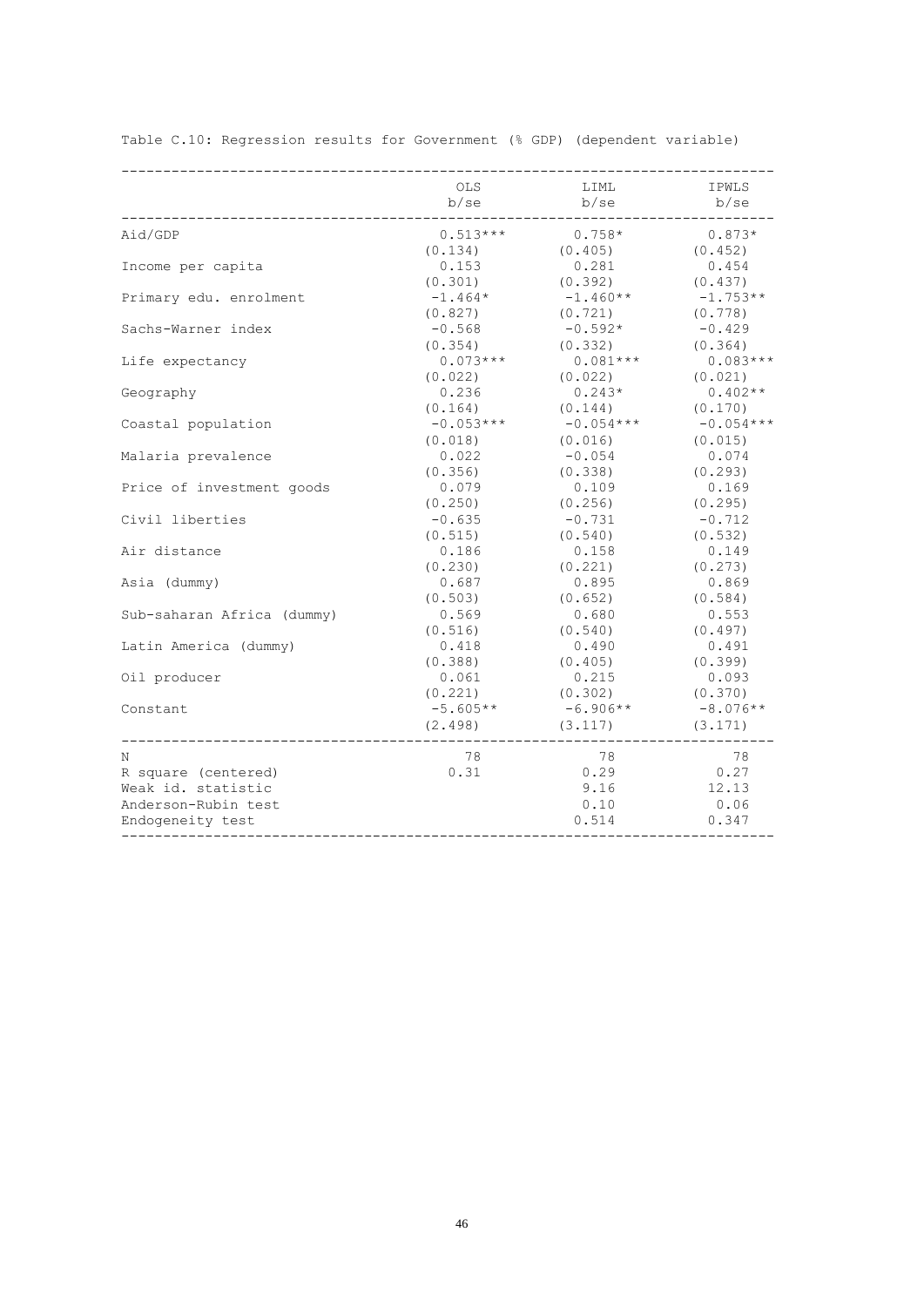|                            | OLS.        | LIML       | IPWLS       |
|----------------------------|-------------|------------|-------------|
|                            | b/se        | b/se       | b/se        |
| Aid/GDP                    | $0.470**$   | $2.362***$ | $1.188***$  |
|                            | (0.212)     | (0.711)    | (0.391)     |
| Income per capita          | 0.054       | $0.671*$   | 0.312       |
|                            | (0.231)     | (0.353)    | (0.231)     |
| Primary edu. enrolment     | 0.935       | $1.729*$   | $1.376**$   |
|                            | (0.960)     | (0.999)    | (0.675)     |
| Sachs-Warner index         | $-0.113$    | 0.201      | $-0.111$    |
|                            | (0.362)     | (0.486)    | (0.339)     |
| Life expectancy            | 0.025       | 0.058      | $0.046*$    |
|                            | (0.025)     | (0.037)    | (0.024)     |
| Geography                  | $-0.119$    | $-0.088$   | $-0.214$    |
|                            | (0.200)     | (0.233)    | (0.163)     |
| Coastal population         | $-0.008$    | $-0.013$   | $-0.002$    |
|                            | (0.018)     | (0.026)    | (0.015)     |
| Malaria prevalence         | $-1.138**$  | $-1.771**$ | $-1.329***$ |
|                            | (0.504)     | (0.786)    | (0.419)     |
| Price of investment goods  | $-0.385***$ | $-0.371*$  | $-0.391***$ |
|                            | (0.133)     | (0.191)    | (0.146)     |
| Civil liberties            | 0.216       | $-0.857$   | $-0.278$    |
|                            | (0.410)     | (0.642)    | (0.438)     |
| Air distance               | 0.161       | $-0.006$   | $-0.092$    |
|                            | (0.245)     | (0.278)    | (0.207)     |
| Asia (dummy)               | $-1.115***$ | $-0.099$   | $-0.472$    |
|                            | (0.331)     | (0.663)    | (0.313)     |
| Sub-saharan Africa (dummy) | $-0.397$    | $-0.052$   | 0.436       |
|                            | (0.528)     | (0.658)    | (0.457)     |
| Latin America (dummy)      | $-1.453***$ | $-1.037**$ | $-0.942***$ |
|                            | (0.317)     | (0.473)    | (0.298)     |
| Oil producer               | 0.182       | $1.070**$  | $0.889***$  |
|                            | (0.293)     | (0.439)    | (0.273)     |
| Constant                   | $-2.231$    | $-7.908*$  | $-4.007$    |
|                            | (2.650)     | (4.676)    | (2.531)     |
| N                          | 69          | 69         | 69          |
| R square (centered)        | 0.56        | $-0.28$    | 0.46        |
| Weak id. statistic         |             | 9.93       | 15.04       |
| Anderson-Rubin test        |             | 0.00       | 0.00        |
| Endogeneity test           |             | 0.002      | 0.052       |
|                            |             |            |             |

Table C.11: Regression results for Revenue, excluding grants (% GDP) (dependent variable)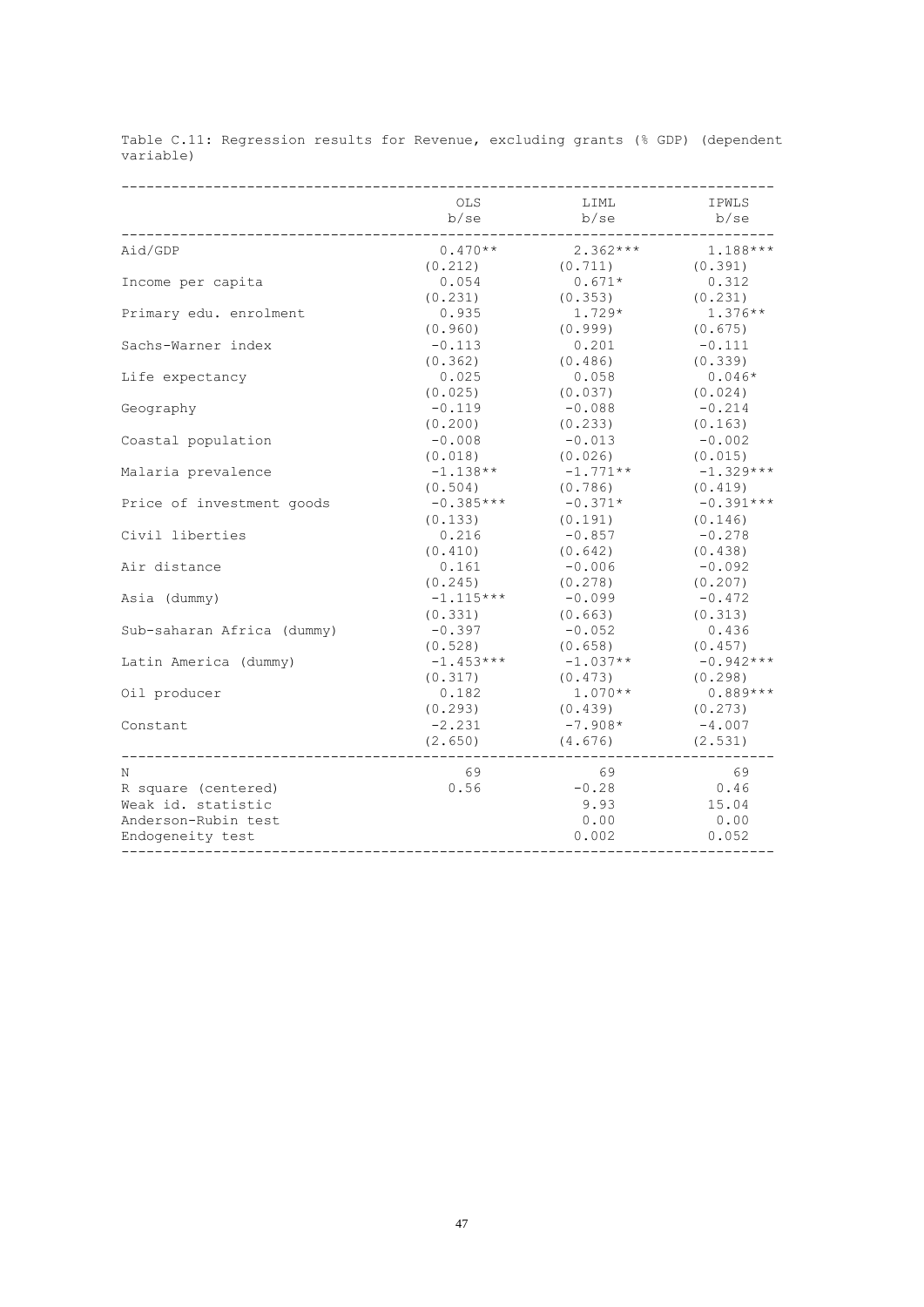|                            | OLS       | LIML       | IPWLS       |
|----------------------------|-----------|------------|-------------|
|                            | b/se      | b/sec      | b/se        |
|                            |           |            |             |
| Aid/GDP                    | 0.403     | 0.363      | $-0.610$    |
|                            | (0.243)   | (0.393)    | (0.509)     |
| Income per capita          | 0.024     | 0.003      | $-0.507$    |
|                            | (0.248)   | (0.326)    | (0.378)     |
| Primary edu. enrolment     | 0.810     | 0.809      | 0.223       |
|                            | (0.974)   | (0.866)    | (0.844)     |
| Sachs-Warner index         | $-0.139$  | $-0.135$   | $-0.156$    |
|                            | (0.348)   | (0.304)    | (0.386)     |
| Life expectancy            | 0.032     | 0.031      | 0.019       |
|                            | (0.025)   | (0.027)    | (0.031)     |
| Geography                  | 0.197     | 0.196      | 0.070       |
|                            | (0.151)   | (0.137)    | (0.158)     |
| Coastal population         | $-0.046*$ | $-0.046**$ | $-0.045$    |
|                            | (0.025)   | (0.023)    | (0.033)     |
| Malaria prevalence         | 0.074     | 0.086      | 0.477       |
|                            | (0.369)   | (0.343)    | (0.442)     |
| Price of investment goods  | $-0.306*$ | $-0.311*$  | $-0.431**$  |
|                            | (0.182)   | (0.180)    | (0.184)     |
| Civil liberties            | 0.021     | 0.037      | 0.876       |
|                            | (0.467)   | (0.446)    | (0.557)     |
| Air distance               | 0.246     | 0.251      | 0.293       |
|                            | (0.281)   | (0.253)    | (0.322)     |
| Asia (dummy)               | $-1.001*$ | $-1.035*$  | $-1.755***$ |
|                            | (0.546)   | (0.614)    | (0.588)     |
| Sub-saharan Africa (dummy) | $-0.261$  | $-0.279$   | $-0.614$    |
|                            | (0.567)   | (0.535)    | (0.554)     |
| Latin America (dummy)      | $-0.117$  | $-0.129$   | $-0.310$    |
|                            | (0.409)   | (0.397)    | (0.410)     |
| Oil producer               | $-0.182$  | $-0.207$   | $-0.679**$  |
|                            | (0.299)   | (0.331)    | (0.335)     |
| Constant                   | $-3.684$  | $-3.471$   | 1.223       |
|                            | (2.879)   | (3.597)    | (4.228)     |
| N                          | 78        | 78         | 78          |
| R square (centered)        | 0.40      | 0.40       | 0.20        |
| Weak id. statistic         |           | 9.16       | 12.13       |
| Anderson-Rubin test        |           | 0.34       | 0.16        |
| Endogeneity test           |           | 0.912      | 0.069       |
|                            |           |            |             |

Table C.12: Regression results for Public health expenditure (% GDP) (dependent variable)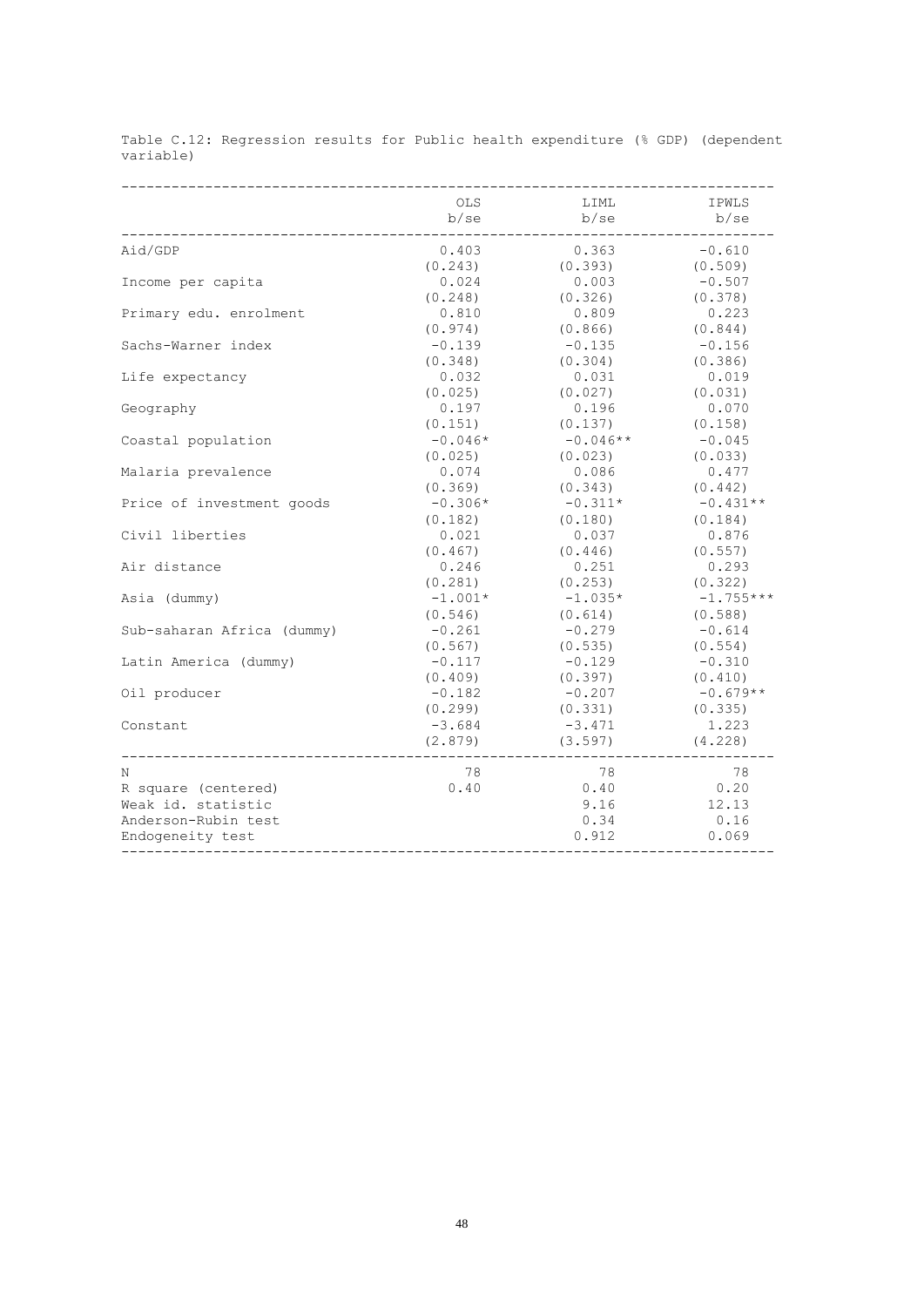|                            | OLS<br>b/sec | LIML<br>b/se | IPWLS<br>b/se |
|----------------------------|--------------|--------------|---------------|
|                            |              |              |               |
| Aid/GDP                    | $0.485***$   | $1.423***$   | $1.644***$    |
|                            | (0.158)      | (0.502)      | (0.549)       |
| Income per capita          | 0.008        | $0.502*$     | $0.637*$      |
|                            | (0.234)      | (0.265)      | (0.383)       |
| Primary edu. enrolment     | 1.014        | 1.077        | 0.445         |
|                            | (0.769)      | (0.713)      | (0.752)       |
| Sachs-Warner index         | $-0.032$     | $-0.109$     | $-0.142$      |
|                            | (0.348)      | (0.355)      | (0.416)       |
| Life expectancy            | 0.015        | $0.046*$     | $0.069**$     |
|                            | (0.025)      | (0.025)      | (0.029)       |
| Geography                  | $-0.091$     | $-0.037$     | $-0.262$      |
|                            | (0.212)      | (0.181)      | (0.163)       |
| Coastal population         | $-0.054**$   | $-0.057***$  | $-0.067***$   |
|                            | (0.024)      | (0.018)      | (0.019)       |
| Malaria prevalence         | $-1.092**$   | $-1.339***$  | $-1.967***$   |
|                            | (0.475)      | (0.488)      | (0.531)       |
| Price of investment goods  | $-0.284$     | $-0.084$     | $-0.035$      |
|                            | (0.215)      | (0.267)      | (0.286)       |
| Civil liberties            | 0.726        | 0.374        | $-0.024$      |
|                            | (0.478)      | (0.454)      | (0.514)       |
| Air distance               | 0.215        | 0.109        | $-0.102$      |
|                            | (0.252)      | (0.262)      | (0.308)       |
| Asia (dummy)               | $-0.637$     | 0.185        | 0.910         |
|                            | (0.442)      | (0.538)      | (0.570)       |
| Sub-saharan Africa (dummy) | $-0.168$     | 0.267        | $1.158*$      |
|                            | (0.528)      | (0.552)      | (0.600)       |
| Latin America (dummy)      | $-1.353***$  | $-1.044**$   | $-0.464$      |
|                            | (0.387)      | (0.432)      | (0.424)       |
| Oil producer               | $-0.018$     | 0.568        | $0.837**$     |
|                            | (0.234)      | (0.362)      | (0.417)       |
| Constant                   | $-2.222$     | $-7.347**$   | $-7.883*$     |
|                            | (3.384)      | (3, 408)     | (4.183)       |
| N                          | 76           | 76           | 76            |
| R square (centered)        | 0.46         | 0.15         | 0.11          |
| Weak id. statistic         |              | 9.21         | 13.08         |
| Anderson-Rubin test        |              | 0.00         | 0.00          |
| Endogeneity test           |              | 0.011        | 0.037         |
|                            |              |              |               |

Table C.13: Regression results for Public education expenditure (% GDP) (dependent variable)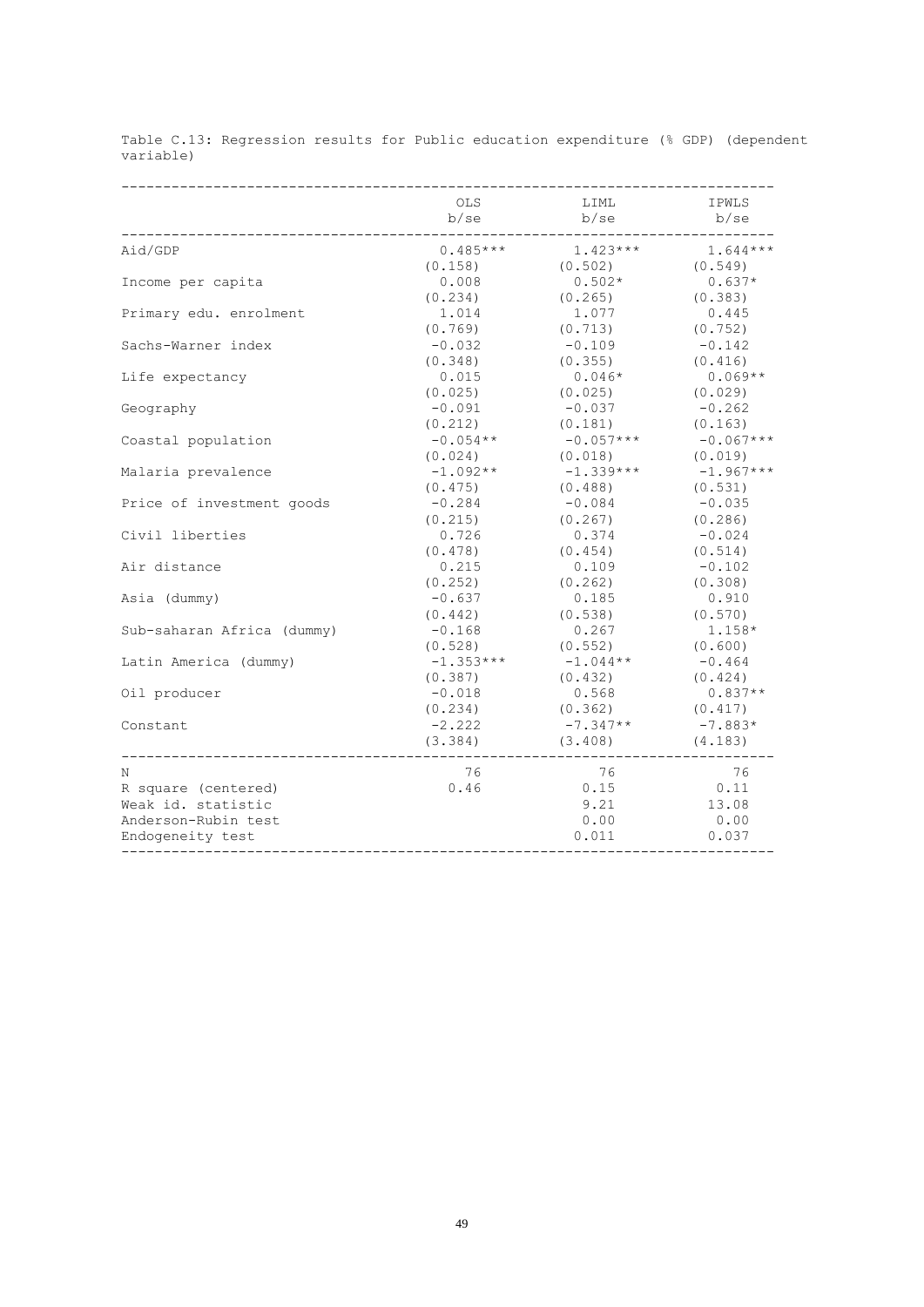|                            | OLS         | LIML        | IPWLS       |
|----------------------------|-------------|-------------|-------------|
|                            | b/sec       | b/sec       | b/se        |
| Aid/GDP                    | 0.387       | 0.361       | 0.255       |
|                            | (0.236)     | (0.366)     | (0.566)     |
| Income per capita          | 0.227       | 0.213       | 0.138       |
|                            | (0.264)     | (0, 260)    | (0.380)     |
| Primary edu. enrolment     | $-0.565$    | $-0.566$    | $-1.383*$   |
|                            | (0.787)     | (0.698)     | (0.747)     |
| Sachs-Warner index         | $-0.125$    | $-0.123$    | 0.107       |
|                            | (0.363)     | (0.325)     | (0.323)     |
| Life expectancy            | 0.041       | 0.041       | $0.064*$    |
|                            | (0.028)     | (0.028)     | (0.035)     |
| Geography                  | 0.269       | 0.268       | 0.199       |
|                            | (0.204)     | (0.181)     | (0.177)     |
| Coastal population         | $0.046***$  | $0.046***$  | $0.042***$  |
|                            | (0.016)     | (0.014)     | (0.014)     |
| Malaria prevalence         | 0.544       | 0.553       | 0.469       |
|                            | (0.522)     | (0.509)     | (0.440)     |
| Price of investment goods  | $-0.011$    | $-0.015$    | 0.012       |
|                            | (0.167)     | (0.162)     | (0.154)     |
| Civil liberties            | $-0.220$    | $-0.210$    | $-0.143$    |
|                            | (0.388)     | (0.361)     | (0.392)     |
| Air distance               | $0.773**$   | $0.776***$  | $0.850***$  |
|                            | (0.314)     | (0.277)     | (0.303)     |
| Asia (dummy)               | $-1.113**$  | $-1.135***$ | $-1.092**$  |
|                            | (0.538)     | (0.575)     | (0.495)     |
| Sub-saharan Africa (dummy) | $-1.542**$  | $-1.554***$ | $-1.192**$  |
|                            | (0.635)     | (0.601)     | (0.518)     |
| Latin America (dummy)      | $-1.580***$ | $-1.587***$ | $-1.301***$ |
|                            | (0.546)     | (0.481)     | (0.445)     |
| Oil producer               | 0.219       | 0.203       | 0.276       |
|                            | (0.262)     | (0.354)     | (0.400)     |
| Constant                   | $-8.965**$  | $-8.825**$  | $-9.952**$  |
|                            | (3.949)     | (3.930)     | (4.985)     |
| N                          | 77          | 77          | 77          |
| R square (centered)        | 0.39        | 0.39        | 0.39        |
| Weak id. statistic         |             | 9.79        | 12.15       |
| Anderson-Rubin test        |             | 0.34        | 0.65        |
| Endogeneity test           |             | 0.942       | 0.899       |

Table C.14: Regression results for Military expenditure (% GDP) (dependent variable)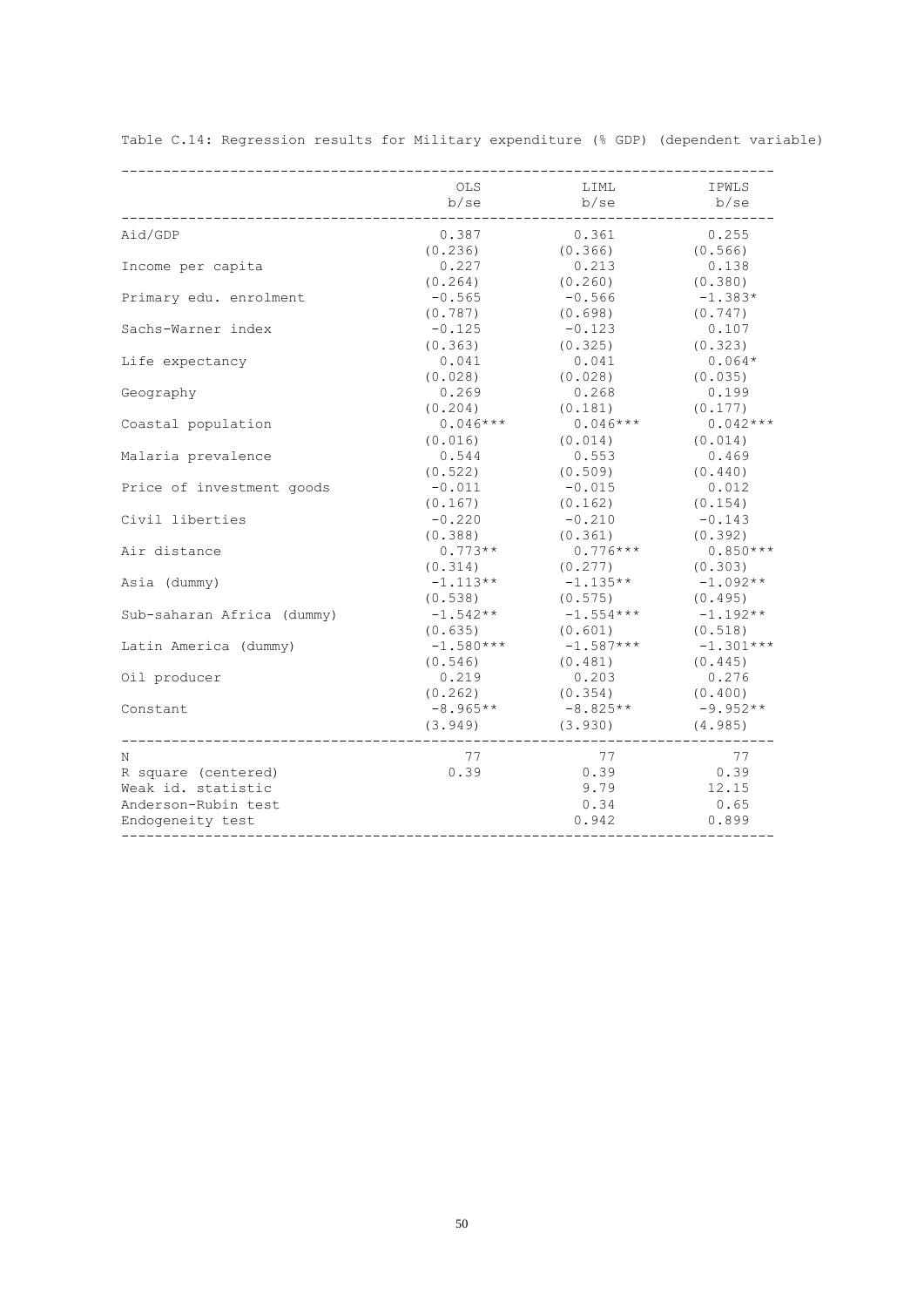|                            | OLS.        | LIML        | IPWLS       |
|----------------------------|-------------|-------------|-------------|
|                            | b/se        | b/sec       | b/se        |
| Aid/GDP                    | 0.206       | $1.010**$   | $0.511*$    |
|                            | (0.125)     | (0.484)     | (0.289)     |
| Income per capita          | $0.368***$  | $0.678***$  | $0.535***$  |
|                            | (0.099)     | (0.219)     | (0.137)     |
| Primary edu. enrolment     | $1.229***$  | $1.528***$  | $1.190***$  |
|                            | (0.291)     | (0.465)     | (0.297)     |
| Sachs-Warner index         | 0.290       | 0.447       | 0.393       |
|                            | (0.262)     | (0.294)     | (0.256)     |
| Life expectancy            | $0.058***$  | $0.072***$  | $0.071***$  |
|                            | (0.016)     | (0.017)     | (0.014)     |
| Geography                  | 0.116       | 0.130       | 0.078       |
|                            | (0.092)     | (0.109)     | (0.092)     |
| Coastal population         | $-0.033***$ | $-0.037**$  | $-0.039***$ |
|                            | (0.009)     | (0.014)     | (0.010)     |
| Malaria prevalence         | $-0.093$    | $-0.368$    | $-0.242$    |
|                            | (0.268)     | (0.424)     | (0.241)     |
| Price of investment goods  | $-0.201**$  | $-0.193**$  | $-0.187**$  |
|                            | (0.085)     | (0.081)     | (0.079)     |
| Civil liberties            | $-0.354$    | $-0.852**$  | $-0.644**$  |
|                            | (0.288)     | (0.412)     | (0.261)     |
| Air distance               | $-0.142$    | $-0.224*$   | $-0.136$    |
|                            | (0.132)     | (0.127)     | (0.123)     |
| Asia (dummy)               | $0.645**$   | $1.136***$  | $1.042***$  |
|                            | (0.254)     | (0.434)     | (0.242)     |
| Sub-saharan Africa (dummy) | 0.506       | $0.648*$    | $0.757***$  |
|                            | (0.315)     | (0.364)     | (0.266)     |
| Latin America (dummy)      | 0.130       | 0.324       | $0.391**$   |
|                            | (0.244)     | (0.211)     | (0.167)     |
| Oil producer               | $-0.045$    | 0.337       | 0.112       |
|                            | (0.170)     | (0, 260)    | (0.146)     |
| Constant                   | $-5.608***$ | $-8.347***$ | $-7.826***$ |
|                            | (1.199)     | (2.064)     | (1.416)     |
| N                          | 72          | 72          | 72          |
| R square (centered)        | 0.83        | 0.69        | 0.81        |
| Weak id. statistic         |             | 6.51        | 11.14       |
| Anderson-Rubin test        |             | 0.00        | 0.09        |
| Endogeneity test           |             | 0.032       | 0.331       |
|                            |             |             |             |

Table C.15: Regression results for Average years total schooling, 15+ (dependent variable)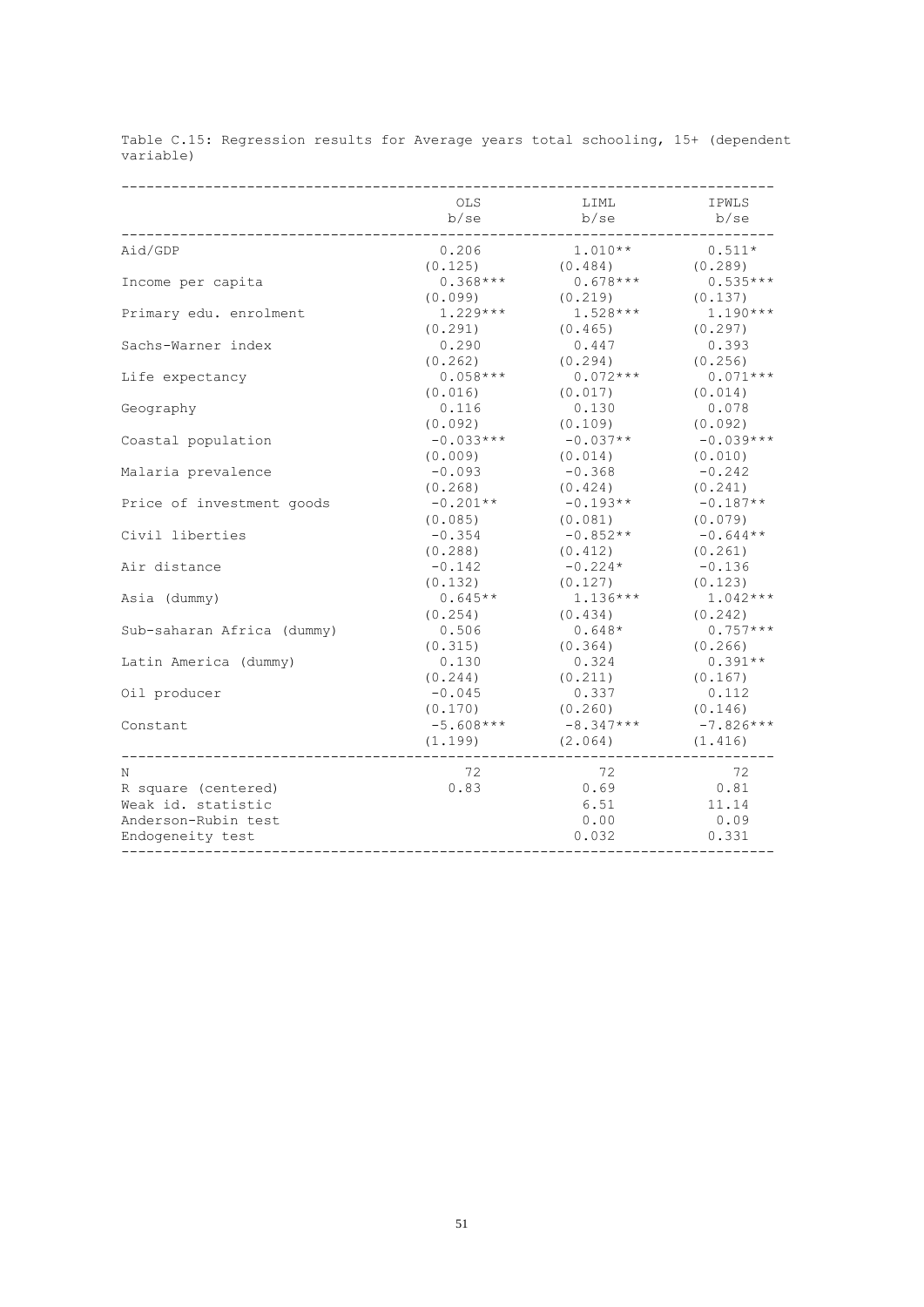|                            | OLS.<br>b/se | LIML<br>b/se | IPWLS<br>b/se |
|----------------------------|--------------|--------------|---------------|
| Aid/GDP                    | $0.267**$    | 0.673        | 0.246         |
|                            | (0.128)      | (0.440)      | (0.227)       |
| Income per capita          | $0.254**$    | $0.411**$    | $0.279**$     |
|                            | (0.105)      | (0.204)      | (0.116)       |
| Primary edu. enrolment     | $1.345***$   | $1.496***$   | $1.197***$    |
|                            | (0.307)      | (0.357)      | (0.266)       |
| Sachs-Warner index         | 0.013        | 0.092        | 0.010         |
|                            | (0.244)      | (0.236)      | (0.208)       |
|                            | $0.069***$   | $0.077***$   | $0.075***$    |
| Life expectancy            |              |              |               |
|                            | (0.015)      | (0.015)      | (0.013)       |
| Geography                  | 0.073        | 0.080        | 0.021         |
|                            | (0.096)      | (0.090)      | (0.080)       |
| Coastal population         | $-0.045***$  | $-0.047***$  | $-0.051***$   |
|                            | (0.010)      | (0.010)      | (0.008)       |
| Malaria prevalence         | $-0.189$     | $-0.328$     | $-0.262$      |
|                            | (0.276)      | (0.363)      | (0.228)       |
| Price of investment goods  | $-0.340***$  | $-0.336***$  | $-0.321***$   |
|                            | (0.103)      | (0.086)      | (0.092)       |
| Civil liberties            | $-0.402$     | $-0.653*$    | $-0.486*$     |
|                            | (0.285)      | (0.363)      | (0.249)       |
| Air distance               | $-0.062$     | $-0.103$     | $-0.037$      |
|                            | (0.156)      | (0.133)      | (0.139)       |
| Asia (dummy)               | $0.643***$   | $0.891**$    | $0.831***$    |
|                            | (0.238)      | (0.398)      | (0.206)       |
| Sub-saharan Africa (dummy) | $0.694**$    | $0.765**$    | $0.822***$    |
|                            | (0.318)      | (0.317)      | (0.263)       |
| Latin America (dummy)      | 0.182        | 0.280        | $0.291*$      |
|                            | (0.224)      | (0.209)      | (0.157)       |
| Oil producer               | $-0.106$     | 0.087        | $-0.159$      |
|                            | (0.168)      | (0.235)      | (0.131)       |
| Constant                   | $-5.860***$  | $-7.241***$  | $-6.575***$   |
|                            | (1.277)      | (1.844)      | (1.178)       |
| N                          | 72           | 72           | 72            |
| R square (centered)        | 0.82         | 0.78         | 0.83          |
| Weak id. statistic         |              | 6.51         | 11.14         |
| Anderson-Rubin test        |              | 0.09         | 0.29          |
| Endogeneity test           |              | 0.326        | 0.942         |

Table C.16: Regression results for Average years primary schooling, 15+ (dependent variable)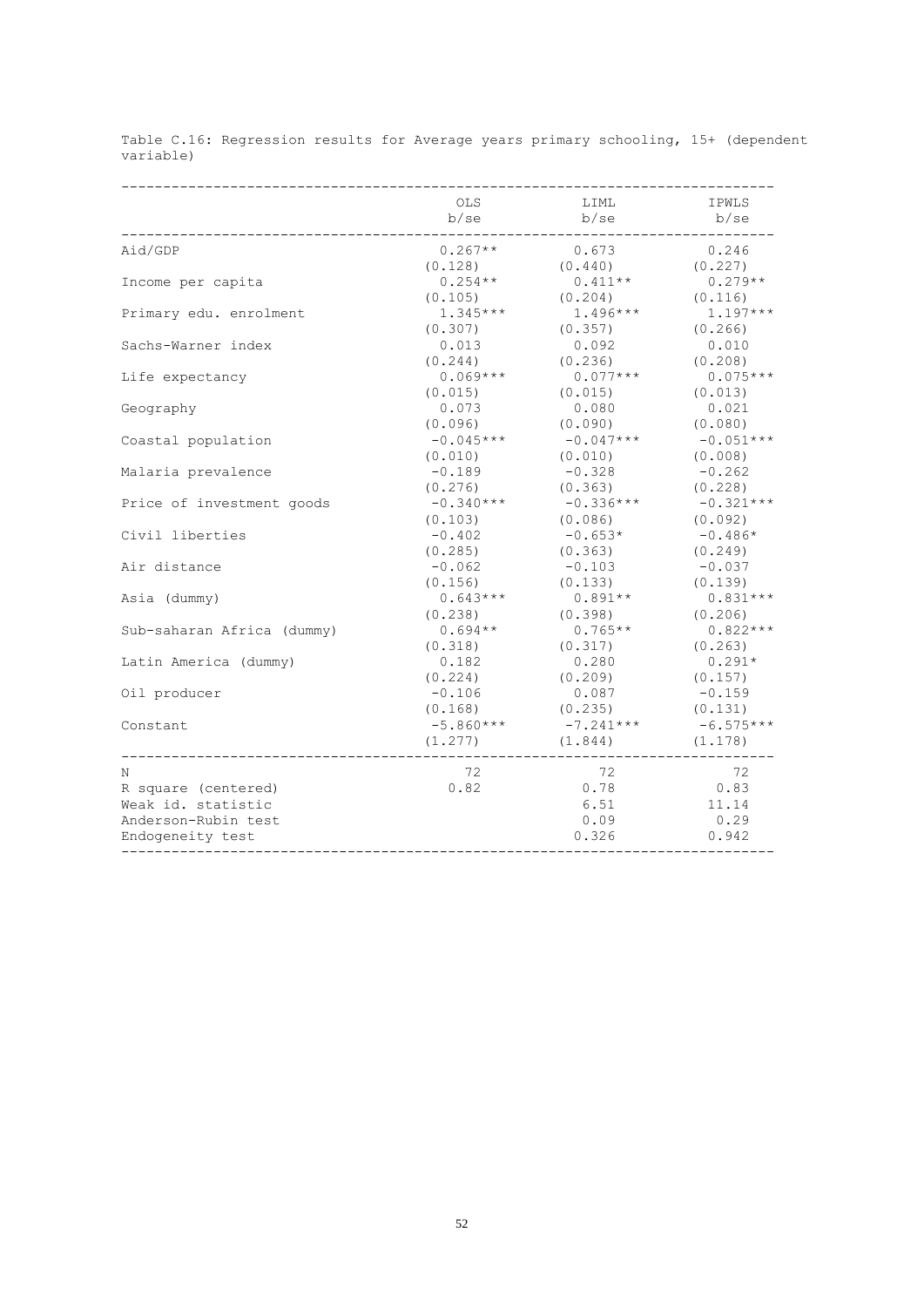|                            | <b>OLS</b> | LIML       | IPWLS       |
|----------------------------|------------|------------|-------------|
|                            | b/sec      | b/se       | b/se        |
| Aid/GDP                    | $-0.006$   | $1.476**$  | $0.818**$   |
|                            | (0.171)    | (0.687)    | (0.396)     |
| Income per capita          | $0.420**$  | $0.991***$ | $0.793***$  |
|                            | (0.162)    | (0.316)    | (0.212)     |
| Primary edu. enrolment     | 0.688      | 1,240      | 0.873       |
|                            | (0.482)    | (0.804)    | (0.558)     |
| Sachs-Warner index         | 0.621      | $0.911*$   | $0.848**$   |
|                            | (0.415)    | (0.477)    | (0.429)     |
| Life expectancy            | 0.031      | $0.058**$  | $0.055***$  |
|                            | (0.023)    | (0.028)    | (0.020)     |
| Geography                  | 0.157      | 0.183      | 0.147       |
|                            | (0.161)    | (0.202)    | (0.147)     |
| Coastal population         | $-0.005$   | $-0.011$   | $-0.008$    |
|                            | (0.018)    | (0.028)    | (0.023)     |
| Malaria prevalence         | 0.039      | $-0.469$   | $-0.230$    |
|                            | (0.333)    | (0.614)    | (0.338)     |
| Price of investment goods  | 0.068      | 0.082      | 0.073       |
|                            | (0.151)    | (0.172)    | (0.140)     |
| Civil liberties            | $-0.075$   | $-0.993$   | $-0.646$    |
|                            | (0.391)    | (0.626)    | (0.409)     |
| Air distance               | $-0.197$   | $-0.348$   | $-0.234$    |
|                            | (0.218)    | (0.240)    | (0.210)     |
| Asia (dummy)               | 0.489      | $1.395**$  | 1.183***    |
|                            | (0.417)    | (0.624)    | (0.368)     |
| Sub-saharan Africa (dummy) | 0.175      | 0.436      | 0.633       |
|                            | (0.449)    | (0.560)    | (0.415)     |
| Latin America (dummy)      | $-0.021$   | 0.337      | $0.457*$    |
|                            | (0.366)    | (0.356)    | (0.268)     |
| Oil producer               | 0.053      | $0.757**$  | $0.579***$  |
|                            | (0.236)    | (0.384)    | (0.191)     |
| Constant                   | $-4.133*$  | $-9.181**$ | $-8.469***$ |
|                            | (2.271)    | (3.724)    | (2.543)     |
| N                          | 72         | 72         | 72          |
| R square (centered)        | 0.64       | 0.15       | 0.53        |
| Weak id. statistic         |            | 6.51       | 11.14       |
| Anderson-Rubin test        |            | 0.00       | 0.04        |
| Endogeneity test           |            | 0.001      | 0.055       |

Table C.17: Regression results for Average years secondary schooling, 15+ (dependent variable)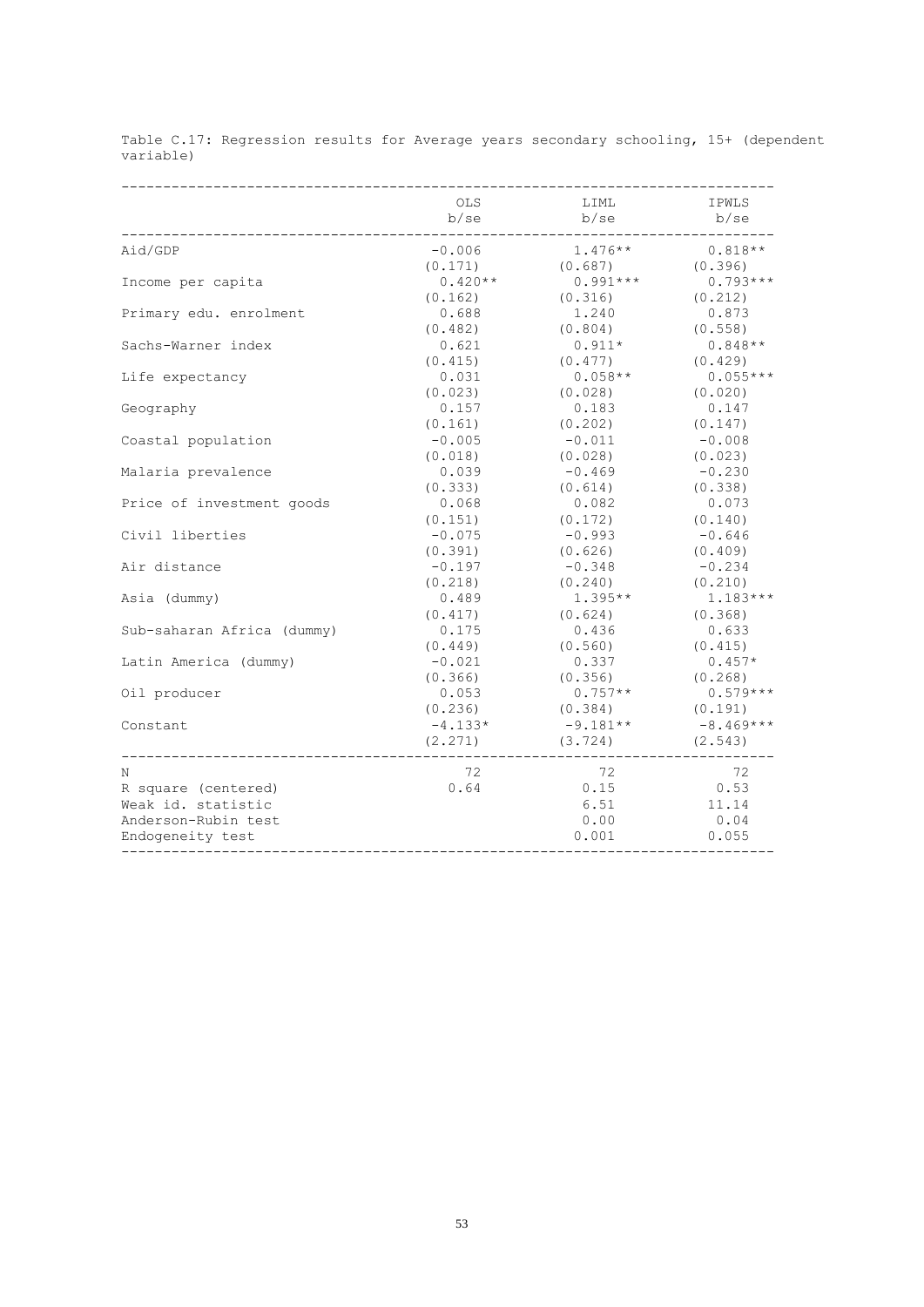|                            | OLS.<br>b/sec | LIML<br>b/se | IPWLS<br>b/se |
|----------------------------|---------------|--------------|---------------|
|                            |               |              |               |
| Aid/GDP                    | $-0.087*$     | 0.187        | $0.329*$      |
|                            | (0.051)       | (0.133)      | (0.176)       |
| Income per capita          | 0.073         | $0.217**$    | $0.264**$     |
|                            | (0.073)       | (0.087)      | (0.125)       |
| Primary edu. enrolment     | $-0.060$      | $-0.055$     | $-0.044$      |
|                            | (0.210)       | (0.211)      | (0.239)       |
| Sachs-Warner index         | $0.297**$     | $0.270**$    | $0.309**$     |
|                            | (0.119)       | (0.129)      | (0.150)       |
| Life expectancy            | $0.064***$    | $0.073***$   | $0.078***$    |
|                            | (0.007)       | (0.007)      | (0.009)       |
| Geography                  | 0.016         | 0.023        | 0.031         |
|                            | (0.051)       | (0.055)      | (0.055)       |
| Coastal population         | 0.011         | 0.011        | 0.014         |
|                            | (0.007)       | (0.008)      | (0.011)       |
| Malaria prevalence         | 0.120         | 0.036        | 0.006         |
|                            | (0.113)       | (0.136)      | (0.154)       |
| Price of investment goods  | 0.007         | 0.041        | 0.048         |
|                            | (0.076)       | (0.083)      | (0.091)       |
| Civil liberties            | 0.023         | $-0.083$     | $-0.256*$     |
|                            | (0.157)       | (0.146)      | (0.154)       |
| Air distance               | $-0.064$      | $-0.095$     | $-0.106$      |
|                            | (0.080)       | (0.083)      | (0.088)       |
| Asia (dummy)               | $-0.080$      | 0.152        | 0.186         |
|                            | (0.134)       | (0.168)      | (0.174)       |
| Sub-saharan Africa (dummy) | $-0.562***$   | $-0.438**$   | $-0.387**$    |
|                            | (0.185)       | (0.175)      | (0.163)       |
| Latin America (dummy)      | $-0.007$      | 0.074        | 0.134         |
|                            | (0.110)       | (0.121)      | (0.113)       |
| Oil producer               | 0.062         | $0.234**$    | $0.360***$    |
|                            | (0.095)       | (0.108)      | (0.118)       |
| Constant                   | $-3.344***$   | $-4.798***$  | $-5.347***$   |
|                            | (0.866)       | (1.028)      | (1.401)       |
| N                          | 78            | 78           | 78            |
| R square (centered)        | 0.94          | 0.92         | 0.90          |
| Weak id. statistic         |               | 9.16         | 12.13         |
| Anderson-Rubin test        |               | 0.11         | 0.02          |
| Endogeneity test           |               | 0.019        | 0.005         |
|                            |               |              |               |

Table C.18: Regression results for Life expectancy at birth, total (years) (dependent variable)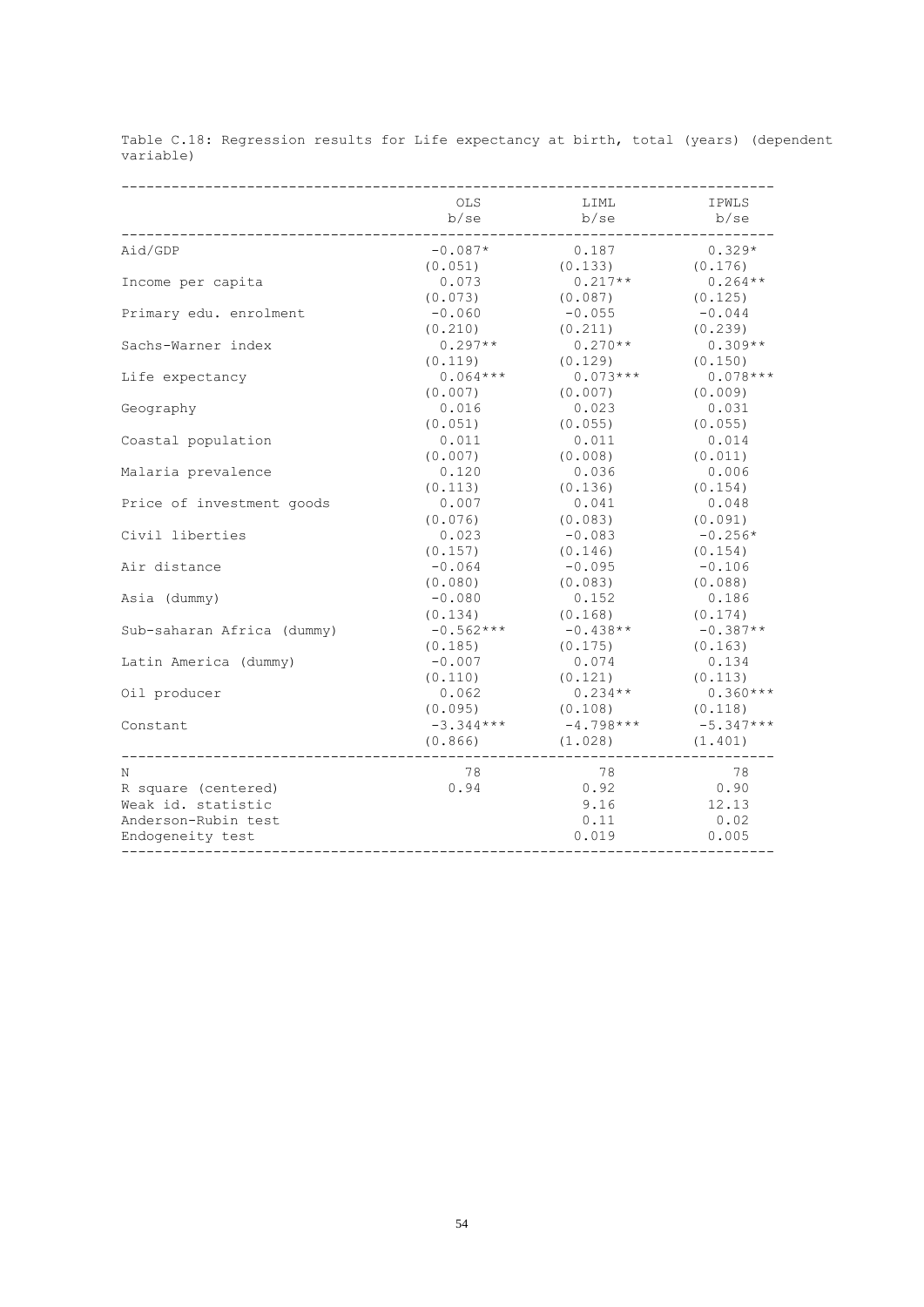|                            | OLS.<br>b/sec | LIML<br>b/sec | IPWLS<br>b/se |
|----------------------------|---------------|---------------|---------------|
|                            |               |               |               |
| Aid/GDP                    | 0.055         | $-0.306$      | $-0.434*$     |
|                            | (0.084)       | (0.224)       | (0.231)       |
| Income per capita          | $-0.092$      | $-0.218$      | $-0.263*$     |
|                            | (0.125)       | (0.166)       | (0.152)       |
| Primary edu. enrolment     | $-0.226$      | $-0.332$      | $-0.113$      |
|                            | (0.297)       | (0.330)       | (0.315)       |
| Sachs-Warner index         | $-0.227$      | $-0.248*$     | $-0.226$      |
|                            | (0.154)       | (0.145)       | (0.164)       |
| Life expectancy            | $-0.084***$   | $-0.092***$   | $-0.102***$   |
|                            | (0.012)       | (0.011)       | (0.012)       |
| Geography                  | 0.099         | 0.095         | $0.170**$     |
|                            | (0.077)       | (0.072)       | (0.068)       |
| Coastal population         | 0.011         | 0.010         | 0.013         |
|                            | (0.007)       | (0.007)       | (0.008)       |
| Malaria prevalence         | 0.068         | 0.197         | $0.410**$     |
|                            | (0.167)       | (0.187)       | (0.188)       |
| Price of investment goods  | $0.185**$     | $0.169*$      | $0.168*$      |
|                            | (0.089)       | (0.092)       | (0.099)       |
| Civil liberties            | $-0.017$      | 0.142         | 0.333         |
|                            | (0.195)       | (0.223)       | (0.230)       |
| Air distance               | 0.014         | 0.076         | 0.123         |
|                            | (0.119)       | (0.115)       | (0.129)       |
| Asia (dummy)               | $-0.311$      | $-0.572*$     | $-0.933***$   |
|                            | (0.287)       | (0.314)       | (0.239)       |
| Sub-saharan Africa (dummy) | $-0.137$      | $-0.312$      | $-0.750***$   |
|                            | (0.274)       | (0.282)       | (0.246)       |
| Latin America (dummy)      | 0.156         | 0.022         | $-0.305*$     |
|                            | (0.193)       | (0.198)       | (0.167)       |
| Oil producer               | 0.045         | $-0.192$      | $-0.391***$   |
|                            | (0.110)       | (0.156)       | (0.136)       |
| Constant                   | $5.175***$    | $6.228***$    | $6.833***$    |
|                            | (0.974)       | (1.316)       | (1.399)       |
| Ν                          | 75            | 75            | 75            |
| R square (centered)        | 0.89          | 0.86          | 0.84          |
| Weak id. statistic         |               | 11.36         | 16.01         |
| Anderson-Rubin test        |               | 0.13          | 0.03          |
| Endogeneity test           |               | 0.089         | 0.048         |
|                            |               |               |               |

Table C.19: Regression results for Infant mortality rate (dependent variable)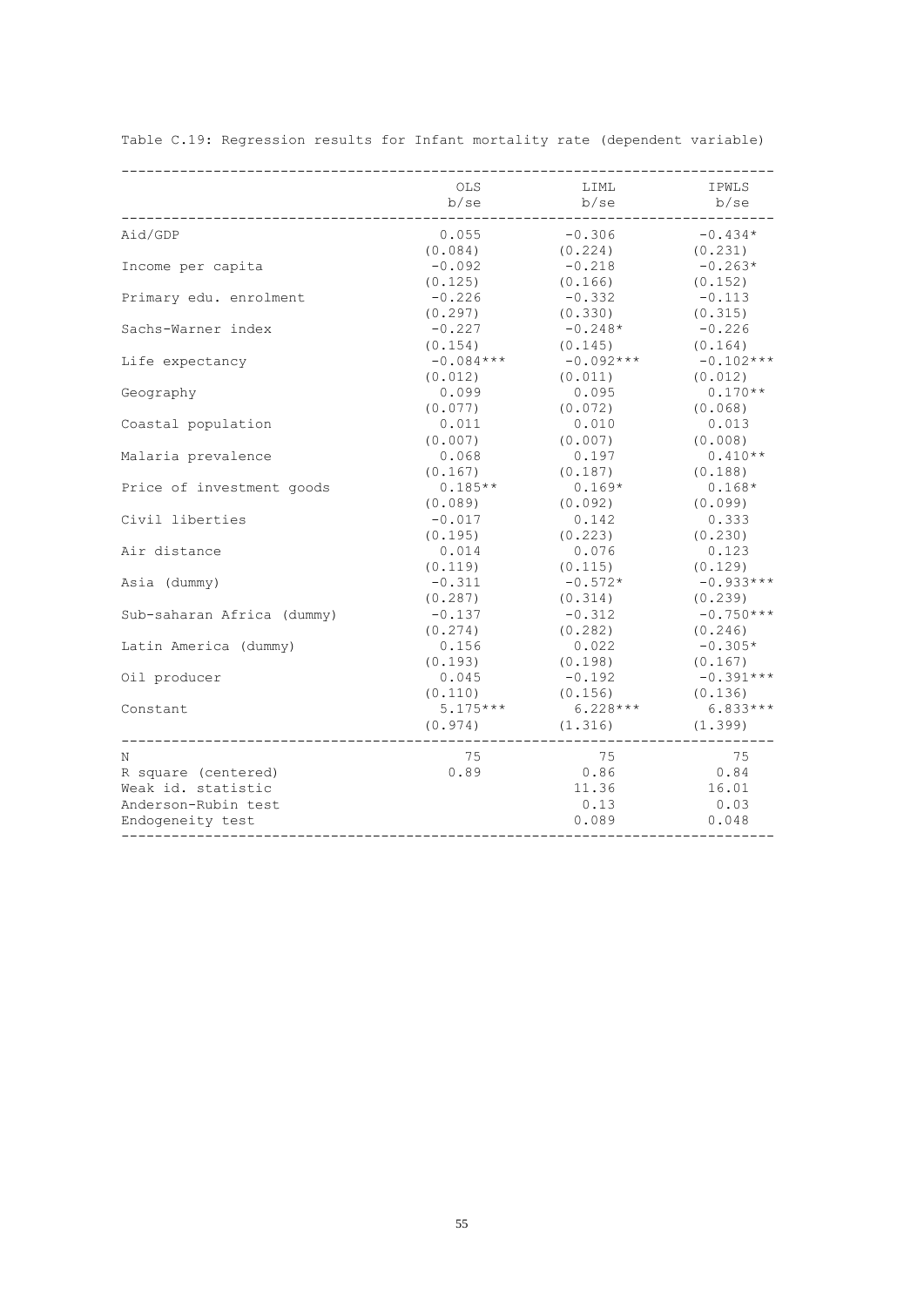|                            | OLS.        | LIML        | IPWLS       |
|----------------------------|-------------|-------------|-------------|
|                            | b/se        | b/se        | b/se        |
| Aid/GDP                    | 0.101       | $-0.320$    | $-0.297$    |
|                            | (0.083)     | (0.224)     | (0, 200)    |
| Income per capita          | $-0.029$    | $-0.176$    | $-0.171$    |
|                            | (0.111)     | (0.160)     | (0.134)     |
| Primary edu. enrolment     | $-0.390$    | $-0.514$    | $-0.351$    |
|                            | (0.301)     | (0.340)     | (0.295)     |
| Sachs-Warner index         | $-0.116$    | $-0.140$    | $-0.079$    |
|                            | (0.150)     | (0.148)     | (0.145)     |
| Life expectancy            | $-0.071***$ | $-0.080***$ | $-0.083***$ |
|                            | (0.011)     | (0.011)     | (0.011)     |
| Geography                  | $-0.002$    | $-0.005$    | 0.068       |
|                            | (0.059)     | (0.061)     | (0.053)     |
| Coastal population         | 0.010       | 0.009       | $0.011*$    |
|                            | (0.006)     | (0.007)     | (0.007)     |
| Malaria prevalence         | 0.057       | 0.208       | $0.372**$   |
|                            | (0.148)     | (0.173)     | (0.148)     |
| Price of investment goods  | $0.136*$    | 0.117       | 0.132       |
|                            | (0.074)     | (0.084)     | (0.083)     |
| Civil liberties            | $-0.238$    | $-0.052$    | 0.086       |
|                            | (0.172)     | (0.198)     | (0.176)     |
| Air distance               | $-0.084$    | $-0.012$    | 0.027       |
|                            | (0.102)     | (0.105)     | (0.106)     |
| Asia (dummy)               | $-0.188$    | $-0.492*$   | $-0.706***$ |
|                            | (0.234)     | (0.273)     | (0.183)     |
| Sub-saharan Africa (dummy) | 0.183       | $-0.021$    | $-0.346*$   |
|                            | (0.238)     | (0.257)     | (0.196)     |
| Latin America (dummy)      | 0.201       | 0.044       | $-0.164$    |
|                            | (0.163)     | (0.188)     | (0.136)     |
| Oil producer               | 0.087       | $-0.190$    | $-0.284**$  |
|                            | (0.111)     | (0.163)     | (0.131)     |
| Constant                   | $4.814***$  | $6.042***$  | $5.834***$  |
|                            | (0.916)     | (1.348)     | (1, 203)    |
| N                          | 75          | 75          | 75          |
| R square (centered)        | 0.91        | 0.87        | 0.87        |
| Weak id. statistic         |             | 11.36       | 16.01       |
| Anderson-Rubin test        |             | 0.10        | 0.10        |
| Endogeneity test           |             | 0.040       | 0.064       |
|                            |             |             |             |

Table C.20: Regression results for Mortality rate, under-5 (per 1,000) (dependent variable)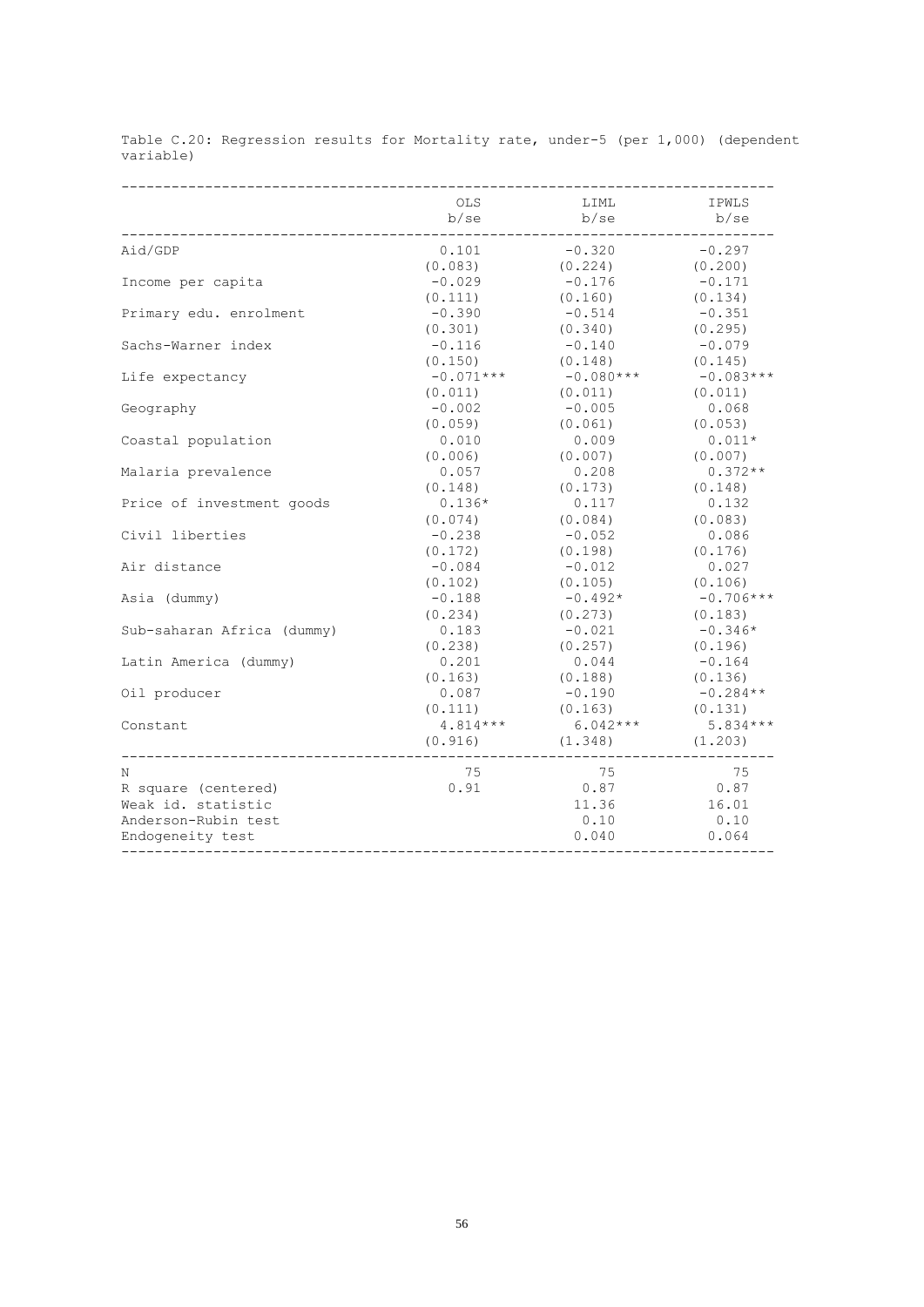|                            | <b>OLS</b>  | LIML        | IPWLS       |
|----------------------------|-------------|-------------|-------------|
|                            | b/sec       | b/sec       | b/se        |
| Aid/GDP                    | $0.216***$  | $-0.162$    | $-0.116$    |
|                            | (0.076)     | (0.194)     | (0.204)     |
| Income per capita          | 0.034       | $-0.165$    | $-0.100$    |
|                            | (0.118)     | (0.133)     | (0.150)     |
| Primary edu. enrolment     | $-0.089$    | $-0.096$    | $-0.328$    |
|                            | (0.300)     | (0.296)     | (0.301)     |
| Sachs-Warner index         | $-0.090$    | $-0.053$    | $-0.098$    |
|                            | (0.189)     | (0.185)     | (0.184)     |
| Life expectancy            | $-0.051***$ | $-0.063***$ | $-0.056***$ |
|                            | (0.012)     | (0.012)     | (0.014)     |
| Geography                  | 0.119       | 0.109       | 0.068       |
|                            | (0.083)     | (0.082)     | (0.065)     |
| Coastal population         | $-0.004$    | $-0.003$    | $-0.010$    |
|                            | (0.010)     | (0.010)     | (0.010)     |
| Malaria prevalence         | 0.024       | 0.141       | 0.017       |
|                            | (0.169)     | (0.186)     | (0.155)     |
| Price of investment goods  | 0.017       | $-0.029$    | 0.017       |
|                            | (0.108)     | (0.118)     | (0.106)     |
| Civil liberties            | $-0.109$    | 0.038       | 0.005       |
|                            | (0.220)     | (0.208)     | (0.233)     |
| Air distance               | $-0.059$    | $-0.017$    | $-0.004$    |
|                            | (0.177)     | (0.165)     | (0.160)     |
| Asia (dummy)               | $-0.132$    | $-0.452$    | $-0.138$    |
|                            | (0.282)     | (0.298)     | (0.249)     |
| Sub-saharan Africa (dummy) | $0.627*$    | 0.456       | $0.634**$   |
|                            | (0.362)     | (0.318)     | (0.315)     |
| Latin America (dummy)      | $-0.032$    | $-0.144$    | 0.018       |
|                            | (0.224)     | (0.221)     | (0.182)     |
| Oil producer               | 0.032       | $-0.205$    | $-0.261$    |
|                            | (0.161)     | (0.157)     | (0.165)     |
| Constant                   | $2.857*$    | $4.866***$  | $3.825**$   |
|                            | (1.523)     | (1.887)     | (1.867)     |
| N                          | 78          | 78          | 78          |
| R square (centered)        | 0.86        | 0.81        | 0.84        |
| Weak id. statistic         |             | 9.16        | 12.13       |
| Anderson-Rubin test        |             | 0.34        | 0.55        |
| Endogeneity test           |             | 0.024       | 0.057       |
|                            |             |             |             |

Table C.21: Regression results for Death rate, crude (per 1,000 people) (dependent variable)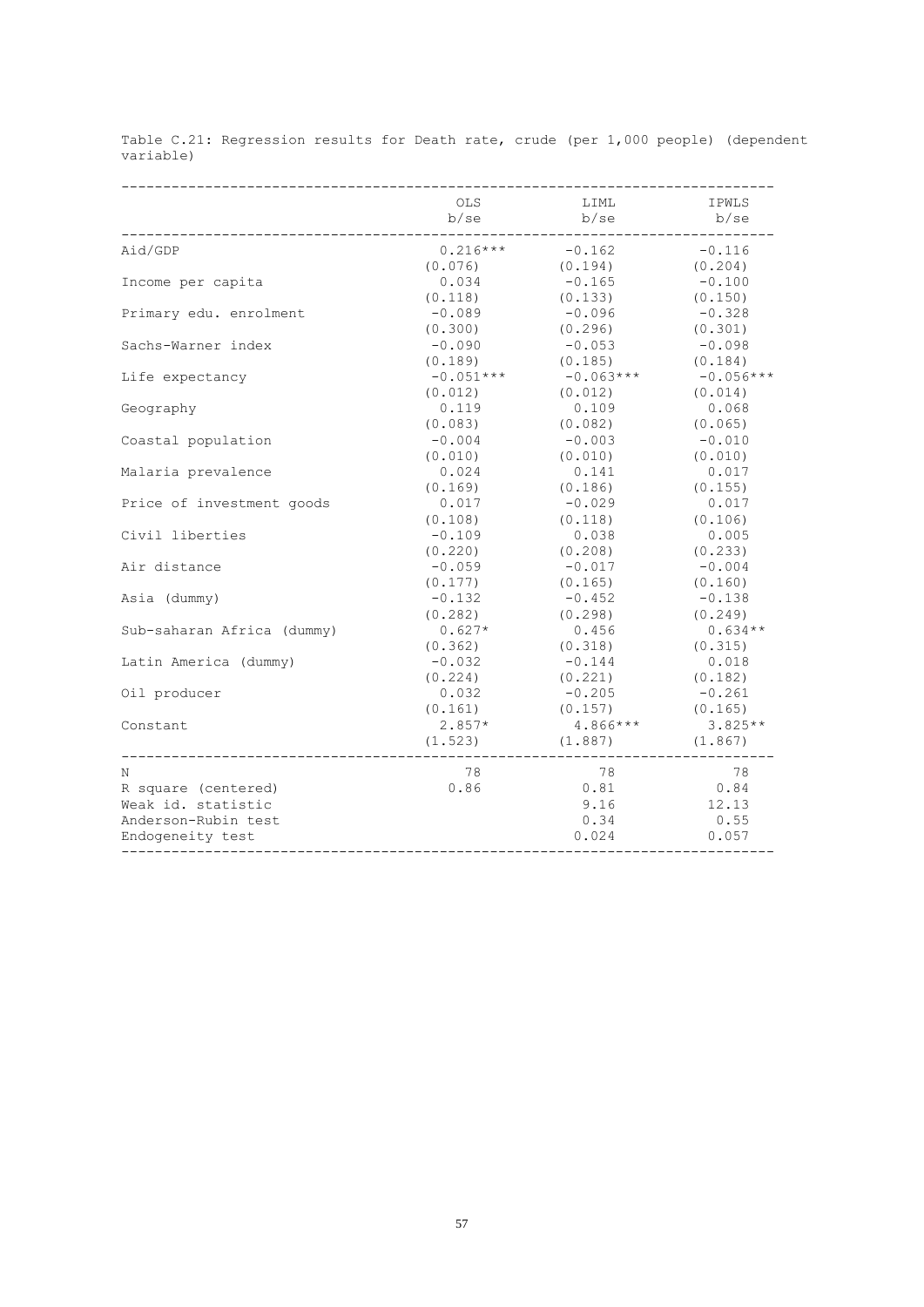|                            | OLS.       | LIML        | IPWLS       |
|----------------------------|------------|-------------|-------------|
|                            | b/se       | b/se        | b/se        |
| Aid/GDP                    | $-0.053$   | $-0.344*$   | 0.102       |
|                            | (0.073)    | (0, 202)    | (0.147)     |
| Income per capita          | $-0.175$   | $-0.328**$  | $-0.096$    |
|                            | (0.115)    | (0.151)     | (0.116)     |
| Primary edu. enrolment     | $-0.811**$ | $-0.815***$ | $-0.684***$ |
|                            | (0.330)    | (0.298)     | (0.254)     |
| Sachs-Warner index         | $-0.304$   | $-0.276$    | $-0.275*$   |
|                            | (0.190)    | (0.202)     | (0.158)     |
| Life expectancy            | $-0.030**$ | $-0.040***$ | $-0.031**$  |
|                            | (0.014)    | (0.013)     | (0.012)     |
| Geography                  | $-0.214**$ | $-0.222***$ | $-0.173***$ |
|                            | (0.085)    | (0.082)     | (0.065)     |
| Coastal population         | $-0.021*$  | $-0.020*$   | $-0.019**$  |
|                            | (0.011)    | (0.012)     | (0.009)     |
| Malaria prevalence         | $0.388**$  | $0.479**$   | $0.361**$   |
|                            | (0.194)    | (0.204)     | (0.158)     |
| Price of investment goods  | 0.047      | 0.011       | 0.051       |
|                            | (0.082)    | (0.086)     | (0.070)     |
| Civil liberties            | $-0.188$   | $-0.075$    | $-0.219$    |
|                            | (0.218)    | (0.218)     | (0.198)     |
| Air distance               | 0.212      | $0.244*$    | 0.168       |
|                            | (0.152)    | (0.140)     | (0.132)     |
| Asia (dummy)               | $-0.469*$  | $-0.717***$ | $-0.487***$ |
|                            | (0.257)    | (0.264)     | (0.176)     |
| Sub-saharan Africa (dummy) | $-0.121$   | $-0.254$    | $-0.193$    |
|                            | (0.303)    | (0, 283)    | (0.239)     |
| Latin America (dummy)      | $-0.094$   | $-0.180$    | $-0.172$    |
|                            | (0.222)    | (0.226)     | (0.165)     |
| Oil producer               | $-0.109$   | $-0.292*$   | $-0.059$    |
|                            | (0.133)    | (0.163)     | (0.127)     |
| Constant                   | 1.774      | $3.320**$   | 1.546       |
|                            | (1.502)    | (1.687)     | (1.384)     |
| N                          | 77         | 77          | 77          |
| R square (centered)        | 0.86       | 0.83        | 0.87        |
| Weak id. statistic         |            | 9.19        | 12.14       |
| Anderson-Rubin test        |            | 0.05        | 0.48        |
| Endogeneity test           |            | 0.123       | 0.296       |
|                            |            |             |             |

Table C.22: Regression results for Fertility rate (births / woman) (dependent variable)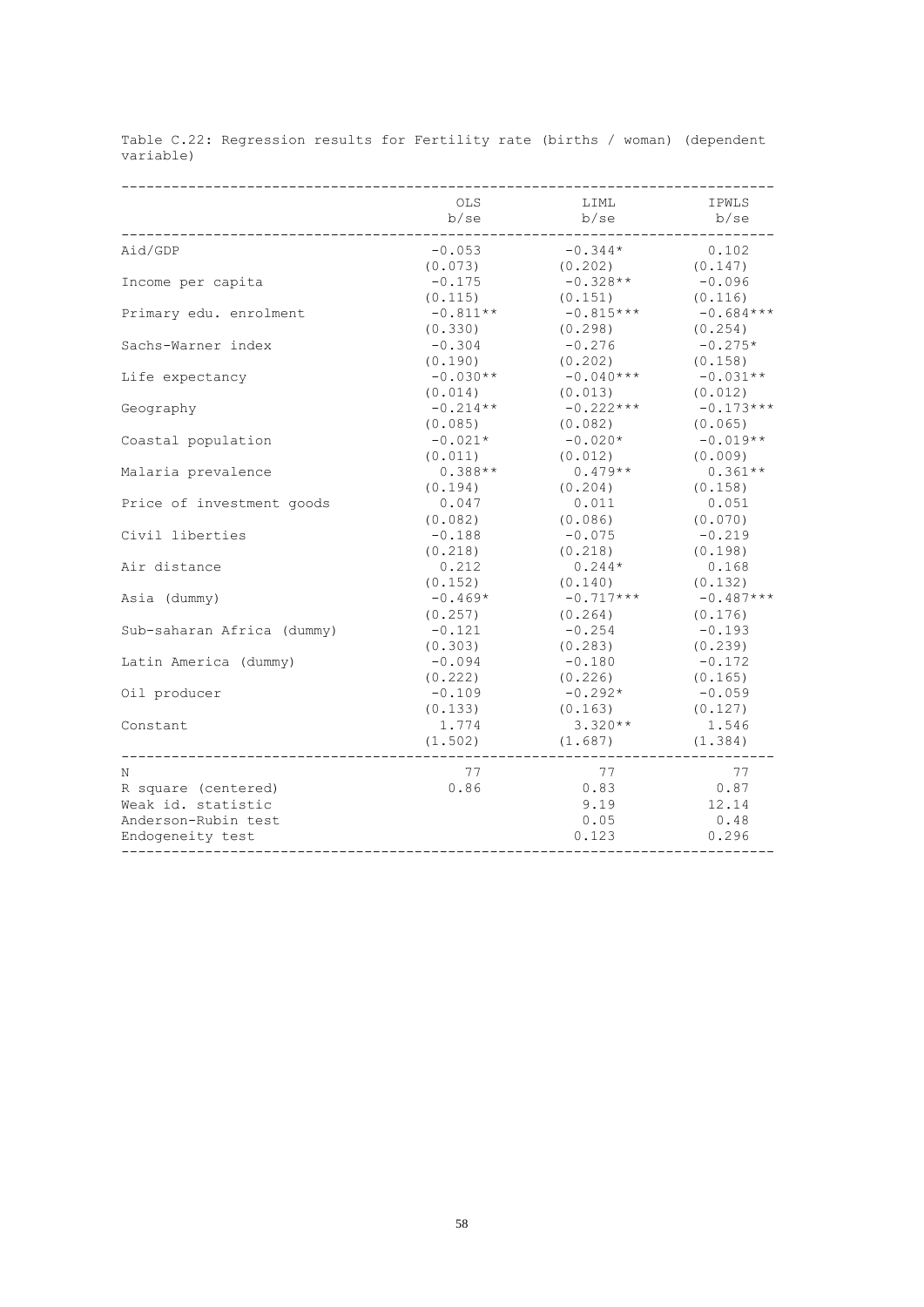|                            | OLS.       | LIML      | IPWLS     |
|----------------------------|------------|-----------|-----------|
|                            | b/sec      | b/sec     | b/se      |
| Aid/GDP                    | 0.114      | $-0.677$  | $-0.793$  |
|                            | (0.119)    | (0.501)   | (0.628)   |
| Income per capita          | 0.241      | $-0.176$  | $-0.261$  |
|                            | (0.175)    | (0.290)   | (0.363)   |
| Primary edu. enrolment     | 1.130      | 1.115     | 0.894     |
|                            | (0.921)    | (0.820)   | (0.709)   |
| Sachs-Warner index         | $-0.023$   | 0.041     | $-0.047$  |
|                            | (0.381)    | (0.391)   | (0.390)   |
| Life expectancy            | $-0.029$   | $-0.055*$ | $-0.056*$ |
|                            | (0.026)    | (0.029)   | (0.033)   |
| Geography                  | 0.162      | 0.131     | 0.065     |
|                            | (0.216)    | (0.199)   | (0.221)   |
| Coastal population         | $-0.016$   | $-0.014$  | $-0.019$  |
|                            | (0.014)    | (0.019)   | (0.022)   |
| Malaria prevalence         | $-0.192$   | 0.045     | 0.122     |
|                            | (0.376)    | (0.455)   | (0.483)   |
| Price of investment goods  | 0.630      | 0.530     | 0.576     |
|                            | (0.611)    | (0.552)   | (0.570)   |
| Civil liberties            | $-0.594$   | $-0.295$  | $-0.038$  |
|                            | (0.382)    | (0.490)   | (0.508)   |
| Air distance               | $0.430*$   | $0.512*$  | $0.555*$  |
|                            | (0.254)    | (0.270)   | (0.287)   |
| Asia (dummy)               | 0.207      | $-0.462$  | $-0.545$  |
|                            | (0.364)    | (0.477)   | (0.464)   |
| Sub-saharan Africa (dummy) | 0.015      | $-0.342$  | $-0.776$  |
|                            | (0.459)    | (0.456)   | (0.505)   |
| Latin America (dummy)      | 0.498      | 0.254     | 0.073     |
|                            | (0.447)    | (0.425)   | (0.397)   |
| Oil producer               | 0.271      | $-0.230$  | $-0.450$  |
|                            | (0.304)    | (0.434)   | (0.471)   |
| Constant                   | $-5.106**$ | $-0.849$  | $-0.287$  |
|                            | (2.090)    | (3.093)   | (4.082)   |
| Ν                          | 77         | 77        | 77        |
| R square (centered)        | 0.29       | 0.07      | $-0.02$   |
| Weak id. statistic         |            | 9.06      | 9.61      |
| Anderson-Rubin test        |            | 0.11      | 0.14      |
| Endogeneity test           |            | 0.068     | 0.099     |
|                            |            |           |           |

Table C.23: Regression results for Consumer price inflation (%) (dependent variable)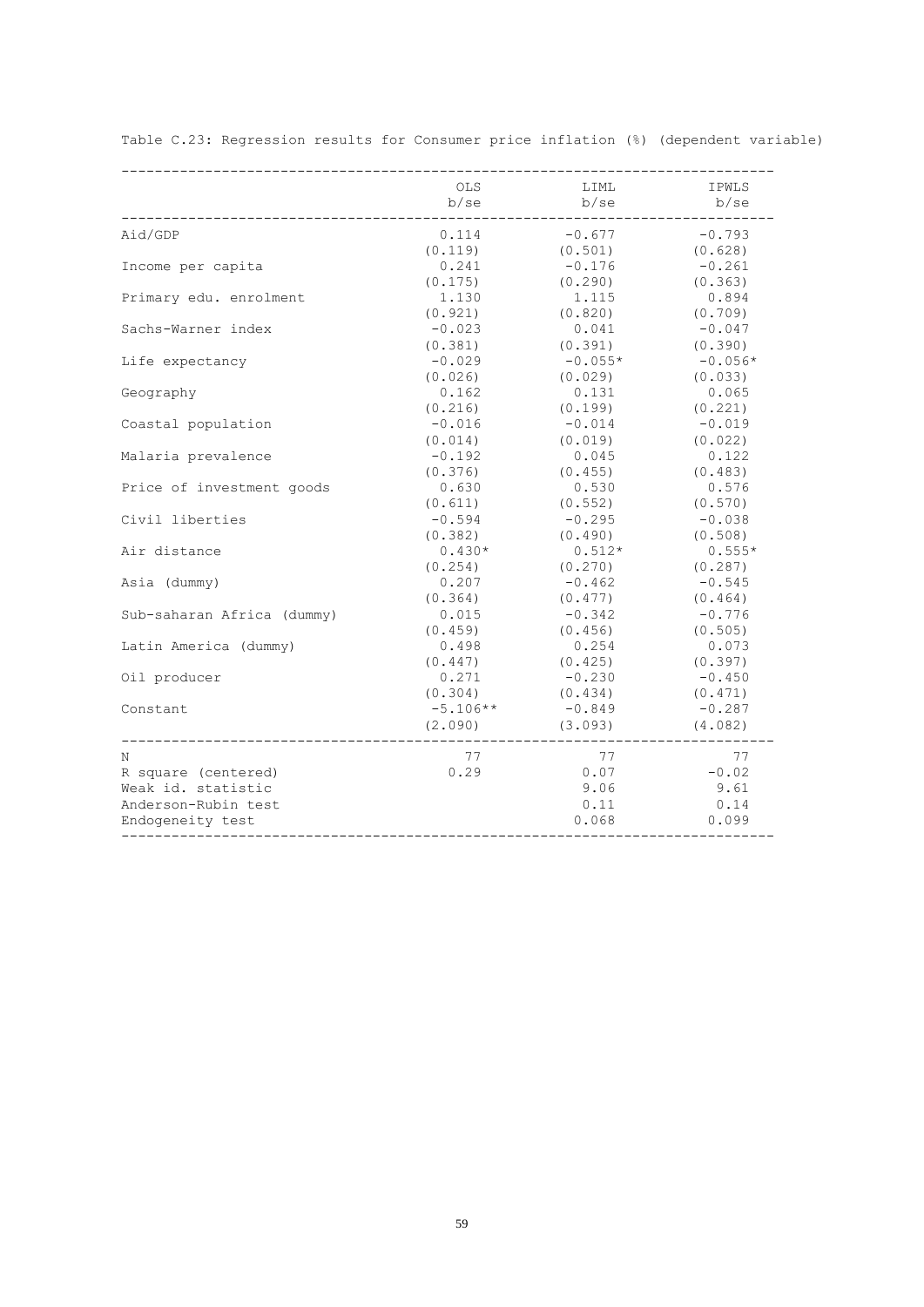|                            | OLS<br>b/sec | LIML<br>b/sec | IPWLS<br>b/se |
|----------------------------|--------------|---------------|---------------|
|                            |              |               |               |
| Aid/GDP                    | $-0.017$     | $-0.488$      | 0.199         |
|                            | (0.245)      | (0.539)       | (0.514)       |
| Income per capita          | 0.116        | $-0.134$      | 0.217         |
|                            | (0.211)      | (0.316)       | (0.319)       |
| Primary edu. enrolment     | 0.654        | 0.667         | 0.523         |
|                            | (0.580)      | (0.569)       | (0.508)       |
| Sachs-Warner index         | 0.091        | 0.143         | $-0.038$      |
|                            | (0.348)      | (0.335)       | (0.316)       |
| Life expectancy            | $-0.023$     | $-0.040$      | $-0.009$      |
|                            | (0.024)      | (0.031)       | (0.032)       |
| Geography                  | 0.113        | 0.111         | 0.019         |
|                            | (0.163)      | (0.149)       | (0.157)       |
| Coastal population         | $-0.002$     | 0.000         | $-0.003$      |
|                            | (0.014)      | (0.016)       | (0.013)       |
| Malaria prevalence         | 0.235        | 0.395         | 0.139         |
|                            | (0.484)      | (0.526)       | (0.374)       |
| Price of investment goods  | 0.296        | 0.237         | 0.333         |
|                            | (0.241)      | (0.248)       | (0.225)       |
| Civil liberties            | $-0.184$     | 0.019         | $-0.398$      |
|                            | (0.572)      | (0.453)       | (0.442)       |
| Air distance               | 0.527        | $0.581*$      | 0.479         |
|                            | (0.330)      | (0.328)       | (0.331)       |
| Asia (dummy)               | $-0.048$     | $-0.480$      | 0.181         |
|                            | (0.405)      | (0.643)       | (0.576)       |
| Sub-saharan Africa (dummy) | $-0.456$     | $-0.701$      | $-0.323$      |
|                            | (0.574)      | (0.657)       | (0.647)       |
| Latin America (dummy)      | $0.794*$     | $0.631*$      | $0.898**$     |
|                            | (0.438)      | (0.379)       | (0.364)       |
| Oil producer               | $-0.048$     | $-0.344$      | 0.114         |
|                            | (0.308)      | (0.357)       | (0.336)       |
| Constant                   | $-4.837$     | $-2, 275$     | $-6.020*$     |
|                            | (2.968)      | (2.905)       | (3.398)       |
| Ν                          | 77           | 77            | 77            |
| R square (centered)        | 0.25         | 0.18          | 0.28          |
| Weak id. statistic         |              | 8.46          | 7.68          |
| Anderson-Rubin test        |              | 0.35          | 0.71          |
| Endogeneity test           |              | 0.364         | 0.812         |
|                            |              |               |               |

Table C.24: Regression results for Real interest rate (%) (dependent variable)